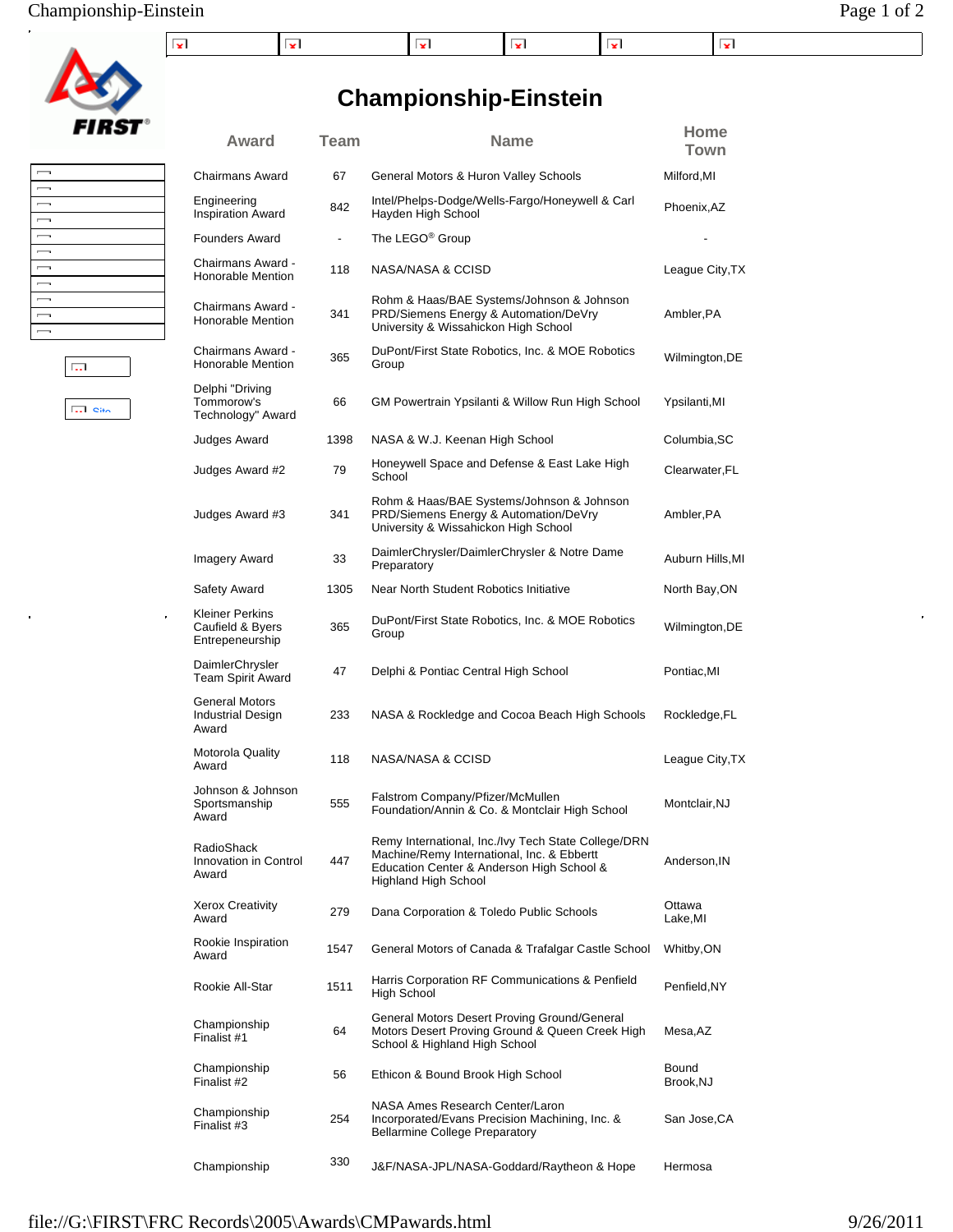$\overline{1}$ 

| Winner #1                 |     | Chapel Academy                        | Beach, CA  |
|---------------------------|-----|---------------------------------------|------------|
| Championship<br>Winner #2 | 67  | General Motors & Huron Valley Schools | Milford.MI |
| Championship<br>Winner #3 | 503 | Intier Automotive & Novi High School  | Novi.MI    |
|                           |     |                                       |            |

| Data provided by: $\mathbf{L}$ | ×l |  |
|--------------------------------|----|--|
| www.hatchtechnology.com        |    |  |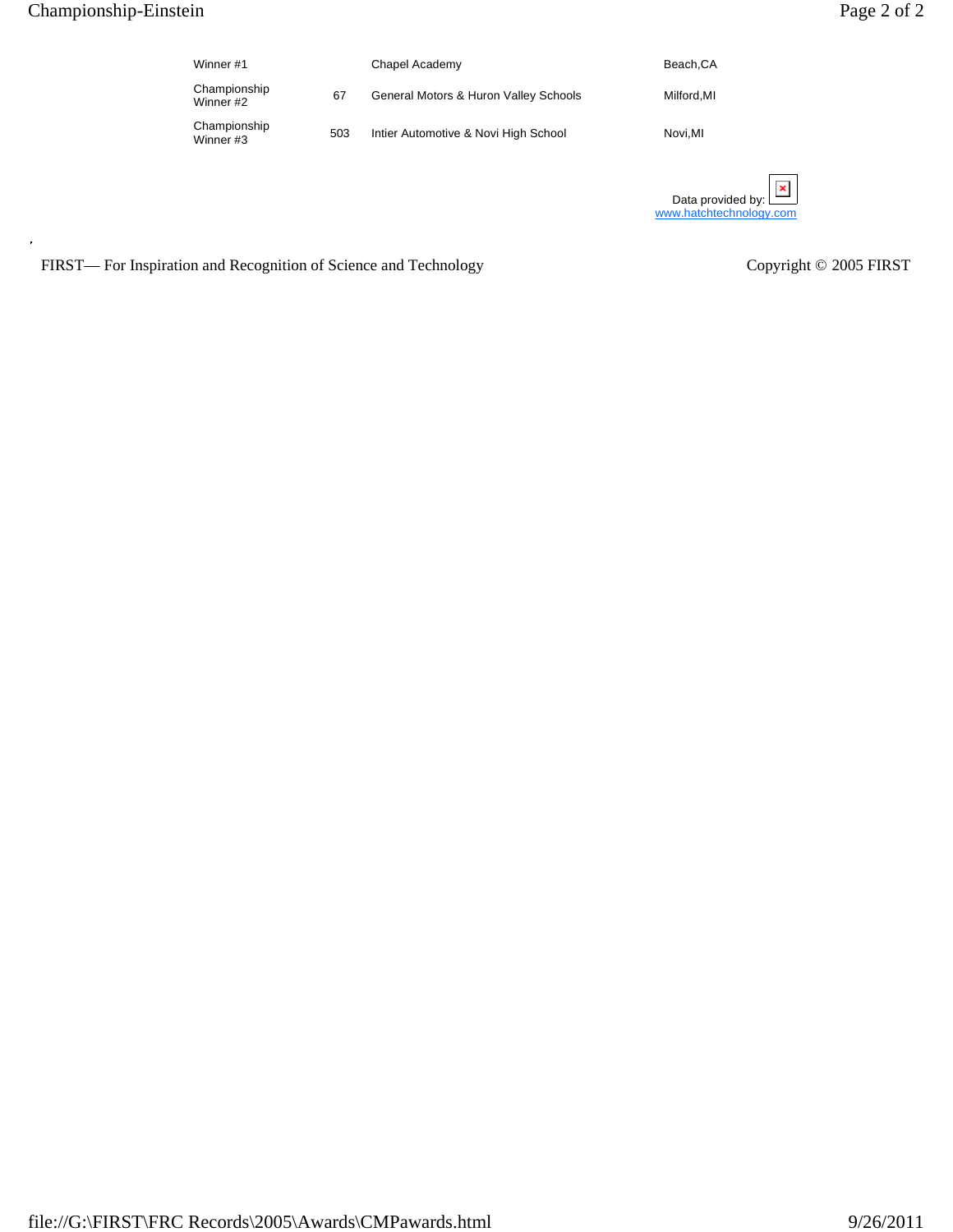Site

 $\overline{\Box}$ 

 $\hat{\mathbf{r}}$ 

|               | l vi                     |  |
|---------------|--------------------------|--|
| <b>FIRST®</b> | Award                    |  |
|               |                          |  |
|               | Imagery                  |  |
|               |                          |  |
|               | Radio Shack              |  |
|               | Innovation in<br>Control |  |
|               |                          |  |
|               | <b>Xerox Creativity</b>  |  |
|               | Delphi Drive             |  |
|               |                          |  |

## **Championship-Newton**

 $\mathbf{v}$ 

 $\vert \mathbf{v} \vert$ 

 $\mathbf{z}$ 

 $\mathbf{x}$ 

| Award                                             | Team | Name                                                                                                                                                                  | Home<br>Town           |
|---------------------------------------------------|------|-----------------------------------------------------------------------------------------------------------------------------------------------------------------------|------------------------|
| Imagery                                           |      |                                                                                                                                                                       |                        |
| Radio Shack<br>Innovation in<br>Control           |      |                                                                                                                                                                       |                        |
| <b>Xerox Creativity</b>                           |      |                                                                                                                                                                       |                        |
| Delphi Drive<br>Tommorows<br>Technology           |      |                                                                                                                                                                       |                        |
| Kleiner, Perkins,<br>Caufield and Byers           |      |                                                                                                                                                                       |                        |
| Judge's Award                                     |      |                                                                                                                                                                       |                        |
| Website                                           |      |                                                                                                                                                                       |                        |
| Autodesk<br>Visualization                         |      |                                                                                                                                                                       |                        |
| Regional Woodie<br><b>Flowers Award</b>           |      |                                                                                                                                                                       |                        |
| <b>General Motors</b><br><b>Industrial Design</b> |      |                                                                                                                                                                       |                        |
| Motorola Quality                                  |      |                                                                                                                                                                       |                        |
| Johnson and<br>Johnson<br>Sportsmanship           |      |                                                                                                                                                                       |                        |
| DaimlerChrysler<br><b>Team Spirit</b>             |      |                                                                                                                                                                       |                        |
| Judges Award                                      |      |                                                                                                                                                                       |                        |
| Rookie Inspiration                                |      |                                                                                                                                                                       |                        |
| Rookie All Star                                   |      |                                                                                                                                                                       |                        |
| <b>Highest Rookie</b><br>Seed                     | 1647 | Lockheed Martin & Seneca High School                                                                                                                                  | Tabernacle, NJ         |
| Safety                                            |      |                                                                                                                                                                       |                        |
| Regional Finalist #1                              | 910  | Decoma SVE/Henkel Surface Technologies/Alliance<br>Sales Company/Diversified Wire and Cable/LaBelle<br>Commercial Industrial Electrical Contractors & Bishop<br>Foley | Madison<br>Heights, MI |
| Regional Finalist #2                              | 135  | General Motors Corporation/BOSCH/NASA & Penn<br><b>High School</b>                                                                                                    | Mishawaka, IN          |
| Regional Finalist #3                              | 537  | Rockwell Automation/GE Healthcare & Hamilton High<br>School                                                                                                           | Sussex, WI             |
| Regional Finalist #4                              | ä,   |                                                                                                                                                                       |                        |
| Regional Winner #1                                | 330  | J&F/NASA-JPL/NASA-Goddard/Raytheon & Hope<br>Chapel Academy                                                                                                           | Hermosa<br>Beach, CA   |
| Regional Winner #2                                | 67   | General Motors & Huron Valley Schools                                                                                                                                 | Milford, MI            |
| Regional Winner #3                                | 503  | Intier Automotive & Novi High School                                                                                                                                  | Novi,MI                |
| Regional Winner #4                                |      |                                                                                                                                                                       |                        |
| Engineering<br>Inspiration                        |      |                                                                                                                                                                       |                        |
| Regional Chairmans                                |      |                                                                                                                                                                       |                        |

FIRST— For Inspiration and Recognition of Science and Technology Copyright © 2005 FIRST

Data provided by: www.hatchtech

 $\hat{\mathbf{r}}$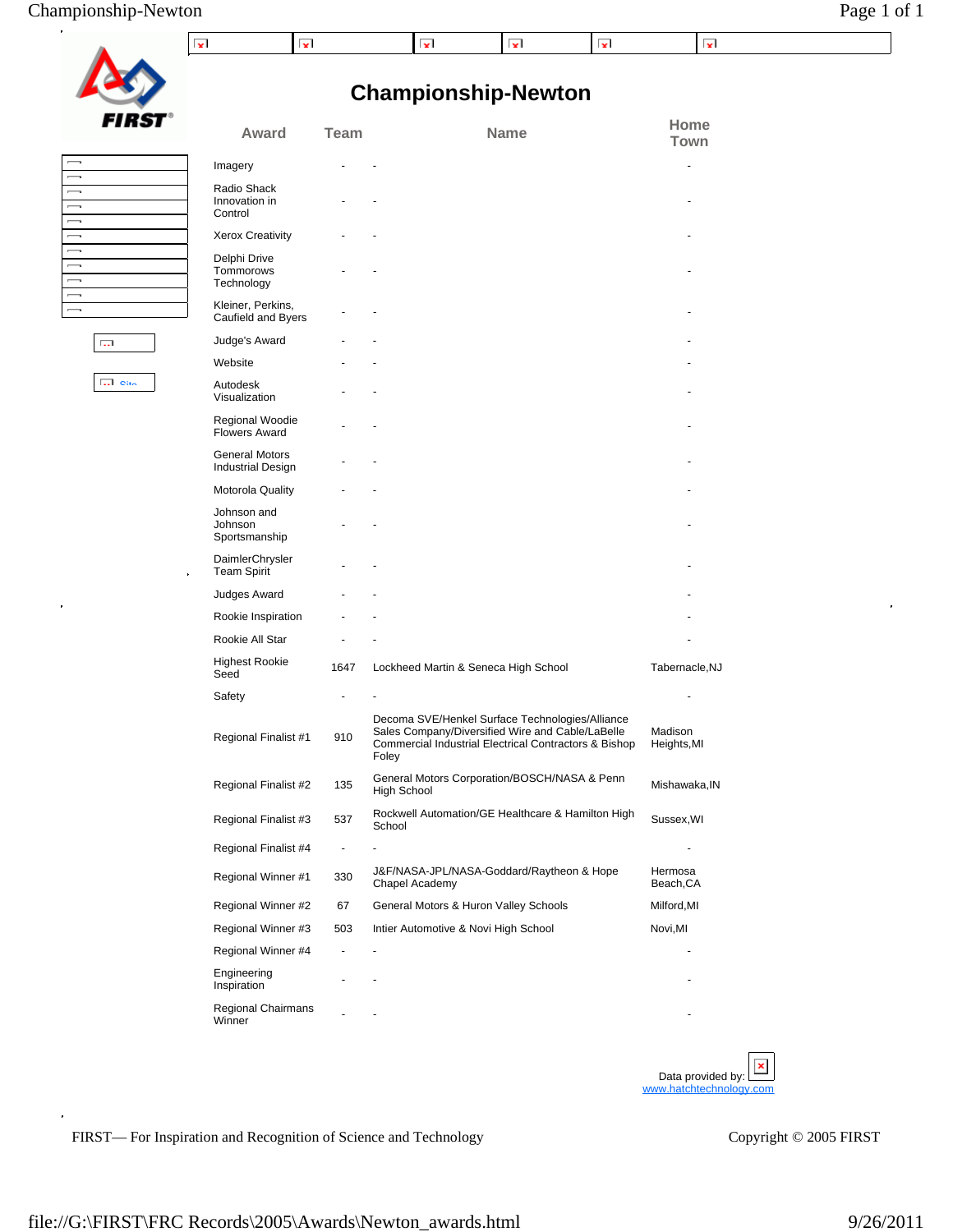#### Championship-Archimedes Page 1 of 1

| 3 I i<br>s |
|------------|

 $\frac{1}{2}$ 

Site

 $\overline{\mathrm{G}_\mathrm{m}}$ 

## **Championship-Archimedes**

| Award                                             | Team | <b>Name</b>                                                                                                 | Home<br>Town            |
|---------------------------------------------------|------|-------------------------------------------------------------------------------------------------------------|-------------------------|
| Imagery                                           |      |                                                                                                             |                         |
| Radio Shack<br>Innovation in Control              |      |                                                                                                             |                         |
| <b>Xerox Creativity</b>                           |      |                                                                                                             |                         |
| Delphi Drive<br>Tommorows<br>Technology           |      |                                                                                                             |                         |
| Kleiner, Perkins,<br>Caufield and Byers           |      |                                                                                                             |                         |
| Judge's Award                                     |      |                                                                                                             |                         |
| Website                                           |      |                                                                                                             |                         |
| Autodesk Visualization                            |      |                                                                                                             |                         |
| Regional Woodie<br><b>Flowers Award</b>           |      |                                                                                                             |                         |
| <b>General Motors</b><br><b>Industrial Design</b> |      |                                                                                                             |                         |
| Motorola Quality                                  |      |                                                                                                             |                         |
| Johnson and Johnson<br>Sportsmanship              |      |                                                                                                             |                         |
| DaimlerChrysler Team<br>Spirit                    |      |                                                                                                             |                         |
| Judges Award                                      |      |                                                                                                             |                         |
| Rookie Inspiration                                |      |                                                                                                             |                         |
| Rookie All Star                                   |      |                                                                                                             |                         |
| <b>Highest Rookie Seed</b>                        | 1592 | Analex Corporation & Cocoa High School                                                                      | Cocoa,FL                |
| Safety                                            |      |                                                                                                             |                         |
| Regional Finalist #1                              | 191  | Xerox & Joseph C. Wilson Magnet High School                                                                 | Rochester, NY           |
| Regional Finalist #2                              | 179  | UTC-Pratt & Whitney-SP & Inlet Grove Community<br>High School                                               | Riviera<br>Beach, FL    |
| Regional Finalist #3                              | 494  | DaimlerChrysler/General Motors/Textron Fastening<br>Systems – Goodrich Operations & Goodrich High<br>School | Goodrich, MI            |
| Regional Finalist #4                              |      |                                                                                                             |                         |
| Regional Winner #1                                | 245  | Siemens Automotive VDO/GM Finance Staff &<br>Rochester Adams High School                                    | Rochester<br>Hills,MI   |
| Regional Winner #2                                | 217  | Ford Motor Company/FANUC Robotics/B & K<br>Corporation & Utica Community Schools                            | Sterling<br>Heights, MI |
| Regional Winner #3                                | 766  | Menlo Atherton High School                                                                                  | Menlo-<br>atherton, CA  |
| Regional Winner #4                                |      |                                                                                                             |                         |
| Engineering<br>Inspiration                        |      |                                                                                                             |                         |
| Regional Chairmans<br>Winner                      |      |                                                                                                             |                         |
|                                                   |      |                                                                                                             |                         |

FIRST— For Inspiration and Recognition of Science and Technology Copyright © 2005 FIRST

Data provided by:  $\square$ www.hatchtechnology.com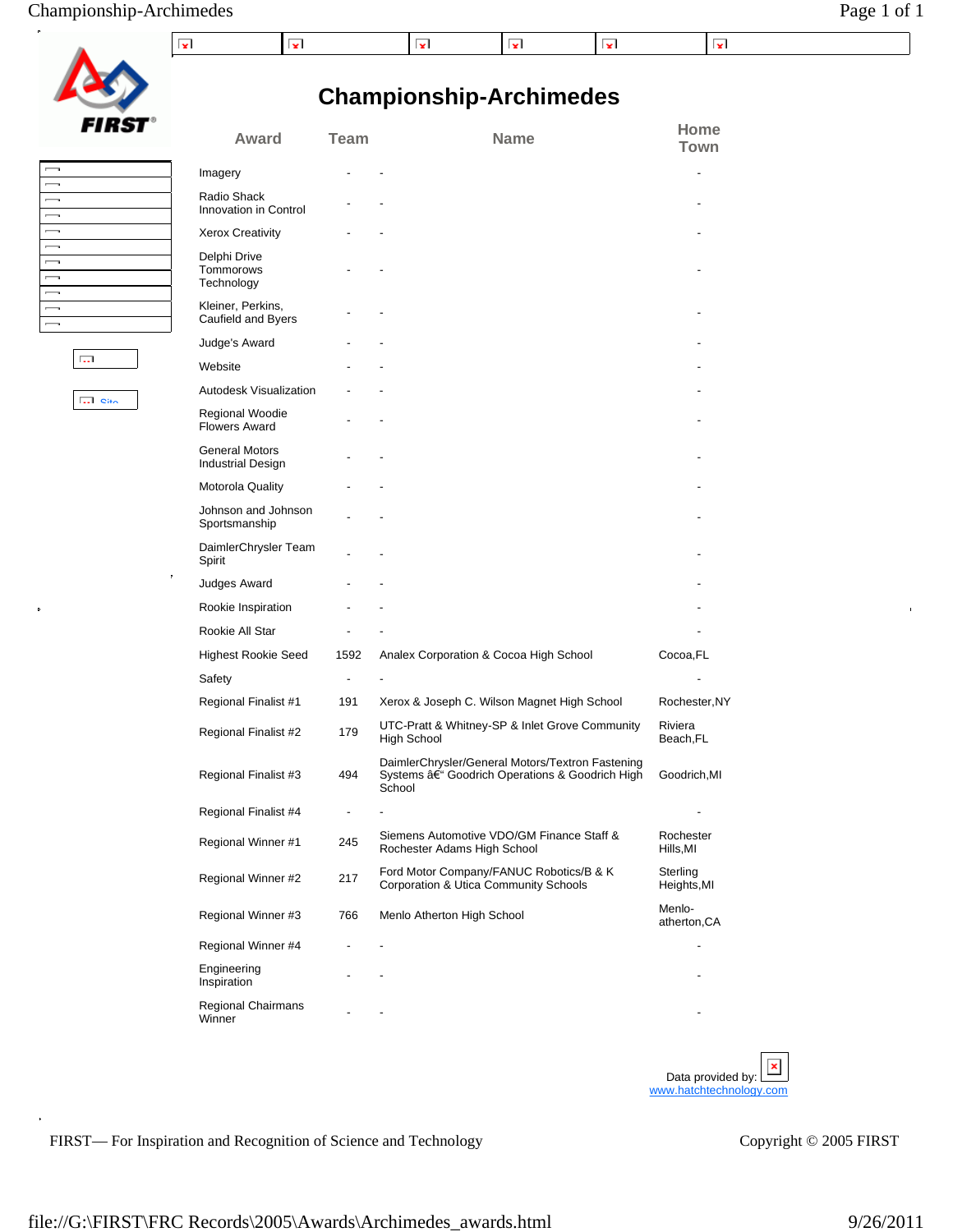## Championship-Curie Page 1 of 2

| FIRST |
|-------|

 $\ddot{\phantom{0}}$ 

## **Championship-Curie**

| гінэі                                                | Award                                             | <b>Team</b> | <b>Name</b>                                                                                                                                                                                                                                                                                     | Home<br>Town          |
|------------------------------------------------------|---------------------------------------------------|-------------|-------------------------------------------------------------------------------------------------------------------------------------------------------------------------------------------------------------------------------------------------------------------------------------------------|-----------------------|
|                                                      | Imagery                                           |             |                                                                                                                                                                                                                                                                                                 |                       |
| $\overline{\phantom{0}}$<br>$\overline{\phantom{a}}$ | Radio Shack                                       |             |                                                                                                                                                                                                                                                                                                 |                       |
| $\overline{\phantom{0}}$                             | Innovation in<br>Control                          |             |                                                                                                                                                                                                                                                                                                 |                       |
| $\overline{\phantom{0}}$                             |                                                   |             |                                                                                                                                                                                                                                                                                                 |                       |
| $\overline{\phantom{0}}$<br>$\overline{\phantom{0}}$ | <b>Xerox Creativity</b>                           |             |                                                                                                                                                                                                                                                                                                 |                       |
| $\overline{\phantom{0}}$<br>$\overline{\phantom{0}}$ | Delphi Drive<br>Tommorows<br>Technology           |             |                                                                                                                                                                                                                                                                                                 |                       |
| $\overline{\phantom{0}}$<br>$\overline{\phantom{a}}$ | Kleiner, Perkins,<br>Caufield and<br>Byers        |             |                                                                                                                                                                                                                                                                                                 |                       |
| <b>Call</b>                                          | Judge's Award                                     |             |                                                                                                                                                                                                                                                                                                 |                       |
| $\overline{}$ $\overline{}$                          | Website                                           |             |                                                                                                                                                                                                                                                                                                 |                       |
|                                                      | Autodesk<br>Visualization                         |             |                                                                                                                                                                                                                                                                                                 |                       |
|                                                      | Regional Woodie<br><b>Flowers Award</b>           |             |                                                                                                                                                                                                                                                                                                 |                       |
|                                                      | <b>General Motors</b><br><b>Industrial Design</b> |             |                                                                                                                                                                                                                                                                                                 |                       |
|                                                      | <b>Motorola Quality</b>                           |             |                                                                                                                                                                                                                                                                                                 |                       |
|                                                      | Johnson and<br>Johnson<br>Sportsmanship           |             |                                                                                                                                                                                                                                                                                                 |                       |
| o                                                    | DaimlerChrysler<br><b>Team Spirit</b>             |             |                                                                                                                                                                                                                                                                                                 |                       |
|                                                      | Judges Award                                      |             |                                                                                                                                                                                                                                                                                                 |                       |
|                                                      | Rookie Inspiration                                |             |                                                                                                                                                                                                                                                                                                 |                       |
|                                                      | Rookie All Star                                   |             |                                                                                                                                                                                                                                                                                                 |                       |
|                                                      | <b>Highest Rookie</b><br>Seed                     | 1510        | Synopsys & Westview High School                                                                                                                                                                                                                                                                 | Portland, OR          |
|                                                      | Safety                                            |             |                                                                                                                                                                                                                                                                                                 |                       |
|                                                      | <b>Regional Finalist</b><br>#1                    | 337         | American Electric Power/Ralph R. Willis Career &<br>Technical Center/Southern West Virginia Community &<br>Technical College/Logan County Coal Vendors & Logan<br><b>County Schools</b>                                                                                                         | Logan, WV             |
|                                                      | Regional Finalist<br>#2                           | 1510        | Synopsys & Westview High School                                                                                                                                                                                                                                                                 | Portland, OR          |
|                                                      | <b>Regional Finalist</b><br>#3                    | 85          | The Herman Miller Foundation /Trans-<br>Matic/Plascore/ODL/Town & Country Group/Gentex<br>Corporation/Midway Machine Techlologies/ITW-<br>Drawform/Mead-Johnson Nutritionals/Request<br>Foods/Zeeland Lumber Company/USF Holland Motor<br>Freight & Zeeland High School & Fruitport High School | Zeeland, MI           |
|                                                      | Regional Finalist<br>#4                           |             | $\overline{\phantom{a}}$                                                                                                                                                                                                                                                                        |                       |
|                                                      | Regional Winner<br>#1                             | 175         | UTC-Hamilton Sundstrand & Enrico Fermi High School                                                                                                                                                                                                                                              | Enfield, CT           |
|                                                      | Regional Winner<br>#2                             | 33          | DaimlerChrysler/DaimlerChrysler & Notre Dame<br>Preparatory                                                                                                                                                                                                                                     | Auburn<br>Hills, MI   |
|                                                      | Regional Winner<br>#3                             | 108         | Motorola/Motorola, Inc & Dillard HS & Taravella HS                                                                                                                                                                                                                                              | Ft.<br>Lauderdale, FL |
|                                                      | Regional Winner<br>#4                             |             |                                                                                                                                                                                                                                                                                                 |                       |
|                                                      | Engineering                                       |             |                                                                                                                                                                                                                                                                                                 |                       |

í.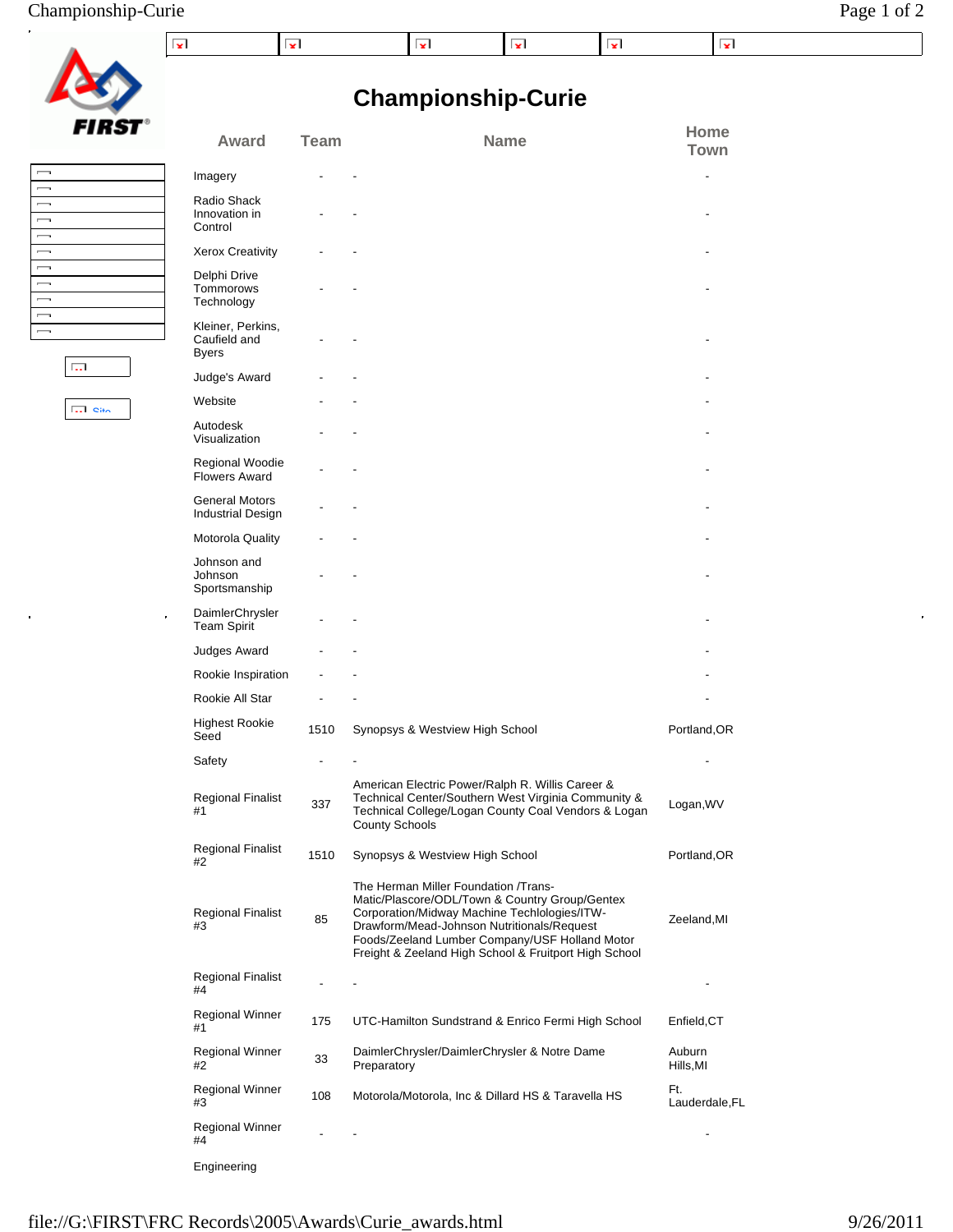

- - -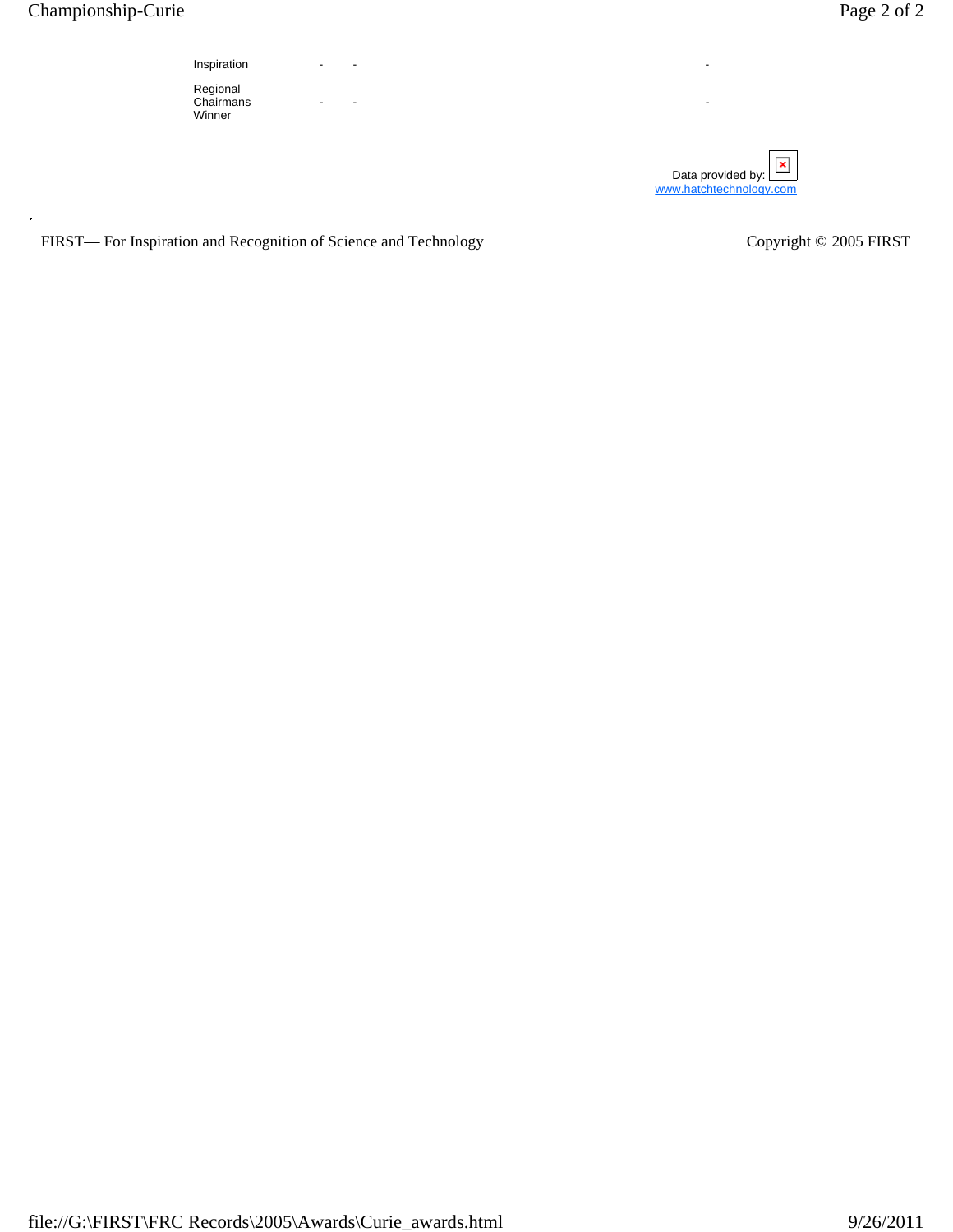## Championship-Galileo Page 1 of 2

| FIRST |
|-------|

 $\hat{\mathbf{z}}$ 

 $\overline{\phantom{a}}$  $\overline{\phantom{0}}$  $\overline{\phantom{0}}$  $\overline{\phantom{0}}$ J  $\overline{\phantom{0}}$  $\overline{\phantom{0}}$ 

 $\begin{array}{c} \boxed{1} \\ \boxed{1} \\ \boxed{1} \end{array}$ 

 $\overline{\mathbf{S}}$  out

 $\overline{\mathrm{G}_\mathrm{m}}$ 

# **Championship-Galileo**

| , | Award                                             | <b>Team</b>              | <b>Name</b>                                                                                                                                                            | Home<br>Town       |
|---|---------------------------------------------------|--------------------------|------------------------------------------------------------------------------------------------------------------------------------------------------------------------|--------------------|
|   | Imagery                                           |                          |                                                                                                                                                                        |                    |
|   | Radio Shack<br>Innovation in Control              |                          |                                                                                                                                                                        |                    |
|   | <b>Xerox Creativity</b>                           |                          |                                                                                                                                                                        |                    |
|   | Delphi Drive<br>Tommorows<br>Technology           |                          |                                                                                                                                                                        |                    |
|   | Kleiner, Perkins,<br>Caufield and Byers           |                          |                                                                                                                                                                        |                    |
|   | Judge's Award                                     |                          |                                                                                                                                                                        |                    |
|   | Website                                           |                          |                                                                                                                                                                        |                    |
|   | Autodesk<br>Visualization                         |                          |                                                                                                                                                                        |                    |
|   | Regional Woodie<br><b>Flowers Award</b>           |                          |                                                                                                                                                                        |                    |
|   | <b>General Motors</b><br><b>Industrial Design</b> |                          |                                                                                                                                                                        |                    |
|   | Motorola Quality                                  |                          |                                                                                                                                                                        |                    |
|   | Johnson and<br>Johnson<br>Sportsmanship           |                          |                                                                                                                                                                        |                    |
|   | DaimlerChrysler<br><b>Team Spirit</b>             |                          |                                                                                                                                                                        |                    |
|   | Judges Award                                      |                          |                                                                                                                                                                        |                    |
|   | Rookie Inspiration                                |                          |                                                                                                                                                                        |                    |
|   | Rookie All Star                                   |                          |                                                                                                                                                                        |                    |
|   | <b>Highest Rookie Seed</b>                        | 1507                     | Delphi Thermal & Interior/iiCS/NASA & Lockport High<br>School                                                                                                          | Lockport, NY       |
|   | Safety                                            |                          |                                                                                                                                                                        |                    |
|   | Regional Finalist #1                              | 1108                     | Sutherland Family Limited Partnership/Kansas Space<br>Grant Consortium & Paola High School                                                                             | Paola, KS          |
|   | Regional Finalist #2                              | 447                      | Remy International, Inc./Ivy Tech State College/DRN<br>Machine/Remy International, Inc. & Ebbertt Education<br>Center & Anderson High School & Highland High<br>School | Anderson, IN       |
|   | Regional Finalist #3                              | 492                      | The International School                                                                                                                                               | Bellevue, WA       |
|   | Regional Finalist #4                              | $\overline{\phantom{0}}$ |                                                                                                                                                                        |                    |
|   | Regional Winner #1                                | 56                       | Ethicon & Bound Brook High School                                                                                                                                      | Bound<br>Brook, NJ |
|   | Regional Winner #2                                | 254                      | NASA Ames Research Center/Laron<br>Incorporated/Evans Precision Machining, Inc. &<br><b>Bellarmine College Preparatory</b>                                             | San Jose, CA       |
|   | Regional Winner #3                                | 64                       | General Motors Desert Proving Ground/General<br>Motors Desert Proving Ground & Queen Creek High<br>School & Highland High School                                       | Mesa, AZ           |
|   | Regional Winner #4                                |                          |                                                                                                                                                                        |                    |
|   | Engineering<br>Inspiration                        |                          |                                                                                                                                                                        |                    |
|   | <b>Regional Chairmans</b><br>Winner               |                          |                                                                                                                                                                        |                    |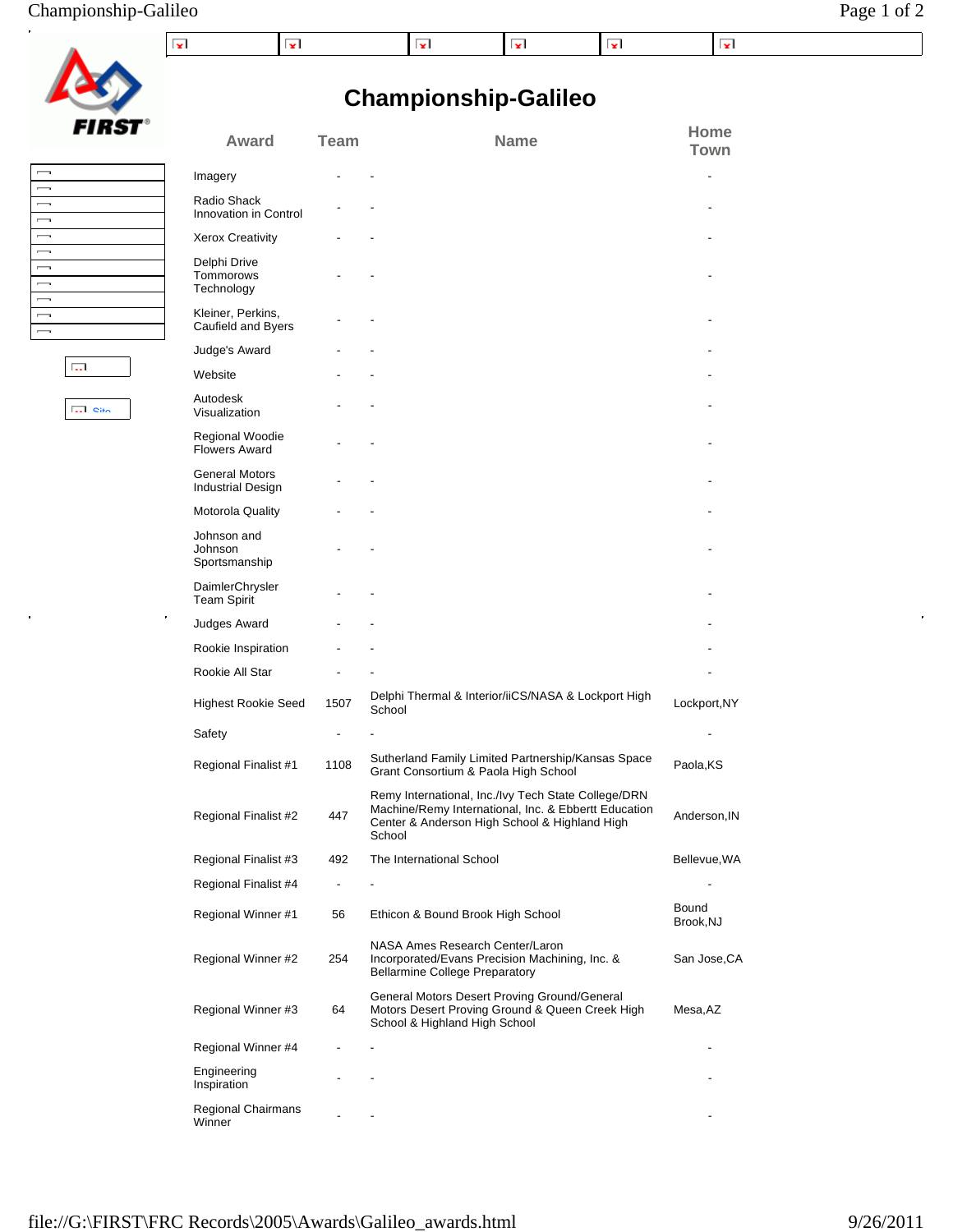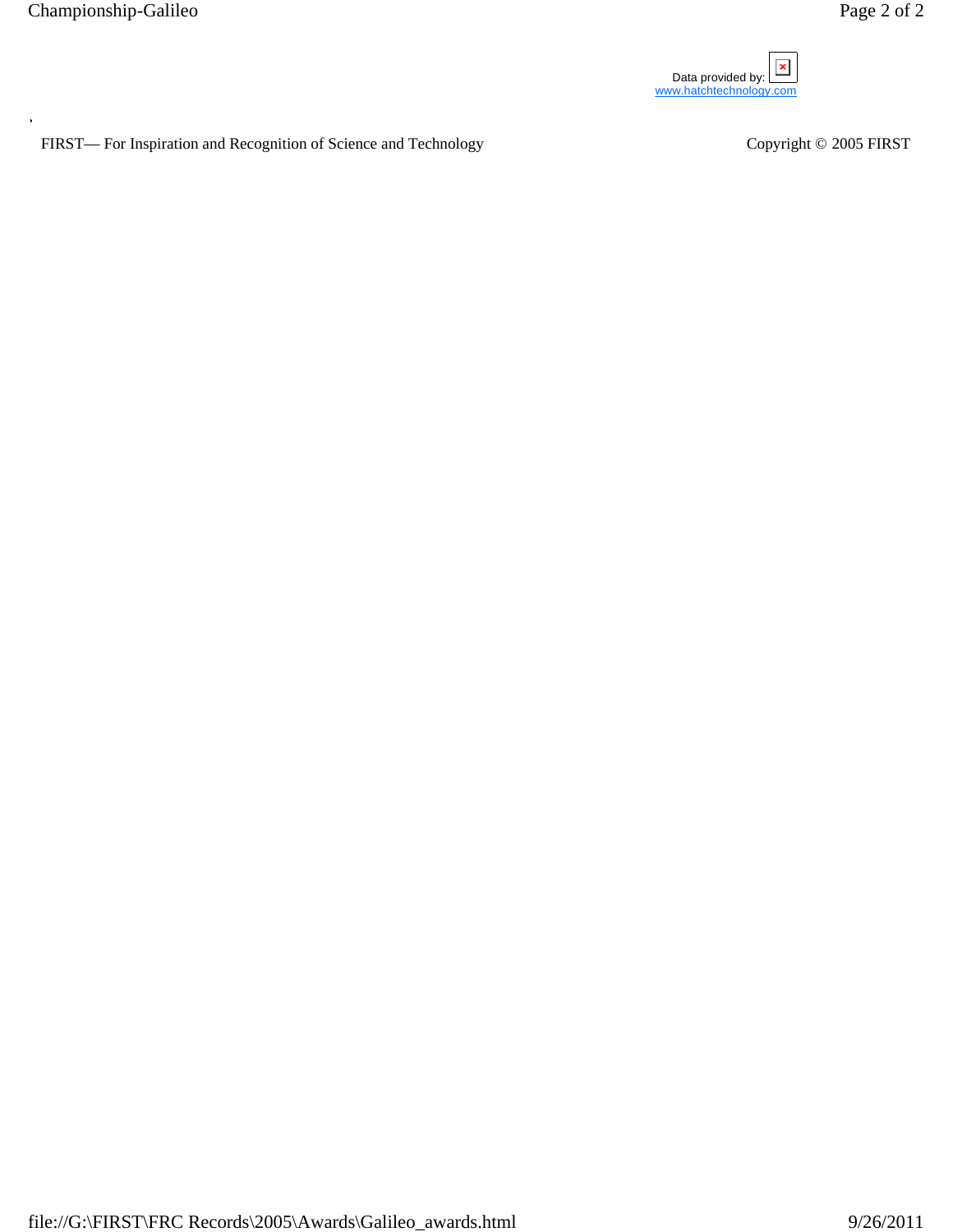

 $\mathbf{z}$ 

 $\vert \mathbf{v} \vert$ 

## **Waterloo Regional**

 $\mathbf{x}$ 

Imagery 1006 General Motors of Canada & Port Perry High School Port Perry,ON

Award Team Name Home Town

 $\vert \mathbf{v} \vert$ 

 $\mathbf{x}$ 

 $\vert \mathbf{v} \vert$ 

| $\overline{\phantom{a}}$ |     |  |
|--------------------------|-----|--|
| $\overline{\phantom{a}}$ |     |  |
| $\overline{\phantom{a}}$ |     |  |
| $\overline{\phantom{a}}$ |     |  |
| $\overline{\phantom{a}}$ |     |  |
| $\sim$                   |     |  |
| $\sim$                   |     |  |
| $\overline{\phantom{a}}$ |     |  |
| $\sim$                   |     |  |
| $\sim$                   |     |  |
| $\overline{\phantom{a}}$ |     |  |
|                          | Г., |  |

**Site** 

j,

| 854                      | Toronto District School Board & Martingrove<br>Collegiate Institute                     | Toronto, ON           |
|--------------------------|-----------------------------------------------------------------------------------------|-----------------------|
| 188                      | Toronto District School Board/ScotiaBank/Bell<br>Canada & Woburn Collegiate Institute   | Toronto, ON           |
| 40                       | Intelitek, Inc./Newstress International & Trinity<br>High School                        | Manchester, NH        |
| 1241                     | GM of Canada Engineering & Rick Hansen SS                                               | Mississauga, ON       |
| 1114                     | General Motors & Governor Simcoe                                                        | St.<br>Catharines, ON |
| 188                      | Toronto District School Board/ScotiaBank/Bell<br>Canada & Woburn Collegiate Institute   | Toronto, ON           |
| 772                      | General Motors of Canada Ltd & Sandwich<br>Secondary School                             | Lasalle, ON           |
| $\overline{\phantom{a}}$ | Karthik Kanagasabapathy                                                                 |                       |
| 68                       | <b>GMNA Engineering Structural Development</b><br>Laboratories & Oakland County Schools | Pontiac, MI           |
| 1305                     | Near North Student Robotics Initiative                                                  | North Bay, ON         |
| 188                      | Toronto District School Board/ScotiaBank/Bell<br>Canada & Woburn Collegiate Institute   | Toronto, ON           |
| 1241                     | GM of Canada Engineering & Rick Hansen SS                                               | Mississauga, ON       |
| 68                       | <b>GMNA Engineering Structural Development</b><br>Laboratories & Oakland County Schools | Pontiac, MI           |
| 1503                     | General Motors & Westlane Secondary School                                              | Niagara<br>Falls, ON  |
| 1680                     | EDS Canada & Fort Erie Secondary School                                                 | Fort Erie, ON         |
| 1558                     | Toronto District School Board & Albert Campbell<br>C.I.                                 | Toronto, ON           |
| 1305                     | Near North Student Robotics Initiative                                                  | North Bay, ON         |
| 1084                     | Suncor/O P G Lambton Generating Station & St<br>Clair Secondary School                  | Sarnia, ON            |
| 40                       | Intelitek, Inc./Newstress International & Trinity<br><b>High School</b>                 | Manchester, NH        |
| 1605                     | Toronto District School Board & George Harvey<br>СI                                     | Toronto, ON           |
|                          |                                                                                         |                       |
| 68                       | <b>GMNA Engineering Structural Development</b><br>Laboratories & Oakland County Schools | Pontiac, MI           |
| 1305                     | Near North Student Robotics Initiative                                                  | North Bay, ON         |
| 1241                     | GM of Canada Engineering & Rick Hansen SS                                               | Mississauga, ON       |
|                          |                                                                                         |                       |
| 1305                     | Near North Student Robotics Initiative                                                  | North Bay, ON         |
| 1006                     | General Motors of Canada & Port Perry High<br>School                                    | Port Perry, ON        |
|                          |                                                                                         |                       |

Data provided by:  $\mathbf{X}$ www.hatchtechnology.com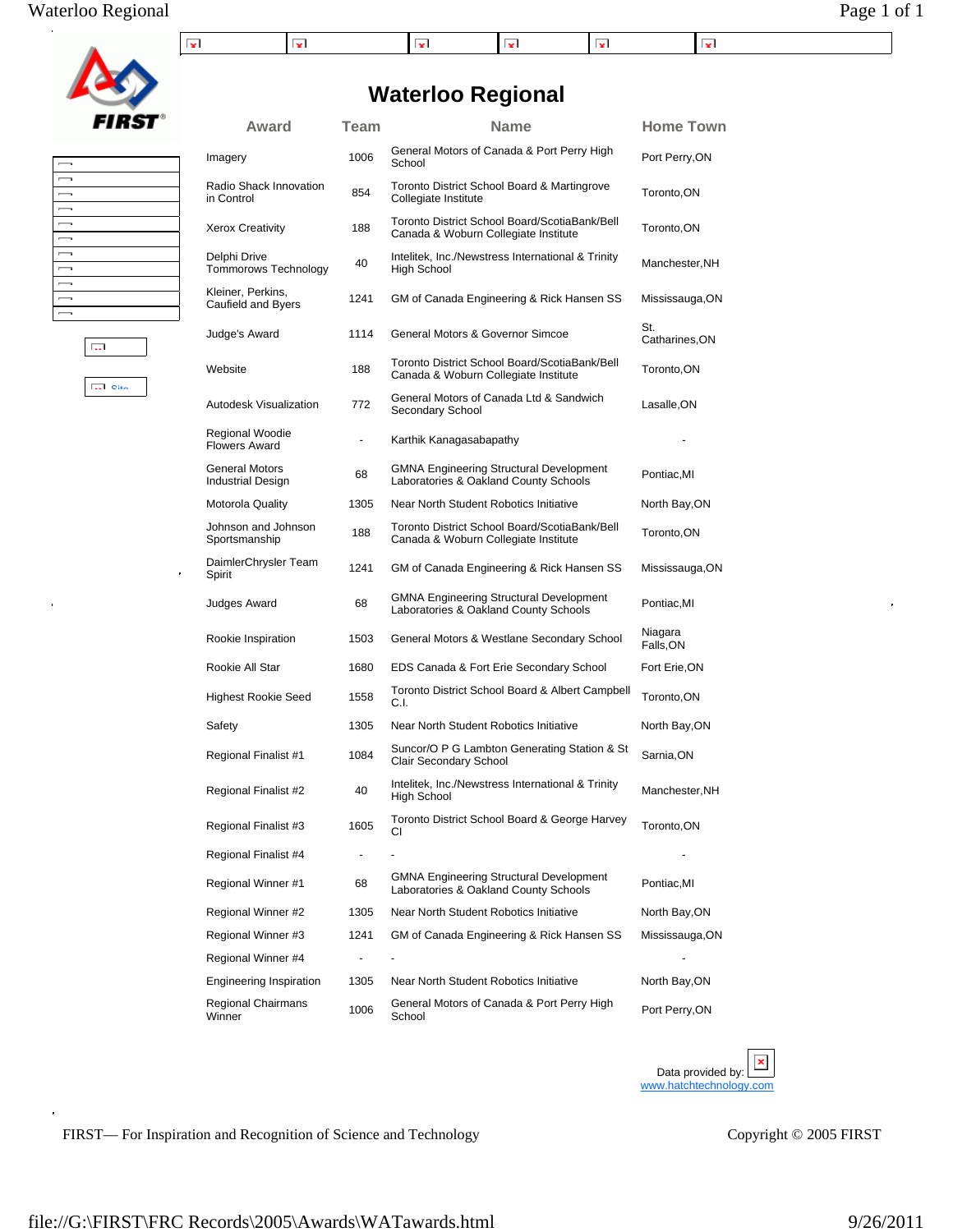| <b>FIRST Robotics Competition - Arizona Regional</b><br><b>Award Winners</b> |             |                                                  |                                    |  |
|------------------------------------------------------------------------------|-------------|--------------------------------------------------|------------------------------------|--|
| <b>Team Name</b><br>Award<br><b>Team</b><br><b>Number</b>                    |             |                                                  | City, State,<br><b>Country</b>     |  |
| Regional<br><b>Chairman's Award</b>                                          | 842         | <b>Carl Hayden Falcons</b>                       | Phoenix, AZ, USA                   |  |
| <b>Autodesk</b><br><b>Visualization</b>                                      | 64          | <b>GM Highland/Queen Crk</b>                     | Mesa, AZ, USA                      |  |
| DaimlerChrysler-<br><b>Team Spirit</b>                                       | 1492        | Microchip/AZCommunity                            | Tempe, AZ, USA                     |  |
| Delphi – "Driving<br>Tomorrow's<br>Technology"                               | 1212        | <b>Seton Robotics</b>                            | Chandler, AZ, USA                  |  |
| <b>Engineering</b><br><b>Inspiration Award</b>                               | 60          | Ford & Kingman HS                                | Kingman, AZ, USA                   |  |
| <b>General Motors-</b><br><b>Industrial Design</b>                           | 498         | <b>Cobra Commanders</b>                          | Glendale, AZ, USA                  |  |
| <b>Highest Rookie</b><br><b>Seed</b>                                         | 1633        | <b>RoboBuffs</b>                                 | Tempe, AZ, USA                     |  |
| <b>Imagery Award</b>                                                         | 64          | <b>GM Highland/Queen Crk</b>                     | Mesa, AZ, USA                      |  |
| Johnson & Johnson<br>- Sportsmanship                                         | 1266        | <b>Madison Devil Duckies</b>                     | San Diego, CA, USA                 |  |
| <b>Judges's Awards</b>                                                       | 1401<br>624 | <b>UVM</b> – Mekanicats<br>bp/OII&Cinco Ranch HS | Naucalpan, Mexico<br>Katy, TX, USA |  |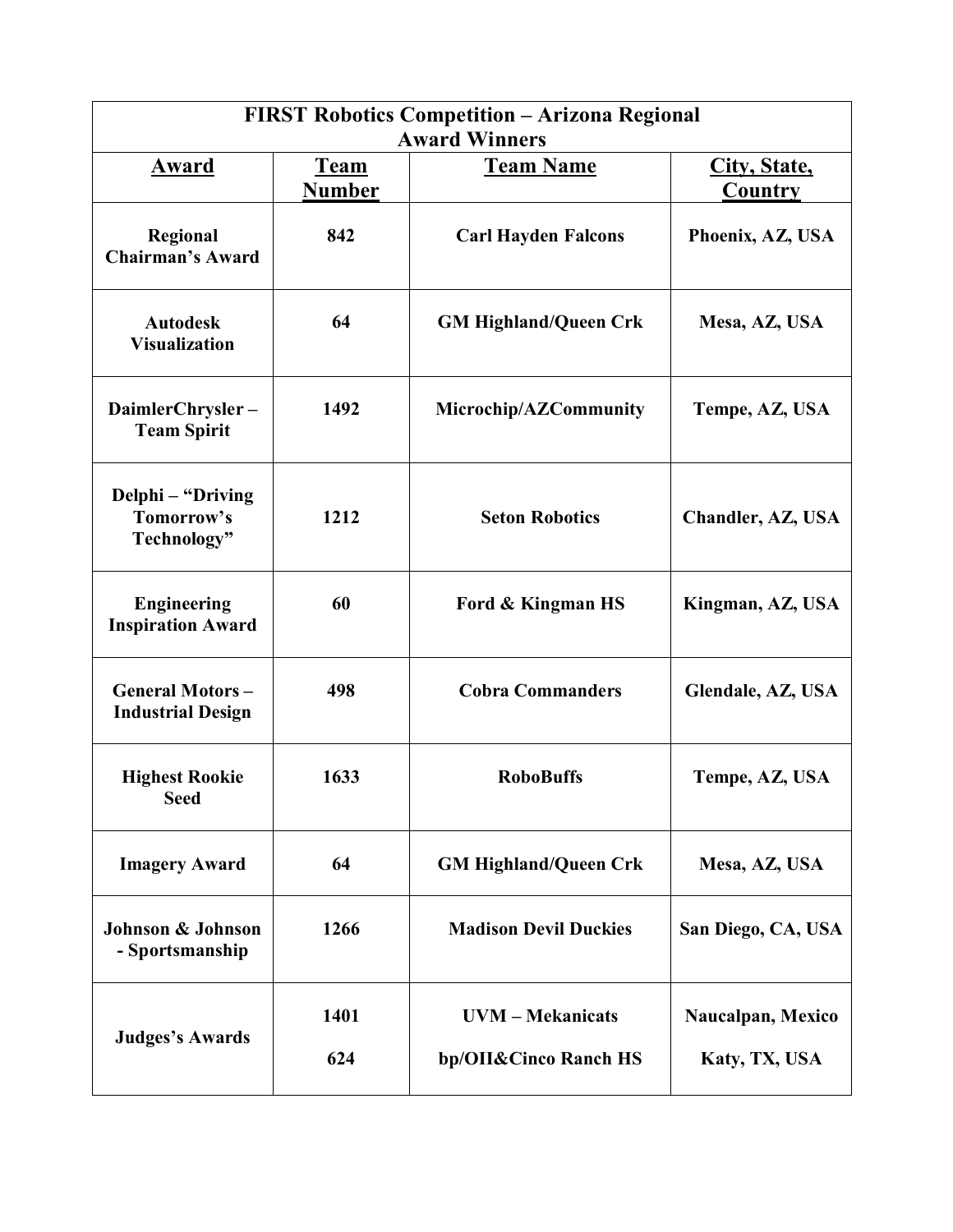| <b>Kleiner Perkins</b><br>Caufield & Byers -<br>Entrepreneurship | 1266 | <b>Madison Devil Duckies</b>                                                             | San Diego, CA, USA                        |
|------------------------------------------------------------------|------|------------------------------------------------------------------------------------------|-------------------------------------------|
| <b>Motorola - Quality</b><br>Award                               | 64   | <b>GM Highland/Queen Crk</b>                                                             | Mesa, AZ, USA                             |
| <b>RadioShack</b><br><b>Innovation</b> in<br>Control             | 294  | <b>Beach Cities Robotics</b>                                                             | Redondo Beach,<br>CA, USA                 |
|                                                                  | 991  | <b>Brophy Robotics</b>                                                                   | Phoenix, AZ, USA                          |
| <b>Regional Finalists</b>                                        | 987  | <b>CMHS HighRollers</b>                                                                  | Las Vegas, NV,                            |
|                                                                  | 1212 | <b>Seton Robotics</b>                                                                    | <b>USA</b><br>Chandler, AZ, USA           |
|                                                                  | 555  | <b>MHS/ADP/FALSTROM/PFIZ</b>                                                             | Montclair, NJ, USA                        |
| Regional<br><b>Champions</b>                                     | 1492 | Microchip/AZCommunity                                                                    | Tempe, AZ, USA                            |
|                                                                  | 1324 | <b>Verde Valley Robotics</b>                                                             | Sedona, AZ, USA                           |
| <b>Rookie All-Star</b>                                           | 1527 | Granitehills@Navair                                                                      | El Cajon, CA, USA                         |
| <b>Rookie Inspiration</b>                                        | 1643 | <b>Bob's Builders in Black</b>                                                           | Tallmadge, OH,<br><b>USA</b>              |
| <b>Safety Award</b>                                              | 624  | bp/OII&Cinco Ranch HS                                                                    | Katy, TX, USA                             |
| <b>Website Award</b>                                             | 64   | <b>GM Highland/Queen Crk</b>                                                             | Mesa, AZ, USA                             |
| <b>Woodie Flowers</b><br><b>Finalist Award</b>                   | 1011 | <b>William Bennett</b><br><b>UA &amp; SSA ITT-Tech</b><br><b>Sonoran Science Academy</b> | Tucson, AZ, USA                           |
| Xerox – Creativity<br>Award                                      | 980  | <b>ThunderBots</b>                                                                       | Southern<br>California, CA,<br><b>USA</b> |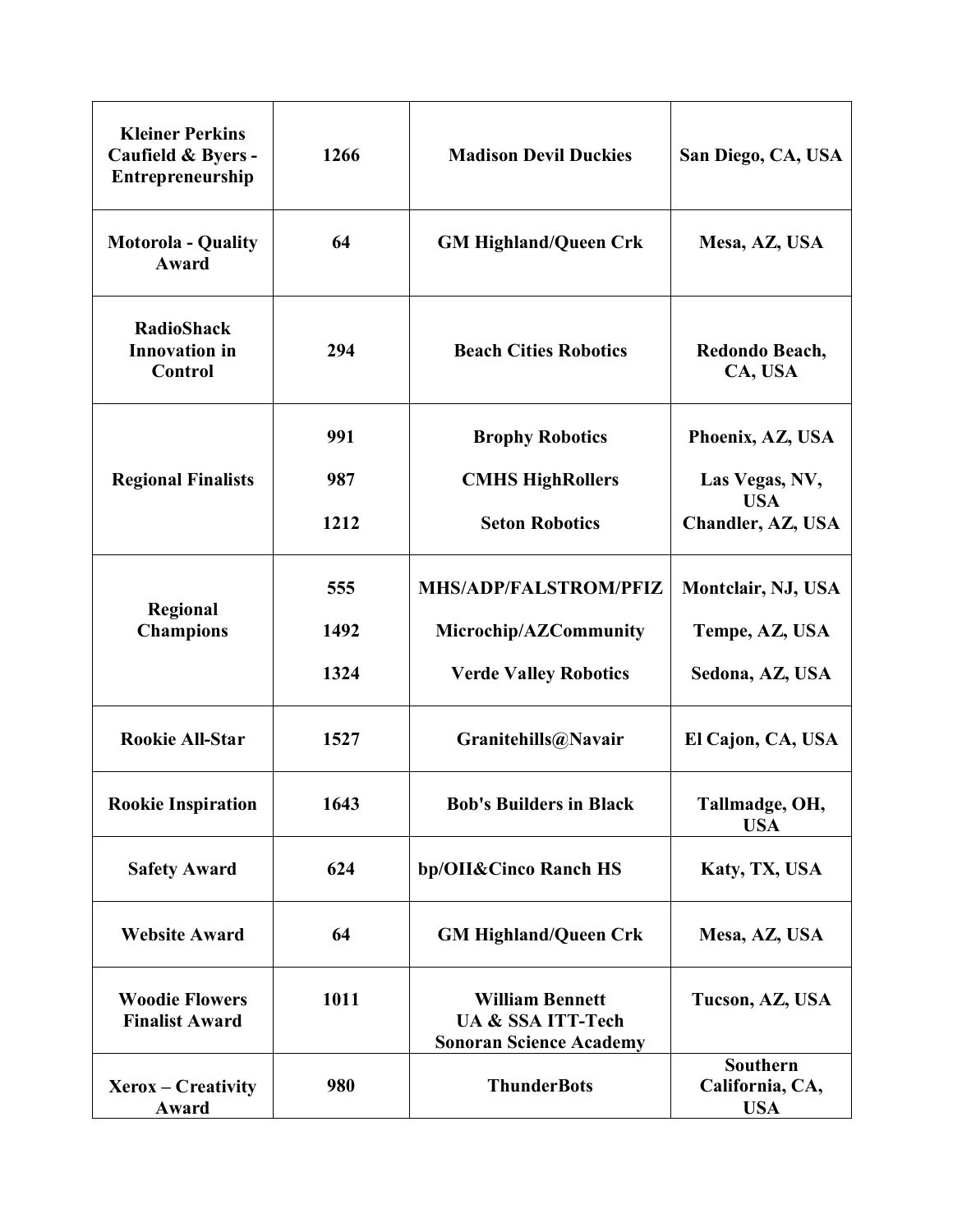| FIRST Robotics Competition - Southern California Regional<br><b>Award Winners</b> |                              |                                  |                                  |  |  |
|-----------------------------------------------------------------------------------|------------------------------|----------------------------------|----------------------------------|--|--|
| Award                                                                             | <b>Team</b><br><b>Number</b> | <b>Team Name</b>                 | City, State,<br>Country          |  |  |
| <b>Regional Chairman's</b><br>Award                                               | 812                          | <b>UCSD &amp; PREUSS</b>         | San Diego, CA, USA               |  |  |
| <b>Autodesk</b><br><b>Visualization</b>                                           | 207                          | <b>Metalcrafters</b>             | Hawthorne, CA, USA               |  |  |
| DaimlerChrysler-<br><b>Team Spirit</b>                                            | 974                          | <b>MHS/TTC/GOF/PETTY</b>         | Los Angeles, CA, USA             |  |  |
| Delphi - "Driving<br>Tomorrow's<br>Technology"                                    | 207                          | <b>Metalcrafters</b>             | Hawthorne, CA, USA               |  |  |
| <b>Engineering</b><br><b>Inspiration Award</b>                                    | 294                          | <b>Beach Cities Robotics</b>     | Redondo Beach, CA,<br><b>USA</b> |  |  |
| <b>General Motors-</b><br><b>Industrial Design</b>                                | 330                          | <b>BeachBot</b>                  | Hermosa Beach, CA,<br><b>USA</b> |  |  |
| <b>Highest Rookie Seed</b>                                                        | 1622                         | <b>PHS-Northrop</b>              | Poway, CA, USA                   |  |  |
| <b>Imagery Award</b>                                                              | 945                          | <b>Colonial HS</b>               | Orlando, FL, USA                 |  |  |
| Johnson & Johnson -<br>Sportsmanship                                              | 599                          | <b>CSUN/Medtronics&amp;GHCHS</b> | Granada Hills, CA,<br><b>USA</b> |  |  |
|                                                                                   | 697                          | <b>Panda Robotics</b>            | Los Angeles, CA, USA             |  |  |
| <b>Judges' Awards</b>                                                             | 22                           | HiTechHigh/Chatsworth            | San Fernando, CA,<br><b>USA</b>  |  |  |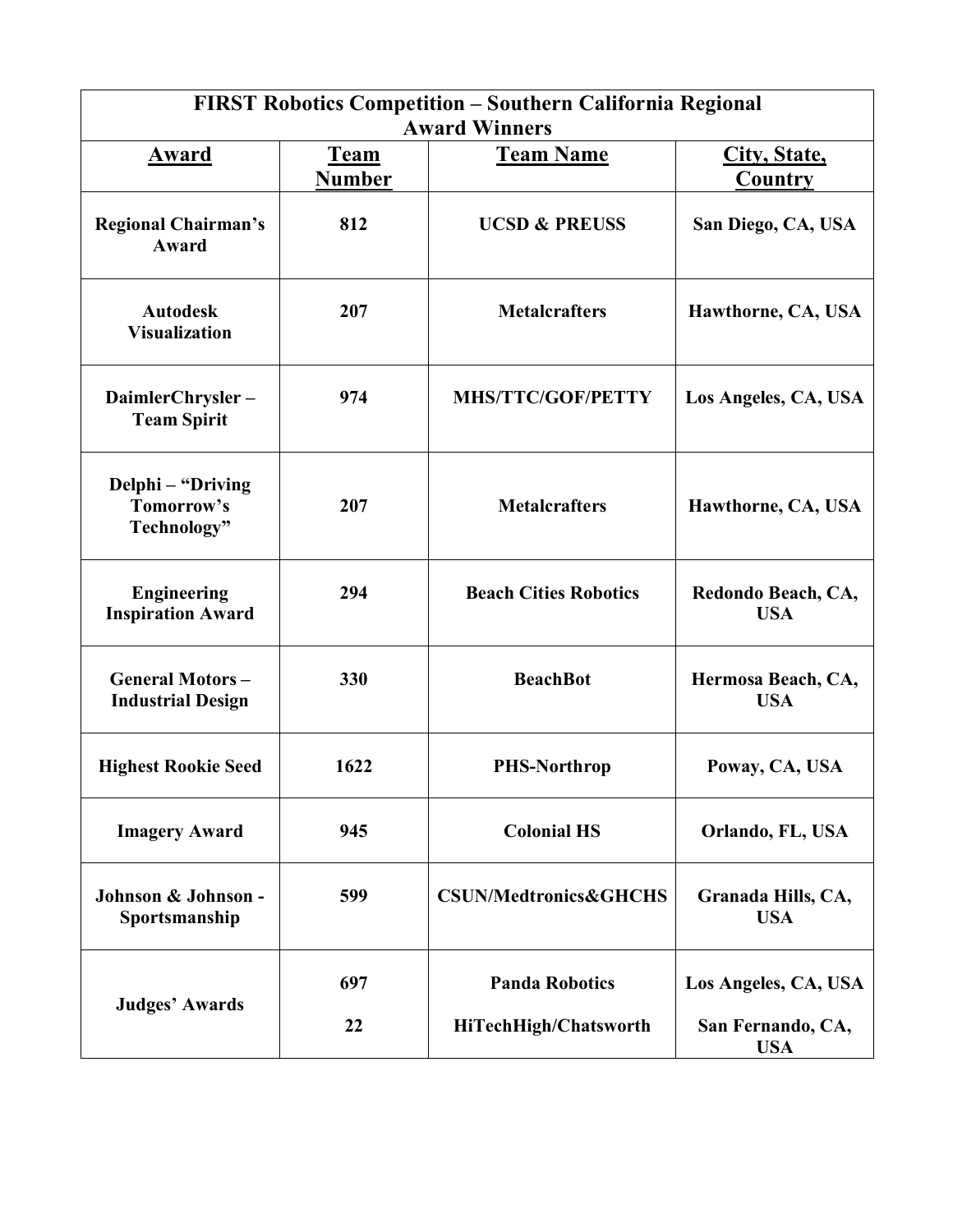| <b>Kleiner Perkins</b><br>Caufield & Byers -<br>Entrepreneurship | 188  | <b>Woburn Robotics</b>          | Toronto, Ontario,<br>Canada                  |
|------------------------------------------------------------------|------|---------------------------------|----------------------------------------------|
| <b>Motorola - Quality</b><br>Award                               | 69   | <b>Gillette &amp; Quincy PS</b> | Quincy, MA, USA                              |
| <b>RadioShack</b><br><b>Innovation in Control</b>                | 980  | <b>ThunderBots</b>              | Southern California,<br>CA, USA              |
|                                                                  | 980  | <b>ThunderBots</b>              | Southern California,<br>CA, USA              |
| <b>Regional Finalists</b>                                        | 22   | HiTechHigh/Chatsworth           | San Fernando, CA,                            |
|                                                                  | 968  | <b>RAWC</b> (West Covina HS)    | <b>USA</b><br>West Covina, CA,<br><b>USA</b> |
|                                                                  | 69   | <b>Gillette &amp; Quincy PS</b> | Qunicy, MA, USA                              |
| <b>Regional Champions</b>                                        | 330  | <b>BeachBot</b>                 | Hermosa Beach, CA,                           |
|                                                                  | 634  | <b>VNHS-SFVNTMA</b>             | <b>USA</b><br>Van Nuys, CA, USA              |
| <b>Rookie All-Star</b>                                           | 1515 | Disney&Beverly Hills            | Beverly Hills, CA,<br><b>USA</b>             |
| <b>Rookie Inspiration</b>                                        | 1692 | <b>Crenshaw HS</b>              | Los Angeles, CA, USA                         |
| <b>Safety Award</b>                                              | 1079 | <b>CREATE</b>                   | Temecula, CA, USA                            |
| <b>Website Award</b>                                             | 597  | Foshay/USC-MESA                 | Los Angeles, CA, USA                         |
| <b>Woodie Flowers</b><br><b>Finalist Award</b>                   | 294  | <b>Leroy Nelson</b>             | Redondo Beach, CA,<br><b>USA</b>             |
| Xerox – Creativity<br>Award                                      | 238  | <b>Memorial HS</b>              | Manchester, NH, USA                          |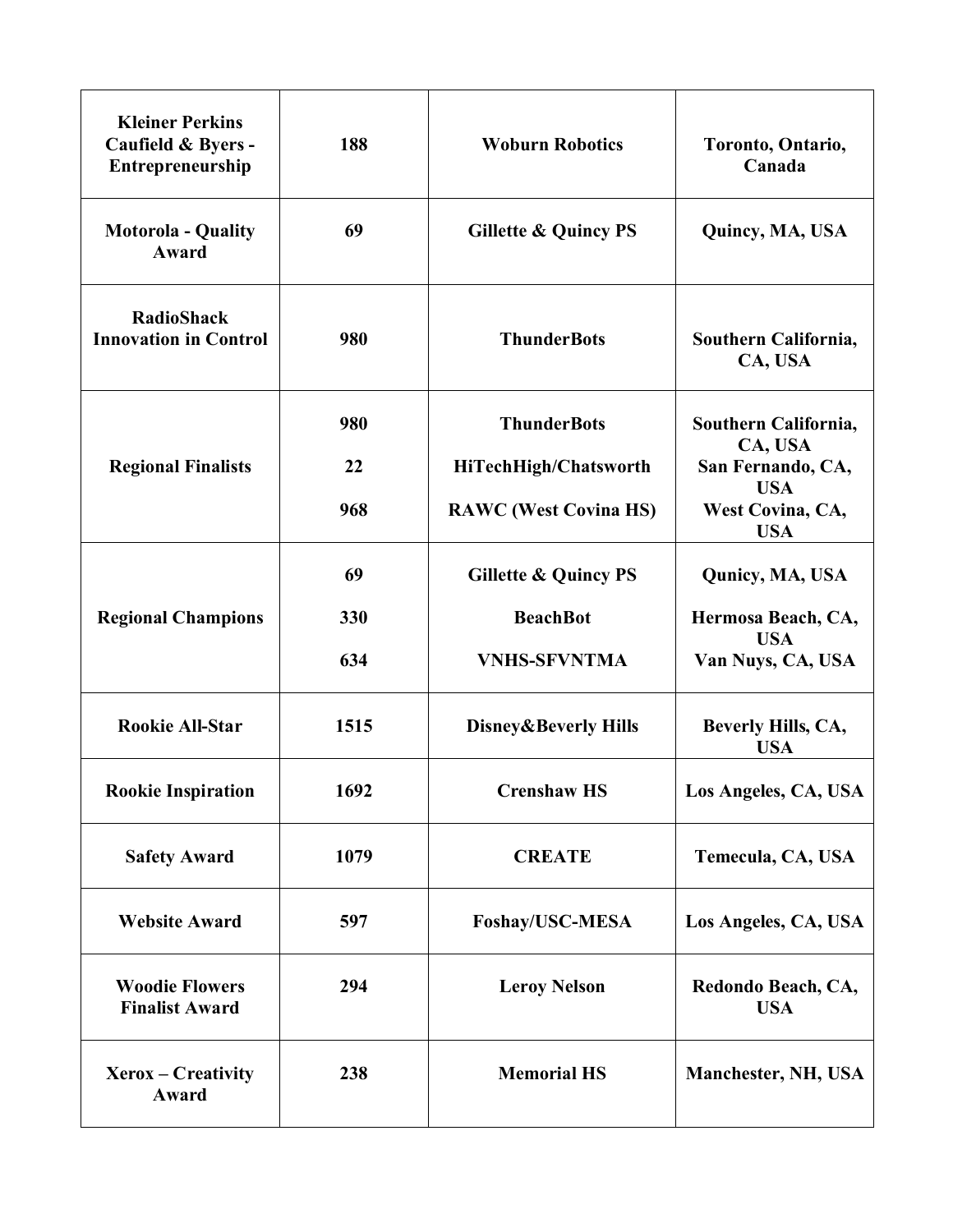## Colorado Regional Page 1 of 2

| - -<br>$\sim$ |  | ¥. | --<br>$\sim$ | - -<br>$-$ |
|---------------|--|----|--------------|------------|

## **Colorado Regional**

| Award                                             | Team                     | <b>Name</b>                                                                                                                                                                                   | Home<br>Town         |
|---------------------------------------------------|--------------------------|-----------------------------------------------------------------------------------------------------------------------------------------------------------------------------------------------|----------------------|
| Imagery                                           | 233                      | NASA & Rockledge and Cocoa Beach High Schools                                                                                                                                                 | Rockledge, FL        |
| Radio Shack<br>Innovation in<br>Control           | 118                      | NASA/NASA & CCISD                                                                                                                                                                             | League<br>City, TX   |
| Xerox Creativity                                  | 1619                     | Lockheed Martin/Seagate/NASA & Silver Creek High<br>School                                                                                                                                    | Longmont, CO         |
| Delphi Drive<br>Tommorows<br>Technology           | 159                      | LSI & Poudre High School                                                                                                                                                                      | Fort<br>Collins, CO  |
| Kleiner, Perkins,<br>Caufield and Byers           | 1448                     | Taylor Products/KSGC & Parsons High School                                                                                                                                                    | Parsons, KS          |
| Judge's Award                                     | 1695                     | Weber's Technical Support & Capital High School                                                                                                                                               | Helena,MT            |
| Website                                           | 233                      | NASA & Rockledge and Cocoa Beach High Schools                                                                                                                                                 | Rockledge, FL        |
| Autodesk<br>Visualization                         | 64                       | General Motors Desert Proving Ground/General Motors<br>Desert Proving Ground & Queen Creek High School &<br><b>Highland High School</b>                                                       | Mesa, AZ             |
| Regional Woodie<br><b>Flowers Award</b>           | $\overline{\phantom{0}}$ | Jesse Johnson                                                                                                                                                                                 |                      |
| <b>General Motors</b><br><b>Industrial Design</b> | 64                       | General Motors Desert Proving Ground/General Motors<br>Desert Proving Ground & Queen Creek High School &<br><b>Highland High School</b>                                                       | Mesa, AZ             |
| Motorola Quality                                  | 1636                     | DeVry University & Arvada High School                                                                                                                                                         | Arvada,CO            |
| Johnson and<br>Johnson<br>Sportsmanship           | 1332                     | NASA & Plateau Valley High School & Phoenix Choice<br>Alternative School                                                                                                                      | Collbran,CO          |
| DaimlerChrysler<br><b>Team Spirit</b>             | 159                      | LSI & Poudre High School                                                                                                                                                                      | Fort<br>Collins, CO  |
| Judges Award                                      | 1562                     | Nick's Volvo Shop/Technetronic Solutions, Inc/MEA<br>Consulting Engineers/DATA Inc/Ciber Inc./LEGO &<br>Rocky Mountain School of Expeditionary Learning                                       | Denver, CO           |
| Rookie Inspiration                                | 1515                     | Walt Disney Imagineering/NASA & Beverly Hills High<br>School                                                                                                                                  | Beverly<br>Hills, CA |
| Rookie All Star                                   | 1653                     | Washington High School                                                                                                                                                                        | Kansas<br>City, KS   |
| Highest Rookie<br>Seed                            | 1636                     | DeVry University & Arvada High School                                                                                                                                                         | Arvada,CO            |
| Safety                                            | 1448                     | Taylor Products/KSGC & Parsons High School                                                                                                                                                    | Parsons,KS           |
| Regional Finalist #1                              | 159                      | LSI & Poudre High School                                                                                                                                                                      | Fort<br>Collins, CO  |
| Regional Finalist #2                              | 64                       | General Motors Desert Proving Ground/General Motors<br>Desert Proving Ground & Queen Creek High School &<br><b>Highland High School</b>                                                       | Mesa, AZ             |
| Regional Finalist #3                              | 1158                     | Collbran Job Corps Center & Grand Mesa High School                                                                                                                                            | Collbran, CO         |
| Regional Finalist #4                              |                          |                                                                                                                                                                                               |                      |
| Regional Winner #1                                | 233                      | NASA & Rockledge and Cocoa Beach High Schools                                                                                                                                                 | Rockledge, FL        |
| Regional Winner #2                                | 118                      | NASA/NASA & CCISD                                                                                                                                                                             | League<br>City, TX   |
| Regional Winner #3                                | 935                      | Kansas Space Grant Consortium/Higgs Technical<br>Consulting/Society of Manufacturing Engineers/Norcraft<br>Companies/Papa Johns/TEC Weld Automation,<br>Inc./NASA/Airbus & Newton High School | Newton, KS           |
| Regional Winner #4                                |                          |                                                                                                                                                                                               |                      |
| Engineering<br>Inspiration                        | 1619                     | Lockheed Martin/Seagate/NASA & Silver Creek High<br>School                                                                                                                                    | Longmont, CO         |





 $\overline{\mathbf{S}}$  out

 $\hat{\mathbf{p}}$ 

 $\frac{1}{2}$ 

file://G:\FIRST\FRC Records\2005\Awards\COawards.html 9/26/2011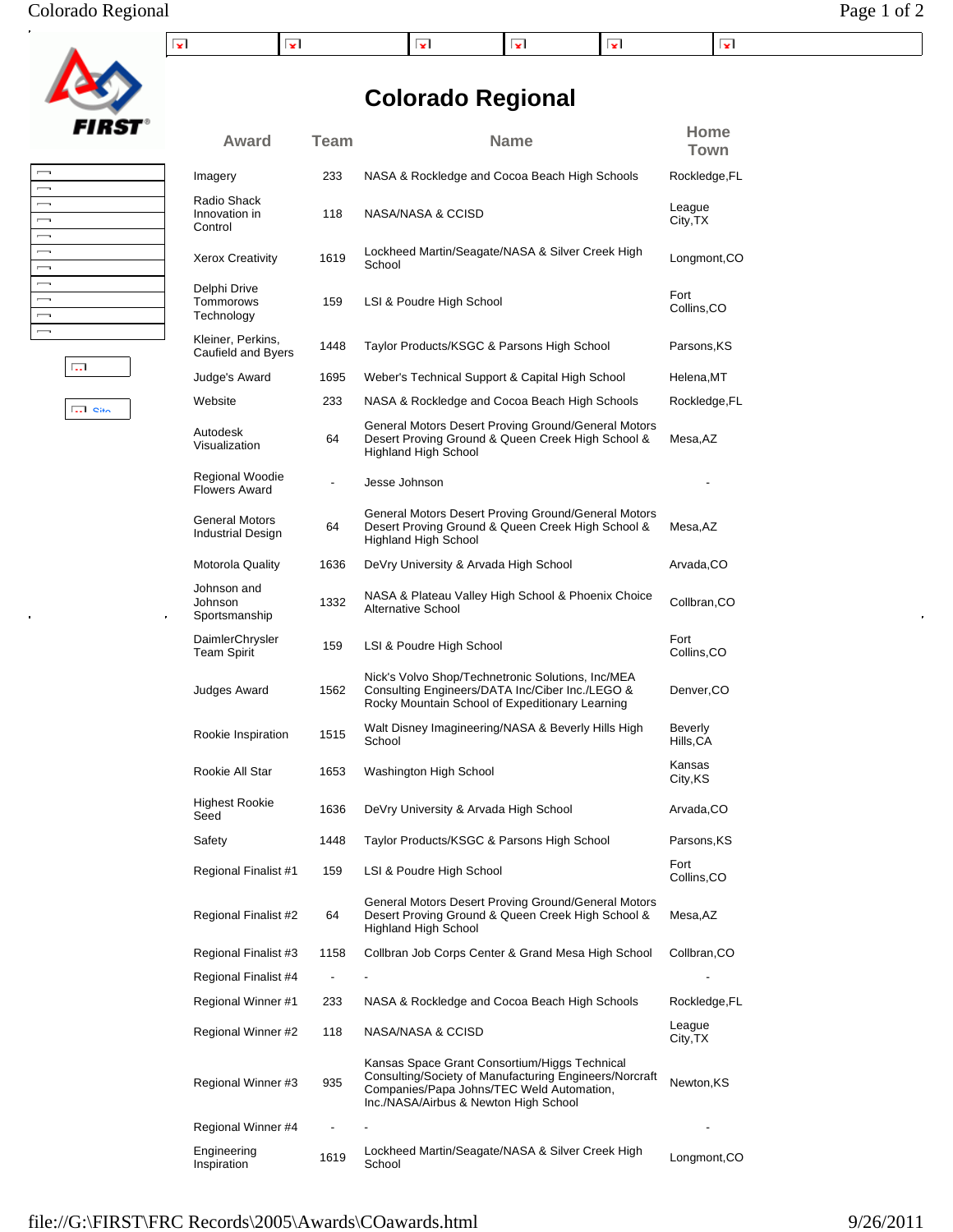Regional<br>Chairmans Winner 233 NASA & Rockledge and Cocoa Beach High Schools Rockledge,FL

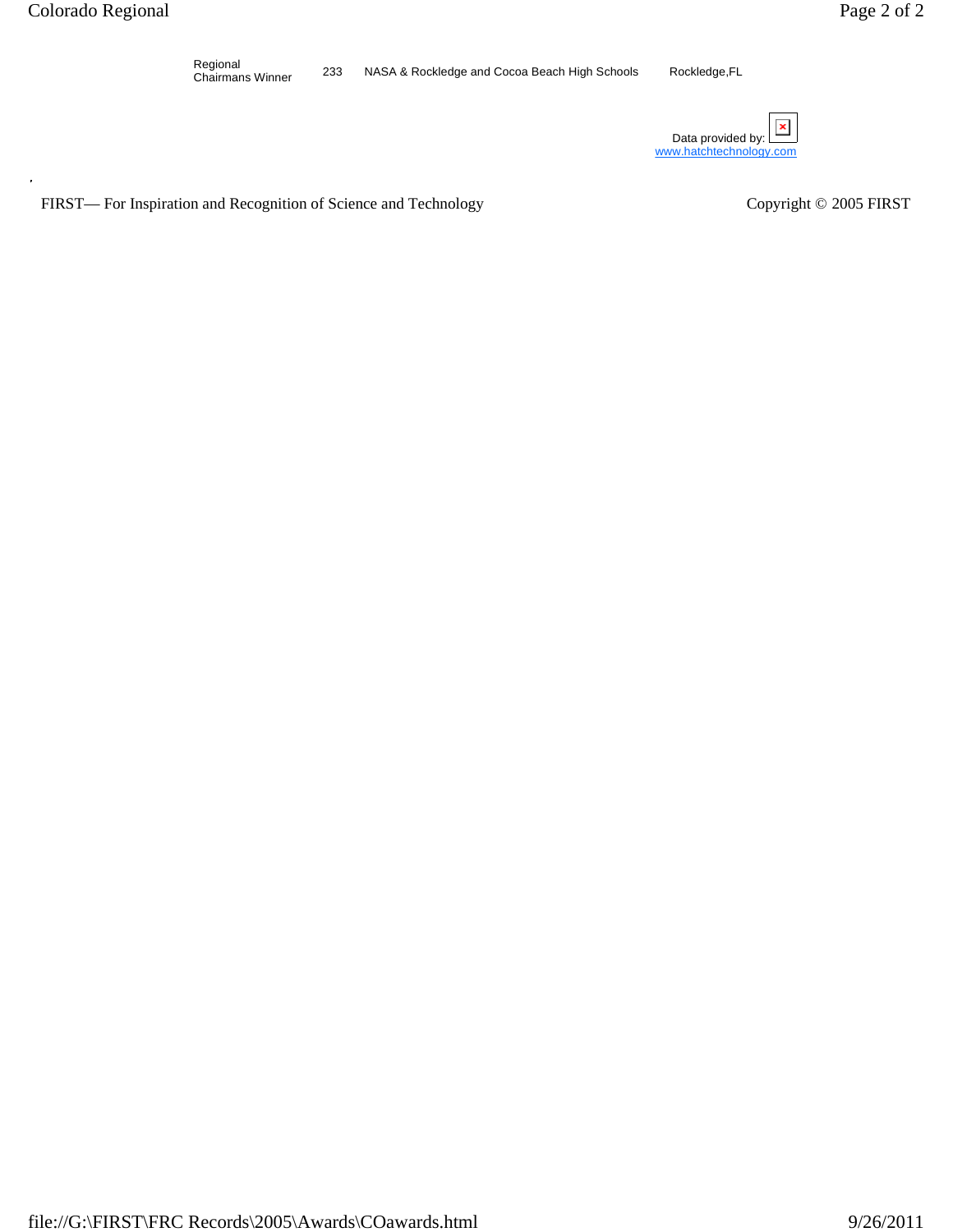| FIRST Robotics Competition - UTC / New England Regional<br><b>Award Winners</b> |                              |                                              |                                                        |
|---------------------------------------------------------------------------------|------------------------------|----------------------------------------------|--------------------------------------------------------|
| Award                                                                           | <u>Team</u><br><b>Number</b> | <b>Team Name</b>                             | City, State,<br>Country                                |
| <b>Regional Chairman's</b><br>Award                                             | 236                          | <b>Millstone/LOLHS</b>                       | Old Lyme, CT, USA                                      |
| <b>Autodesk</b><br><b>Visualization</b>                                         | 230                          | <b>UTC/PB/UL &amp; SHS</b>                   | Shelton, CT, USA                                       |
| DaimlerChrysler-<br><b>Team Spirit</b>                                          | 1099                         | <b>GE/P/GFR/ UB&amp;</b><br><b>BHS/WHS</b>   | <b>Brookfield, CT, USA</b>                             |
| Delphi - "Driving<br>Tomorrow's<br>Technology"                                  | 69                           | <b>Gillette &amp; Quincy PS</b>              | Quincy, MA, USA                                        |
| <b>Engineering</b><br><b>Inspiration Award</b>                                  | 176                          | <b>UTC/HamSund WL &amp; Suff</b>             | Windsor Locks, CT,<br><b>USA</b>                       |
| <b>General Motors-</b><br><b>Industrial Design</b>                              | 20                           | <b>Hostrocket RPI &amp; Shen</b>             | <b>Clifton Park, NY,</b><br><b>USA</b>                 |
| <b>Highest Rookie Seed</b>                                                      | 1568                         | <b>Tolman Tigers</b>                         | Pawtucket, RI, USA                                     |
| <b>Imagery Award</b>                                                            | 558                          | <b>Career High School</b>                    | New Haven, CT, USA                                     |
| Johnson & Johnson -<br>Sportsmanship                                            | 157                          | <b>AZTECHS Team 157</b>                      | Marlborough, MA,<br><b>USA</b>                         |
| <b>Judges's Awards</b>                                                          | 716<br>1568                  | <b>Housatonic HS</b><br><b>Tolman Tigers</b> | Falls Village, CT,<br><b>USA</b><br>Pawtucket, RI, USA |
|                                                                                 |                              |                                              |                                                        |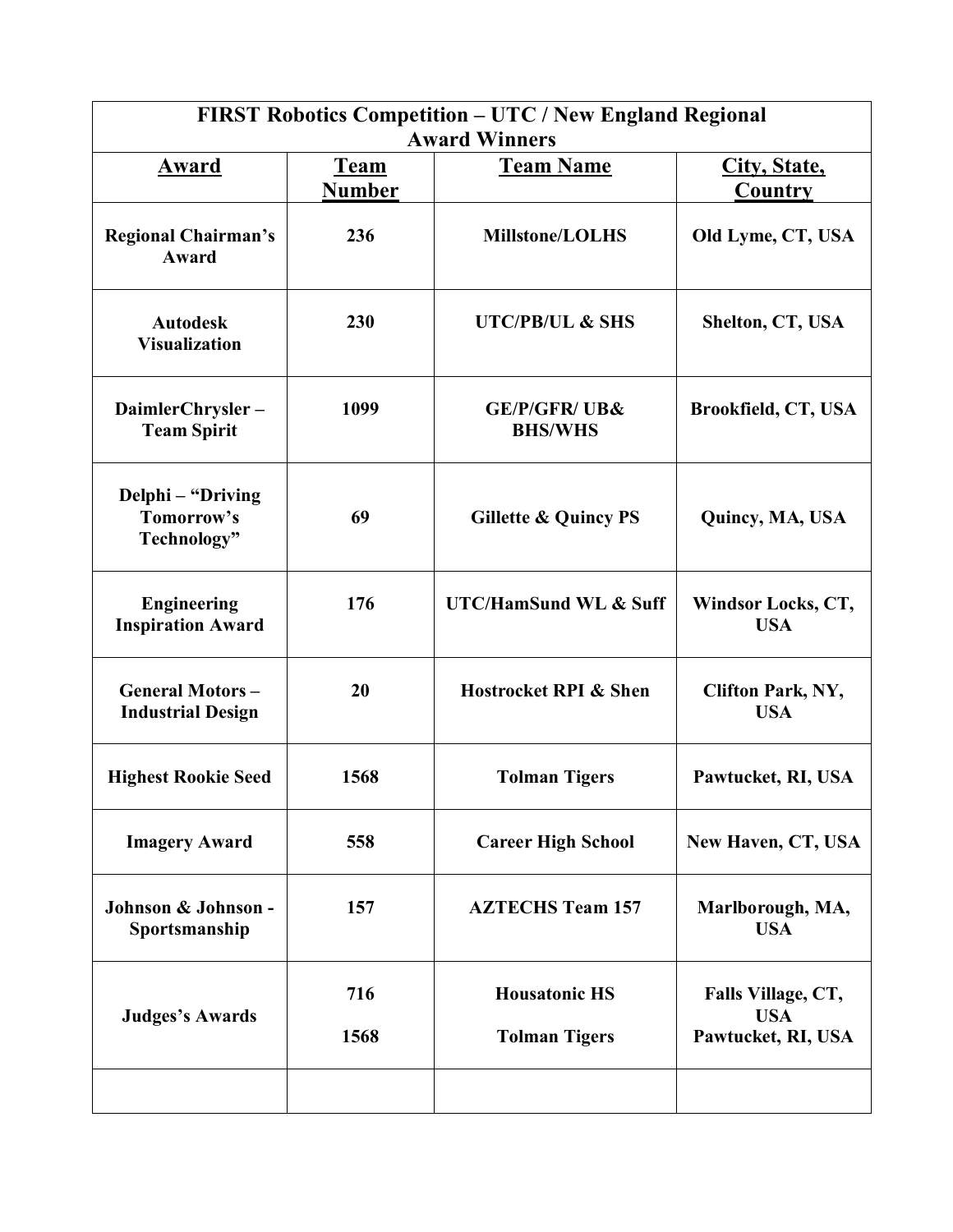| <b>Kleiner Perkins</b><br>Caufield & Byers -<br>Entrepreneurship | 839  | <b>Agawam High</b>               | Agawam, MA, USA                        |
|------------------------------------------------------------------|------|----------------------------------|----------------------------------------|
| <b>Motorola - Quality</b><br>Award                               | 126  | <b>NYPRO &amp; Clinton HS</b>    | Clinton, MA, USA                       |
| <b>RadioShack</b><br><b>Innovation in Control</b>                | 1100 | <b>Rohm and Haas &amp; ARHS</b>  | Northboro, MA, USA                     |
|                                                                  | 20   | <b>Hostrocket RPI &amp; Shen</b> | <b>Clifton Park, NY,</b><br><b>USA</b> |
| <b>Regional Finalists</b>                                        | 173  | UTRC, EHHS, RHS, & THS           | East Hartford, CT,                     |
|                                                                  | 230  | <b>UTC/PB/UL &amp; SHS</b>       | <b>USA</b><br>Shelton, CT, USA         |
|                                                                  | 69   | <b>Gillette &amp; Quincy PS</b>  | Quincy, MA, USA                        |
| <b>Regional Champions</b>                                        | 126  | <b>NYPRO &amp; Clinton HS</b>    | Clinton, MA, USA                       |
|                                                                  | 1071 | <b>Wolcott High School</b>       | Wolcott, CT, USA                       |
| <b>Rookie All-Star</b>                                           | 1665 | Kaz & Hudson High                | Hudson, NY, USA                        |
| <b>Rookie Inspiration</b>                                        | 1524 | <b>ECRobotics</b>                | New Britain, CT,<br><b>USA</b>         |
| <b>Safety Award</b>                                              | 230  | <b>UTC/PB/UL &amp; SHS</b>       | Shelton, CT, USA                       |
| <b>Website Award</b>                                             | 228  | <b>BMS&amp;GUS</b>               | Meriden, CT, USA                       |
| <b>Woodie Flowers</b><br><b>Finalist Award</b>                   | 176  | "Engineer Dave" Leenhouts        | Windsor Locks, CT,<br><b>USA</b>       |
| $Xerox - Creative$<br>Award                                      | 1493 | <b>RPI &amp; AHS</b>             | Albany, NY, USA                        |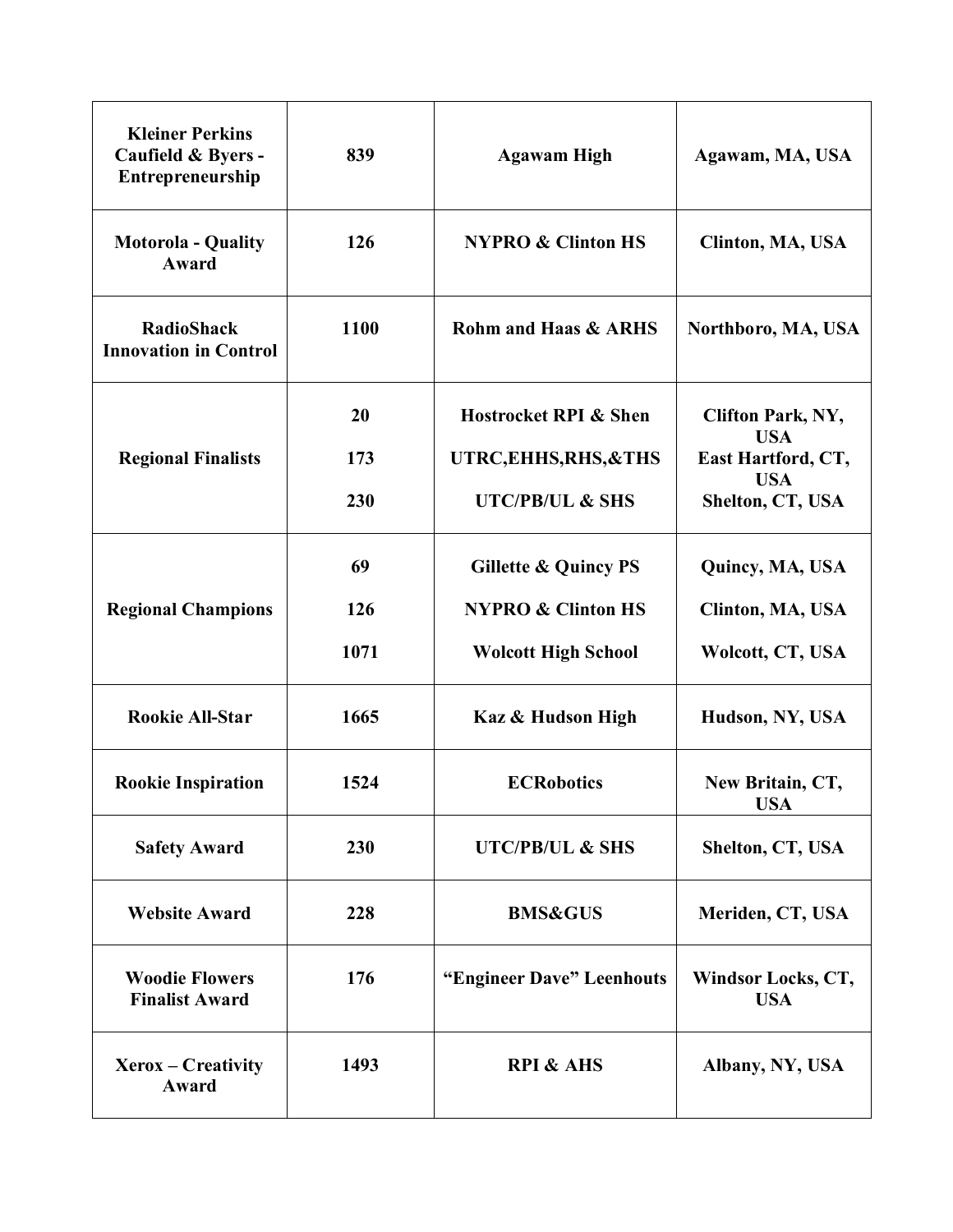| <b>FIRST Robotics Competition - Detroit Regional</b><br><b>Award Winners</b> |                              |                                  |                                     |  |
|------------------------------------------------------------------------------|------------------------------|----------------------------------|-------------------------------------|--|
| Award                                                                        | <u>Team</u><br><b>Number</b> | <b>Team Name</b>                 | City, State,<br>Country             |  |
| Regional<br><b>Chairman's Award</b>                                          | 503                          | <b>Intier/Novi</b>               | Novi, MI, USA                       |  |
| <b>Autodesk</b><br><b>Visualization</b>                                      | 818                          | Team 818 GM-GAE &<br><b>WCS</b>  | Warren, MI, USA                     |  |
| DaimlerChrysler-<br><b>Team Spirit</b>                                       | 406                          | <b>Mumford/DCX Mack</b><br>Ave.  | Detroit, MI, USA                    |  |
| Delphi – "Driving<br>Tomorrow's<br>Technology"                               | 226                          | <b>GM-CCRW/Troy Schools</b>      | Troy, MI, USA                       |  |
| <b>Engineering</b><br><b>Inspiration Award</b>                               | 1188                         | <b>Oaktown Crewz</b>             | Royal Oak, MI,<br><b>USA</b>        |  |
| <b>General Motors-</b><br><b>Industrial Design</b>                           | 33                           | DmlrChry& NDP                    | Auburn Hills, MI,<br><b>USA</b>     |  |
| <b>Highest Rookie</b><br><b>Seed</b>                                         | 1701                         | Caistang FF & UDJHSA             | Detroit, MI, USA                    |  |
| <b>Imagery Award</b>                                                         | 503                          | <b>Intier/Novi</b>               | Novi, MI, USA                       |  |
| Johnson &<br>Johnson-<br>Sportsmanship                                       | 217                          | Ford/FANUC/B&K &<br><b>UCS</b>   | <b>Sterling Heights,</b><br>MI, USA |  |
| <b>Judges's Awards</b>                                                       | 519                          | <b>GM/DSC/ITT/&amp; Golighty</b> | Detroit, MI, USA                    |  |
|                                                                              | 245                          | Siemens/GM & Adams<br><b>HS</b>  | <b>Rochester Hills,</b><br>MI, USA  |  |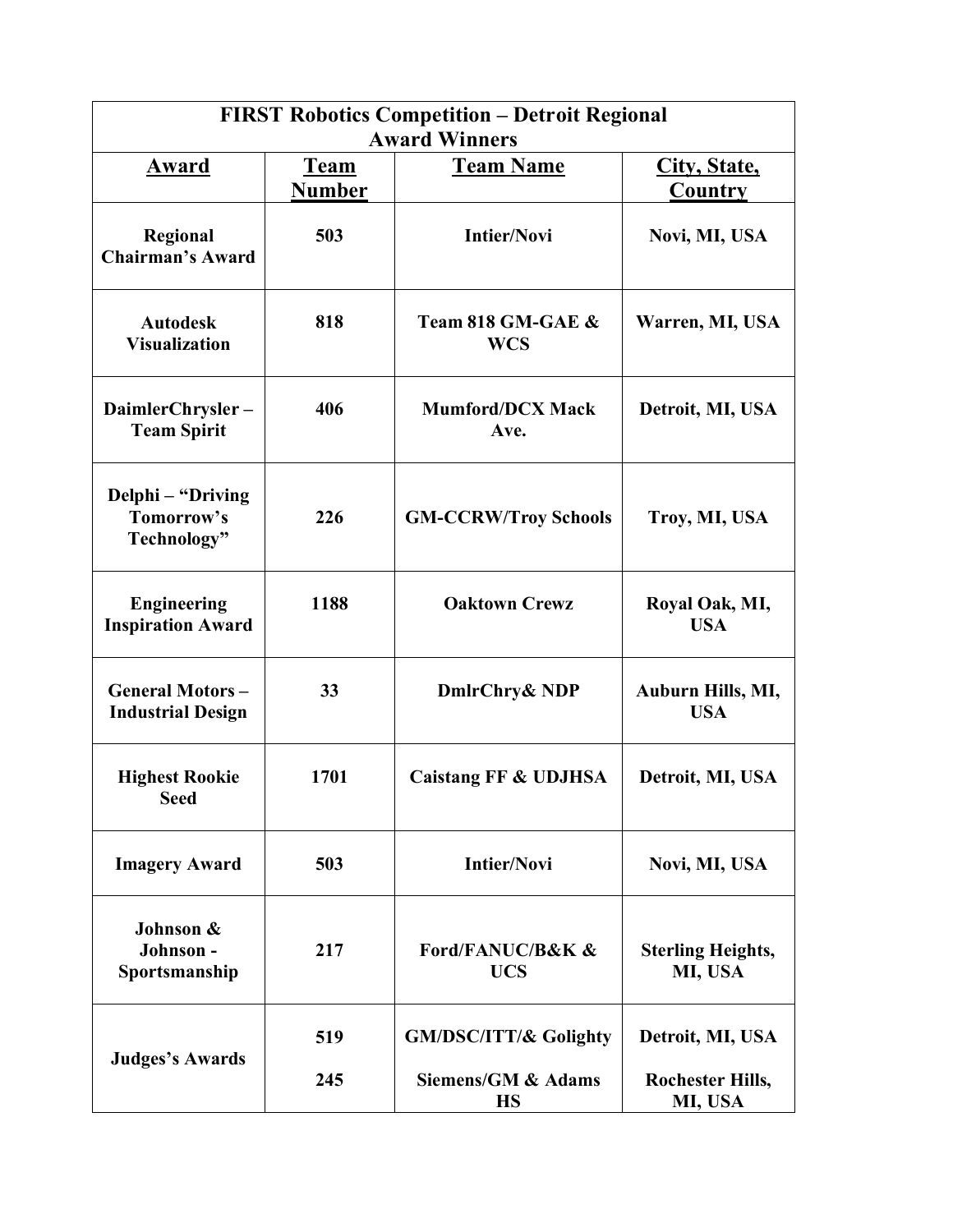| <b>Kleiner Perkins</b><br>Caufield & Byers -<br>Entrepreneurship | 301        | Ford & Dearborn High                                   | Dearborn, MI,<br><b>USA</b>                          |
|------------------------------------------------------------------|------------|--------------------------------------------------------|------------------------------------------------------|
| <b>Motorola - Quality</b><br><b>Award</b>                        | 27         | <b>OSMTech</b>                                         | Clarkston, MI,<br><b>USA</b>                         |
| <b>RadioShack</b><br><b>Innovation</b> in<br><b>Control</b>      | 494        | <b>Martians</b>                                        | Goodrich, MI,<br><b>USA</b>                          |
|                                                                  | 397        | Delphi & FSWA                                          | Flint, MI, USA                                       |
| <b>Regional Finalists</b>                                        | 33         | DmlrChry& NDP                                          | Auburn Hills, MI,<br><b>USA</b>                      |
|                                                                  | 123        | Ford/ITT-<br><b>Tech/CMS/HHS</b>                       | Hamtramck, MI,<br><b>USA</b>                         |
|                                                                  | 245        | Siemens/GM & Adams<br><b>HS</b>                        | <b>Rochester Hills,</b><br>MI, USA                   |
| Regional<br><b>Champions</b>                                     | 217<br>301 | Ford/FANUC/B&K &<br><b>UCS</b><br>Ford & Dearborn High | <b>Sterling Heights,</b><br>MI, USA<br>Dearborn, MI, |
|                                                                  |            |                                                        | <b>USA</b>                                           |
| <b>Rookie All-Star</b>                                           | 1506       | <b>Metal Muscle</b>                                    | North Oakland,<br>MI, USA                            |
| <b>Rookie Inspiration</b>                                        | 1509       | <b>Ferndale- CEF &amp; Hayes</b>                       | Ferndale, MI, USA                                    |
| <b>Safety Award</b>                                              | 1701       | Caistang FF & UDJHSA                                   | Detroit, MI, USA                                     |
| <b>Website Award</b>                                             | 1509       | <b>Ferndale- CEF &amp; Hayes</b>                       | Ferndale, MI, USA                                    |
| <b>Woodie Flowers</b><br><b>Finalist Award</b>                   | 47         | <b>Mike Martus</b>                                     | Pontiac, MI, USA                                     |
| Xerox – Creativity<br>Award                                      | 469        | <b>EXIDE &amp; Blmfld Hills</b>                        | <b>Bloomfield Hills,</b><br>MI, USA                  |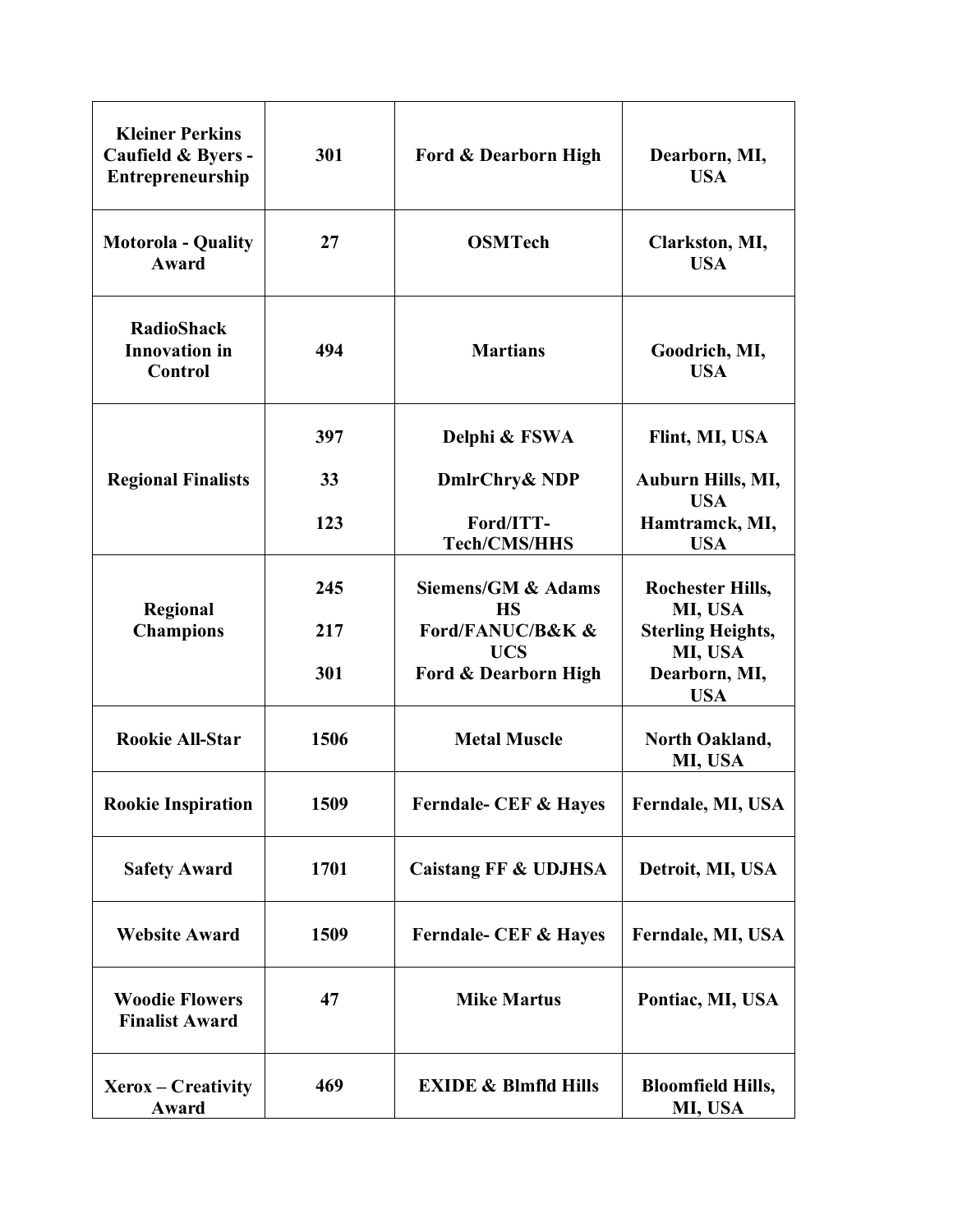| <b>FIRST Robotics Competition - Florida Regional</b><br><b>Award Winners</b> |                         |                                  |                                                           |  |
|------------------------------------------------------------------------------|-------------------------|----------------------------------|-----------------------------------------------------------|--|
| <u>Award</u>                                                                 | City, State,<br>Country |                                  |                                                           |  |
| <b>Regional Chairman's</b><br><b>Award</b>                                   | 79                      | <b>Honeywell &amp; ELHS</b>      | Clearwater, FL, USA                                       |  |
| <b>Autodesk</b><br><b>Visualization</b>                                      | 342                     | <b>Bosch/SHS/FDHS/TTC</b>        | North Clarleston, SC,<br><b>USA</b>                       |  |
| DaimlerChrysler-<br><b>Team Spirit</b>                                       | 312                     | <b>Baxter/Lkwd HS</b>            | St. Petersburg, FL,<br><b>USA</b>                         |  |
| Delphi – "Driving<br>Tomorrow's<br>Technology"                               | 179                     | <b>UTC/PW&amp; IGHS</b>          | Riviera Beach, FL,<br><b>USA</b>                          |  |
| <b>Engineering</b><br><b>Inspiration Award</b>                               | 342                     | <b>Bosch/SHS/FDHS/TTC</b>        | North Clarleston, SC,<br><b>USA</b><br>Pendleton, SC, USA |  |
| <b>General Motors-</b><br><b>Industrial Design</b>                           | 845                     | <b>PHS Cutting Edge</b>          |                                                           |  |
| <b>Highest Rookie Seed</b>                                                   | 1649                    | <b>WPS</b> – The Lakers          | Windemere, FL, USA                                        |  |
| <b>Imagery Award</b>                                                         | 710                     | <b>PAW</b>                       | Fort Lauderdale, FL,<br><b>USA</b>                        |  |
| Johnson & Johnson -<br>Sportsmanship                                         | 21                      | <b>Boeing-ComBBAT</b>            | Titusville, FL, USA                                       |  |
|                                                                              | 1051                    | <b>Marion Co. Robotics</b>       | Marion, SC, USA                                           |  |
| <b>Judges's Awards</b>                                                       | 180                     | <b>UTC/Pratt&amp;Whitney LSP</b> | Stuart, FL, USA                                           |  |
|                                                                              | 1251                    | <b>TechTigers</b>                | <b>Coconut Creek, FL,</b><br><b>USA</b>                   |  |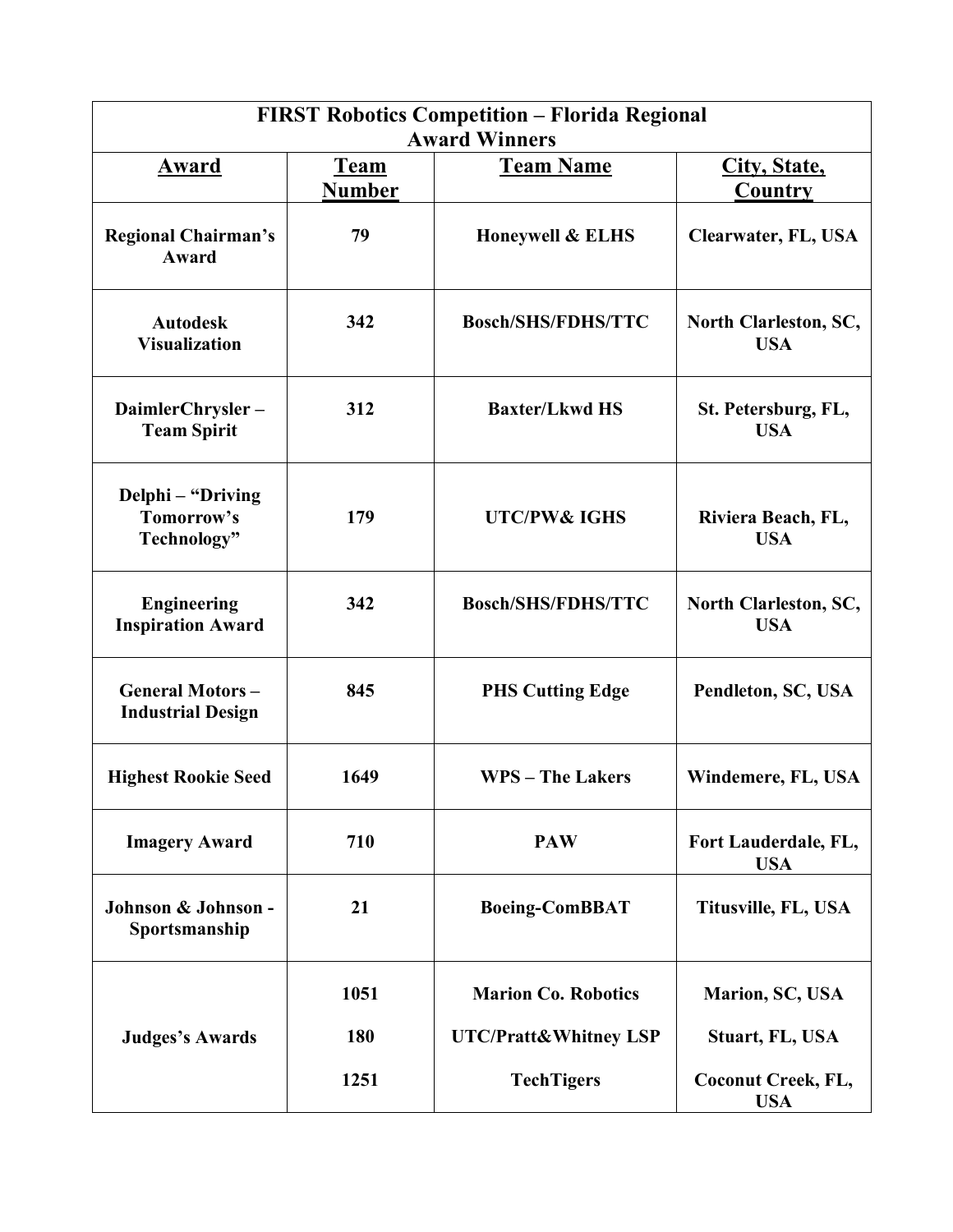| <b>Kleiner Perkins</b><br>Caufield & Byers -<br>Entrepreneurship | 234  | <b>Team Cyber Blue</b>       | Indianapolis, IN, USA             |
|------------------------------------------------------------------|------|------------------------------|-----------------------------------|
| <b>Motorola - Quality</b><br>Award                               | 61   | <b>Blackstone Valley H.S</b> | Upton, MA, USA                    |
| <b>RadioShack</b><br><b>Innovation in Control</b>                | 233  | <b>Space Coast Team</b>      | Rockledge, FL, USA                |
|                                                                  | 845  | <b>PHS Cutting Edge</b>      | Pendleton, SC, USA                |
| <b>Regional Finalists</b>                                        | 1251 | <b>TechTigers</b>            | <b>Coconut Creek, FL,</b>         |
|                                                                  | 1270 | Cleveland/TRI-C/YTA          | <b>USA</b><br>Cleveland, OH, USA  |
|                                                                  | 179  | <b>UTC/PW&amp; IGHS</b>      | Riviera Beach, FL,<br><b>USA</b>  |
| <b>Regional Champions</b>                                        | 233  | <b>Space Coast Team</b>      | Rockledge, FL, USA                |
|                                                                  | 1592 | <b>Bionic Tiger Robotics</b> | Cocoa, FL, USA                    |
| <b>Rookie All-Star</b>                                           | 1592 | <b>Bionic Tiger Robotics</b> | Cocoa, FL, USA                    |
| <b>Rookie Inspiration</b>                                        | 1604 | Harmony/Disney/TFI           | Harmony, FL, USA                  |
| <b>Safety Award</b>                                              | 1557 | 12 Volt Bolt                 | Eustis, FL, USA                   |
| <b>Website Award</b>                                             | 108  | Motorola&Dllrd&Tarvla        | Ft. Lauderdale, FL,<br><b>USA</b> |
| <b>Woodie Flowers</b><br><b>Finalist Award</b>                   | 234  | <b>Scott Ritchie</b>         | Indianapolis, IN, USA             |
| $Xerox - Creative$<br>Award                                      | 1402 | <b>F.O.R.C.E</b>             | Orlando, FL, USA                  |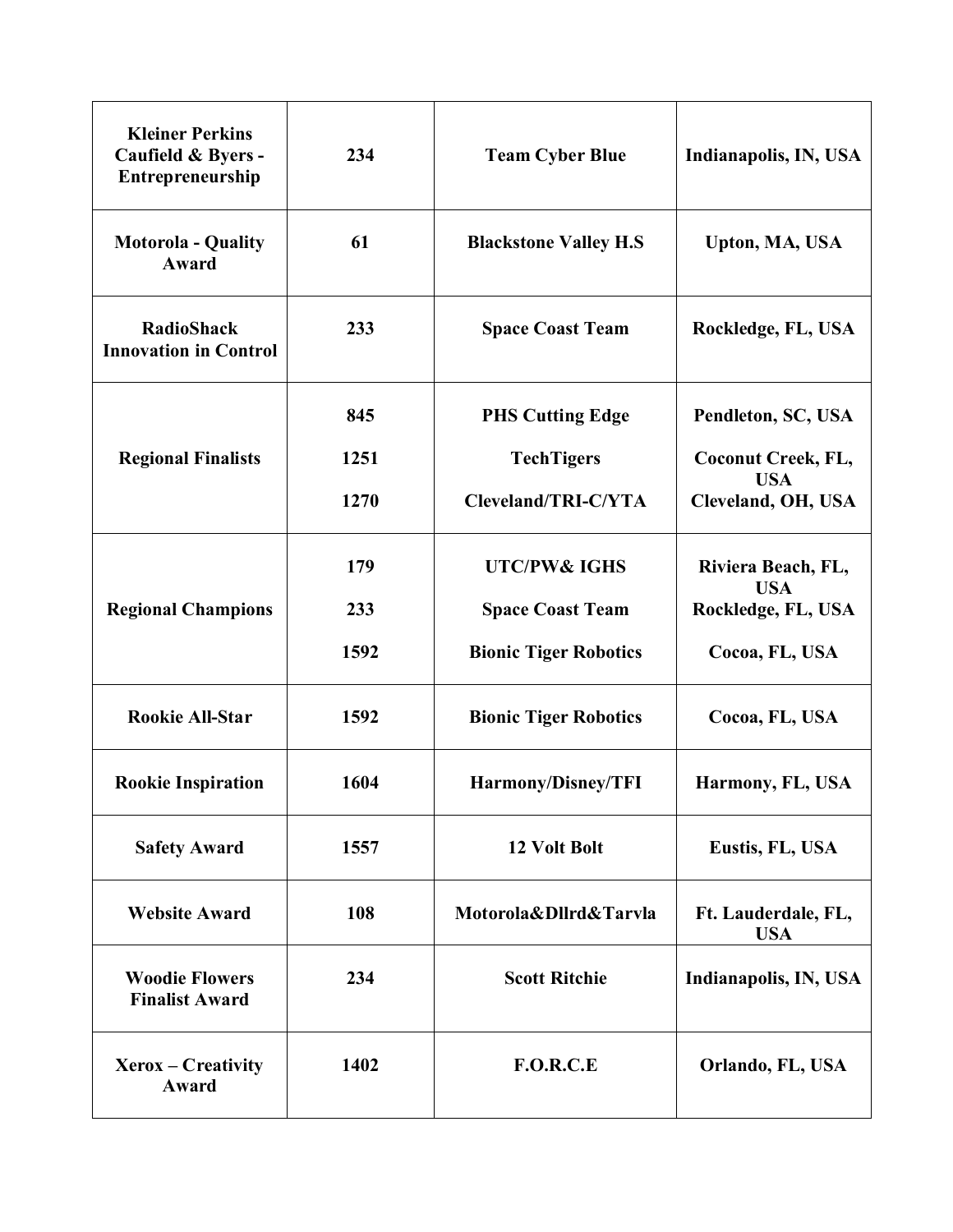| <b>FIRST Robotics Competition - Peachtree Regional</b><br><b>Award Winners</b> |                              |                             |                                   |  |
|--------------------------------------------------------------------------------|------------------------------|-----------------------------|-----------------------------------|--|
| <u>Award</u>                                                                   | City, State,                 |                             |                                   |  |
|                                                                                | <u>Team</u><br><b>Number</b> | <b>Team Name</b>            | Country                           |  |
| Regional<br><b>Chairman's Award</b>                                            | 1002                         | <b>GT/Wheeler HS</b>        | Marietta, GA, USA                 |  |
| <b>Autodesk</b><br><b>Visualization</b>                                        | 1414                         | <b>NASA-SD-KC-AIS iHOT</b>  | Atlanta, GA, USA                  |  |
| DaimlerChrysler-<br><b>Team Spirit</b>                                         | 1398                         | Keenan 1398                 | Columbia, SC, USA                 |  |
| Delphi - "Driving<br>Tomorrow's<br>Technology"                                 | 462                          | Delphi & Provine HS         | Jackson, MS, USA                  |  |
| <b>Engineering</b><br><b>Inspiration Award</b>                                 | 1102                         | <b>M'Aiken Magic</b>        | Aiken, SC, USA                    |  |
| <b>General Motors-</b><br><b>Industrial Design</b>                             | 1539                         | C.A.R.L.O.S.                | Clover, SC, USA                   |  |
| <b>Highest Rookie Seed</b>                                                     | 1611                         | <b>Team ICE</b>             | Guyton, GA, USA                   |  |
| <b>Imagery Award</b>                                                           | 34                           | <b>Rocket City Robotics</b> | Huntsville, AL, USA               |  |
| <b>Johnson &amp; Johnson</b><br>- Sportsmanship                                | 538                          | <b>Arab HS</b>              | Arab, AL, USA                     |  |
| <b>Judges's Awards</b>                                                         | 1553                         | <b>Robotic Anomaly</b>      | Lugoff, SC, USA                   |  |
|                                                                                | 801                          | <b>HorsePower</b>           | Merritt Island, FL,<br><b>USA</b> |  |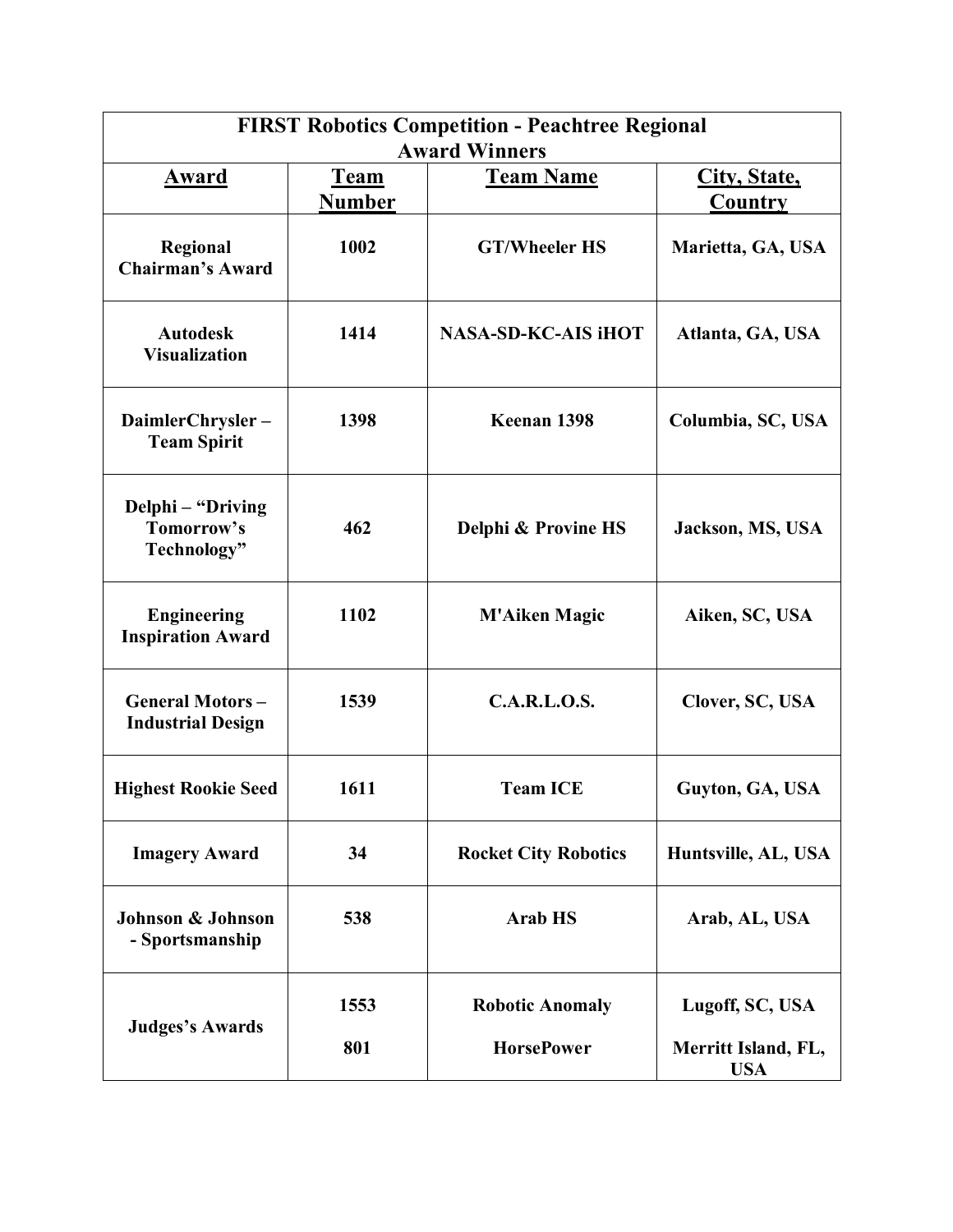| <b>Kleiner Perkins</b><br>Caufield & Byers -<br>Entrepreneurship | 1414 | <b>NASA-SD-KC-AIS IHOT</b>       | Atlanta, GA, USA                  |
|------------------------------------------------------------------|------|----------------------------------|-----------------------------------|
| <b>Motorola - Quality</b><br>Award                               | 1180 | Johnson/Gulfstream               | Thunderbolt, GA,<br><b>USA</b>    |
| <b>RadioShack</b><br><b>Innovation</b> in<br>Control             | 832  | <b>Roswell HS</b>                | Roswell, GA, USA                  |
|                                                                  | 832  | <b>Roswell HS</b>                | Roswell, GA, USA                  |
| <b>Regional Finalists</b>                                        | 1648 | <b>Turner/Grady HS</b>           | Atlanta, GA, USA                  |
|                                                                  | 1102 | <b>M'Aiken Magic</b>             | Aiken, SC, USA                    |
| <b>Regional Champions</b>                                        | 801  | <b>HorsePower</b>                | Merritt Island, FL,<br><b>USA</b> |
|                                                                  | 281  | Michelin/4H/GTC                  | Greenville, SC, USA               |
|                                                                  | 1261 | <b>PRHS RoboLions</b>            | Suwanee, GA, USA                  |
| <b>Rookie All-Star</b>                                           | 1648 | <b>Turner/Grady HS</b>           | Atlanta, GA, USA                  |
| <b>Rookie Inspiration</b>                                        | 1553 | <b>Robotic Anomaly</b>           | Lugoff, SC, USA                   |
| <b>Safety Award</b>                                              | 1319 | <b>Hillcrest &amp;Mauldin HS</b> | Mauldin, SC, USA                  |
| <b>Website Award</b>                                             | 281  | Michelin/4H/GTC                  | Greenville, SC, USA               |
| <b>Woodie Flowers</b><br><b>Finalist Award</b>                   | 34   | <b>Dana Hobbs</b>                | Huntsville, AL, USA               |
| Xerox – Creativity<br>Award                                      | 281  | Michelin/4H/GTC                  | Greenville, SC, USA               |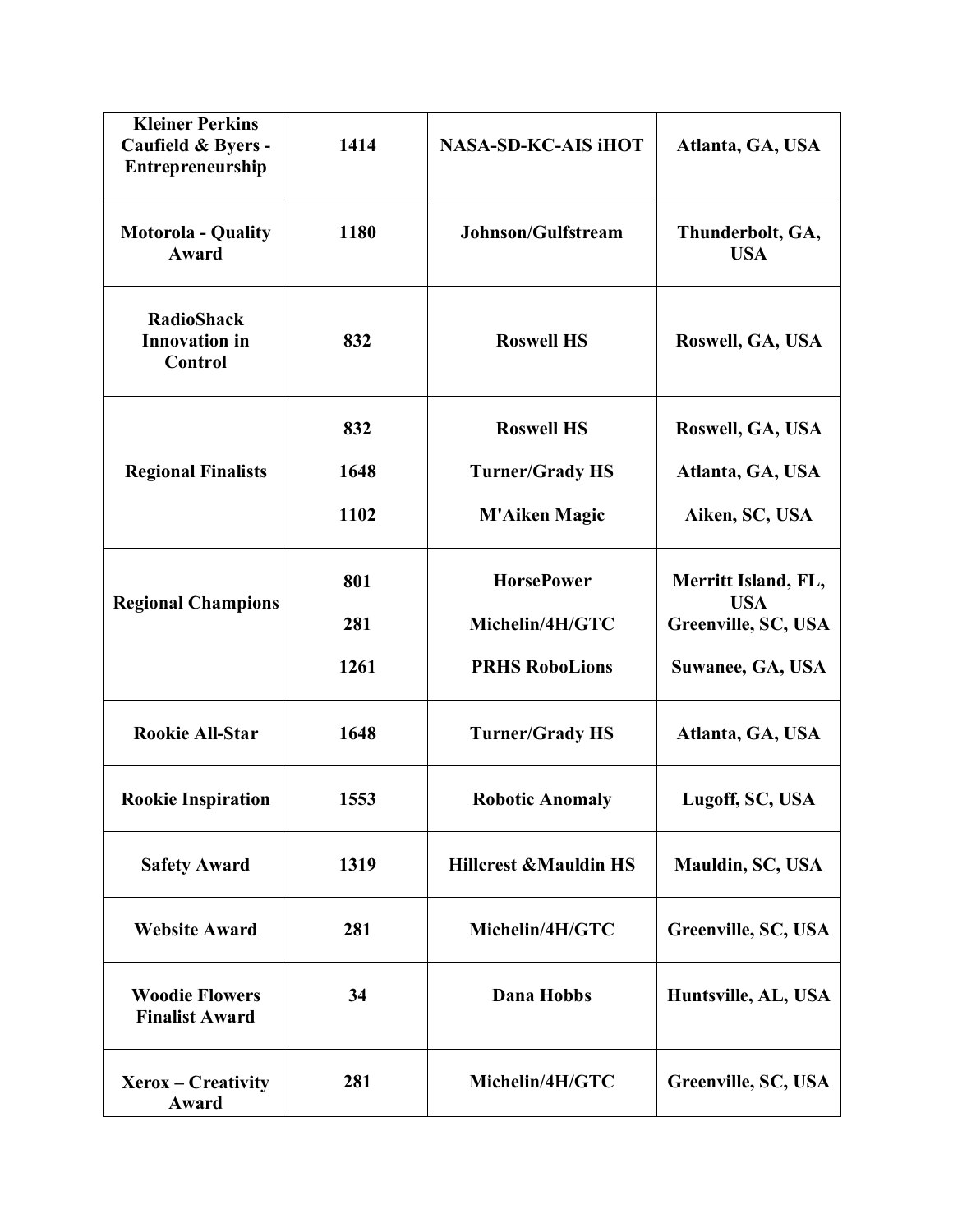## Great Lakes Regional Page 1 of 2

| ×<br>$\overline{\phantom{a}}$<br>1×1<br>. .<br>. . |  |
|----------------------------------------------------|--|

**Great Lakes Regional**

**Award Team Name Home**

**Town**



| $\overline{\phantom{a}}$ |  |
|--------------------------|--|
| $\overline{\phantom{a}}$ |  |
| $\overline{\phantom{a}}$ |  |
| $\overline{\phantom{a}}$ |  |
| $\overline{\phantom{0}}$ |  |
| $\overline{\phantom{a}}$ |  |
| $\overline{\phantom{0}}$ |  |
| $\overline{\phantom{a}}$ |  |
| $\overline{\phantom{a}}$ |  |
| $\overline{\phantom{a}}$ |  |
| $\overline{\phantom{a}}$ |  |
|                          |  |

Site

Г.

| Radio Shack<br>Innovation in<br>Control | 573  | DaimlerChrysler & Brother Rice High School & Marian<br>High School                                                                                                 | Bloomfield<br>Hills,MI |
|-----------------------------------------|------|--------------------------------------------------------------------------------------------------------------------------------------------------------------------|------------------------|
| Xerox Creativity                        | 279  | Dana Corporation & Toledo Public Schools                                                                                                                           | Ottawa Lake, MI        |
| Delphi Drive<br>Tommorows<br>Technology | 67   | General Motors & Huron Valley Schools                                                                                                                              | Milford, MI            |
| Kleiner, Perkins,<br>Caufield and Byers | 57   | Powell Electrical Manufacturing/Hydraquip/Walter P.<br>Moore/ExxonMobil/Halliburton & Booker T.<br>Washington and HighSchool for Engineering<br>Professions        | Houston, TX            |
| Judge's Award                           | 547  | F.E.A.R. Foundation & Lincoln County High School                                                                                                                   | Fayetteville, TN       |
| Website                                 | 1596 | Convergence - GM - Sault Area Career Center - Korah<br>Collegiate - LSSU                                                                                           | Sault Ste<br>Marie, MI |
| Autodesk<br>Visualization               | 280  | Ford Motor Company/ITT Technical Institute & Taylor<br>Career Center & Truman High School & Kennedy High<br>School                                                 | Taylor, MI             |
| Regional Woodie<br><b>Flowers Award</b> | ÷,   | Paul Dubois of team 894                                                                                                                                            |                        |
| General Motors<br>Industrial Design     | 1    | DaimlerChrysler & Oakland Schools Technical<br>Campus-Northeast                                                                                                    | Pontiac, MI            |
| Motorola Quality                        | 322  | General Motors & Flint Community High Schools                                                                                                                      | Flint, MI              |
| Johnson and<br>Johnson<br>Sportsmanship | 904  | Gill Industries/GM - Grand Rapids Metal Center &<br>Creston High School                                                                                            | Grand<br>Rapids,MI     |
| DaimlerChrysler<br><b>Team Spirit</b>   | 1602 | National Institute of Standards and Technology/Ford<br>Motor Company & Consortium College Prepartory<br>High School & Consortium College Prepartory High<br>School | Detroit, MI            |
| Judges Award                            | 1023 | La-Z-Boy & Bedford High School                                                                                                                                     | Temperance,MI          |
| Rookie Inspiration                      | 1502 | Chrysler Proving Grounds/Ann Arbor<br>Machine/Pinnacle Engineering Co., Inc./NASA &<br>Chelsea High School                                                         | Chelsea, MI            |
| Rookie All Star                         | 1596 | Convergence - GM - Sault Area Career Center - Korah<br>Collegiate - LSSU                                                                                           | Sault Ste<br>Marie.MI  |
| Highest Rookie<br>Seed                  | 1596 | Convergence - GM - Sault Area Career Center - Korah<br>Collegiate - LSSU                                                                                           | Sault Ste<br>Marie, MI |
| Safety                                  | 279  | Dana Corporation & Toledo Public Schools                                                                                                                           | Ottawa Lake, MI        |
| Regional Finalist #1                    | 1023 | La-Z-Boy & Bedford High School                                                                                                                                     | Temperance, MI         |
| Regional Finalist #2                    | 322  | General Motors & Flint Community High Schools                                                                                                                      | Flint, MI              |
| Regional Finalist #3                    | 308  | TRW Automotive Electronics & Walled Lake Schools                                                                                                                   | Farmington<br>Hills,MI |
| Regional Finalist #4                    | ۰    |                                                                                                                                                                    |                        |
| Regional Winner #1                      | 66   | GM Powertrain Ypsilanti & Willow Run High School                                                                                                                   | Ypsilanti,MI           |
| Regional Winner #2                      | 67   | General Motors & Huron Valley Schools                                                                                                                              | Milford, MI            |

Regional Winner #3 68 GMNA Engineering Structural Development

Professions

Regional Winner #4  $-$  -  $-$ 

GMNA Engineering Structural Development<br>Laboratories & Oakland County Schools Pontiac,MI

Houston,TX

Powell Electrical Manufacturing/Hydraquip/Walter P. Moore/ExxonMobil/Halliburton & Booker T. Washington and HighSchool for Engineering

| Imagery                                 | 503 | Intier Automotive & Novi High School                               | Novi, MI            |
|-----------------------------------------|-----|--------------------------------------------------------------------|---------------------|
| Radio Shack<br>Innovation in<br>Control | 573 | DaimlerChrysler & Brother Rice High School & Marian<br>High School | Bloomfi<br>Hills.MI |
| <b>Xerox Creativity</b>                 | 279 | Dana Corporation & Toledo Public Schools                           | Ottawa              |

file://G:\FIRST\FRC Records\2005\Awards\GLawards.html 9/26/2011

Engineering 57<br>Inspiration 57

Engineering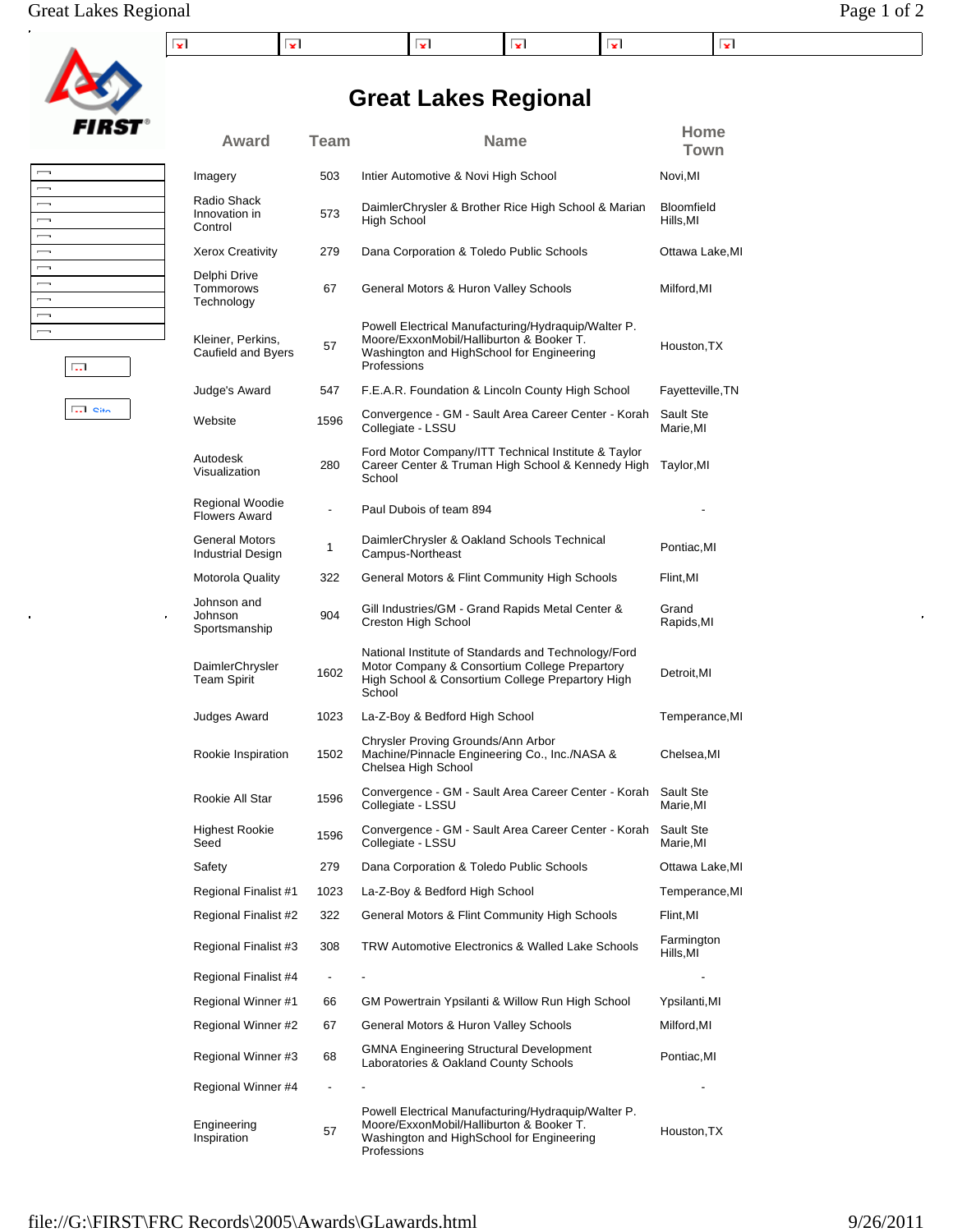Regional<br>Chairmans Winner

65 GM Powertrain & Pontiac Northern High School Pontiac,MI

Data provided by:  $\square$ www.hatchtechnology.com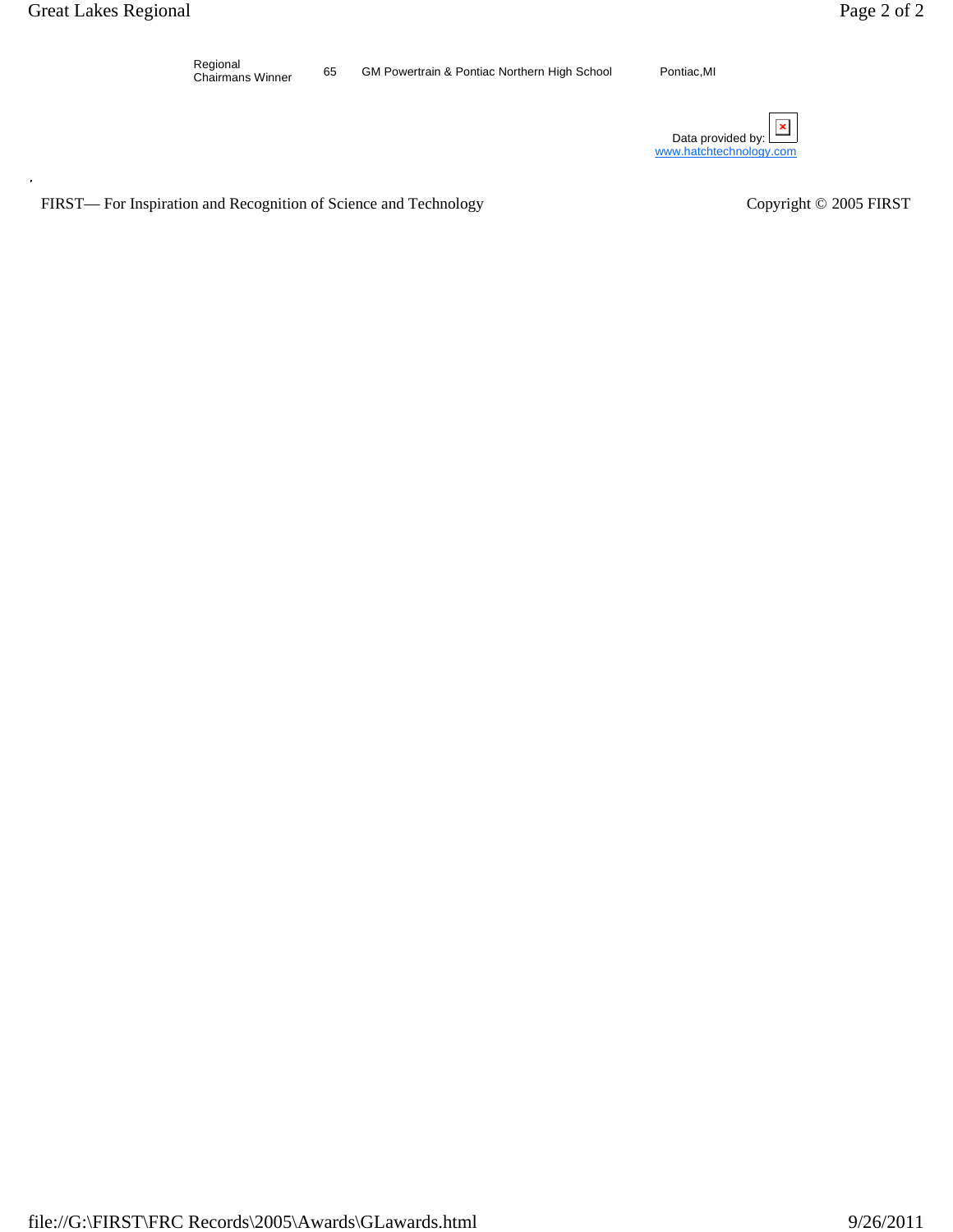## Midwest Regional Page 1 of 2

RS1

| -- | $\overline{\phantom{a}}$<br>. . |  | . . |  |
|----|---------------------------------|--|-----|--|

# **Midwest Regional**

|                                                                                                              |               | Award                                             | Team |                |
|--------------------------------------------------------------------------------------------------------------|---------------|---------------------------------------------------|------|----------------|
| $\overline{\phantom{0}}$<br>$\overline{\phantom{0}}$<br>$\overline{\phantom{0}}$                             |               | Imagery                                           | 1259 | GI<br>&        |
| $\overline{\phantom{0}}$<br>$\overline{\phantom{0}}$                                                         |               | Radio Shack<br>Innovation in Control              | 65   | GI             |
| $\overline{\phantom{0}}$<br>$\overline{\phantom{0}}$                                                         |               | <b>Xerox Creativity</b>                           | 648  | Jc<br>D        |
| $\overline{\phantom{0}}$<br>$\overline{\phantom{0}}$<br>$\overline{\phantom{a}}$<br>$\overline{\phantom{0}}$ |               | Delphi Drive<br>Tommorows<br>Technology           | 108  | M              |
|                                                                                                              |               | Kleiner, Perkins,<br>Caufield and Byers           | 537  | R<br>Sο        |
|                                                                                                              | <b>Card</b>   | Judge's Award                                     | 903  | GI             |
|                                                                                                              | $\Box$ $\Box$ | Website                                           | 71   | Bε<br>Ha<br>Ci |
|                                                                                                              |               | Autodesk<br>Visualization                         | 383  | Pr             |
|                                                                                                              |               | Regional Woodie<br><b>Flowers Award</b>           |      | Al             |
|                                                                                                              |               | <b>General Motors</b><br><b>Industrial Design</b> | 79   | H<br>S         |
|                                                                                                              |               | Motorola Quality                                  | 71   | Bε<br>Ha<br>Ci |
| a                                                                                                            | o             | Johnson and<br>Johnson<br>Sportsmanship           | 107  | M              |
|                                                                                                              |               | DaimlerChrysler<br><b>Team Spirit</b>             | 461  | Sc<br>C<br>Ha  |
|                                                                                                              |               | <b>Judges Award</b>                               | 877  | Cέ             |
|                                                                                                              |               |                                                   |      |                |

| Award                                   | <b>Team</b>              | <b>Name</b>                                                                                                                        | Home<br><b>Town</b>   |
|-----------------------------------------|--------------------------|------------------------------------------------------------------------------------------------------------------------------------|-----------------------|
| Imagery                                 | 1259                     | GE Healthcare/Waukesha County Technical College<br>& Pewaukee High School                                                          | Pewaukee, WI          |
| Radio Shack<br>Innovation in Control    | 65                       | GM Powertrain & Pontiac Northern High School                                                                                       | Pontiac, MI           |
| <b>Xerox Creativity</b>                 | 648                      | John Deere/SME/Ken-Tronics & Sherrard IL HS &<br>Davenport IA West HS                                                              | Sherrard, IL          |
| Delphi Drive<br>Tommorows<br>Technology | 108                      | Motorola/Motorola, Inc & Dillard HS & Taravella HS                                                                                 | Ft.<br>Lauderdale, FL |
| Kleiner, Perkins,<br>Caufield and Byers | 537                      | Rockwell Automation/GE Healthcare & Hamilton High<br>School                                                                        | Sussex, WI            |
| Judge's Award                           | 903                      | GM/Ford/NASA & Chadsey High School                                                                                                 | Detroit, MI           |
| Website                                 | 71                       | Beatty International/The City of<br>Hammond/PEPSI/NASA/DeVry University & School<br>City of Hammond                                | Hammond,IN            |
| Autodesk<br>Visualization               | 383                      | ProvÂncia de São Pedro HS                                                                                                          | Porto<br>Alegre,RS    |
| Regional Woodie<br><b>Flowers Award</b> | $\overline{\phantom{a}}$ | Al Skierkiewicz of Team 111                                                                                                        |                       |
| General Motors<br>Industrial Design     | 79                       | Honeywell Space and Defense & East Lake High<br>School                                                                             | Clearwater, FL        |
| <b>Motorola Quality</b>                 | 71                       | Beatty International/The City of<br>Hammond/PEPSI/NASA/DeVry University & School<br>City of Hammond                                | Hammond, IN           |
| Johnson and<br>Johnson<br>Sportsmanship | 107                      | Metal Flow Corp. & Holland Christian High School                                                                                   | Holland, MI           |
| DaimlerChrysler<br><b>Team Spirit</b>   | 461                      | Schlumberger/Purdue University/Indiana Space Grant<br>Consortium/NASA & West Lafayette High School &<br>Harrison High School       | West<br>Lafayette,IN  |
| Judges Award                            | 877                      | Cando High School                                                                                                                  | Cando, ND             |
| Rookie Inspiration                      | 1525                     | Deerfield High School                                                                                                              | Deerfield, IL         |
| Rookie All Star                         | 1675                     | GE Healthcare/Rockwell Automation/GE Healthcare &<br>Rufus King High School & Lynde & Harry Bradley<br>Technology and Trade School | Milwaukee, WI         |
| <b>Highest Rookie</b><br>Seed           | 1646                     | Purdue University / Convergence Education<br>Foundation/NASA & Jefferson High School                                               | Lafayette, IN         |
| Safety                                  | 45                       | Delphi Corporation/Ivy Tech State College, Region 5<br>& Kokomo - Center School System                                             | Kokomo,IN             |
| Regional Finalist #1                    | 383                      | ProvÂncia de São Pedro HS                                                                                                          | Porto<br>Alegre,RS    |
| Regional Finalist #2                    | 903                      | GM/Ford/NASA & Chadsey High School                                                                                                 | Detroit, MI           |
| Regional Finalist #3                    | 65                       | GM Powertrain & Pontiac Northern High School                                                                                       | Pontiac,MI            |
| Regional Finalist #4                    |                          |                                                                                                                                    |                       |
| Regional Winner #1                      | 71                       | Beatty International/The City of<br>Hammond/PEPSI/NASA/DeVry University & School<br>City of Hammond                                | Hammond, IN           |
| Regional Winner #2                      | 111                      | Motorola & Rolling Meadows High School & Wheeling<br>High School                                                                   | Schaumburg, IL        |
| Regional Winner #3                      | 537                      | Rockwell Automation/GE Healthcare & Hamilton High<br>School                                                                        | Sussex, WI            |
| Regional Winner #4                      |                          |                                                                                                                                    |                       |
| Engineering<br>Inspiration              | 45                       | Delphi Corporation/Ivy Tech State College, Region 5<br>& Kokomo - Center School System                                             | Kokomo,IN             |

#### file://G:\FIRST\FRC Records\2005\Awards\ILawards.html 9/26/2011

í.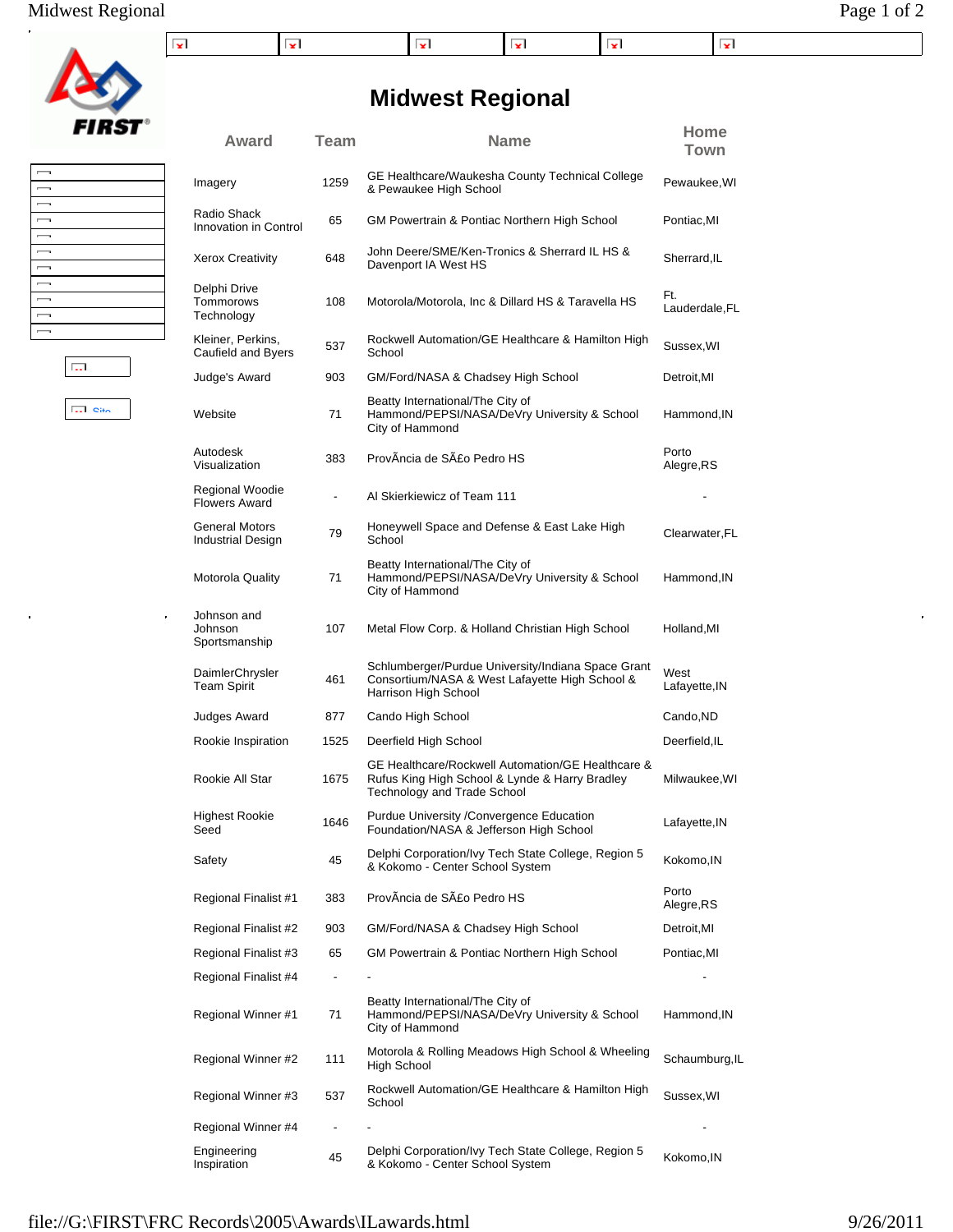

Regional Chairmans<br>Winner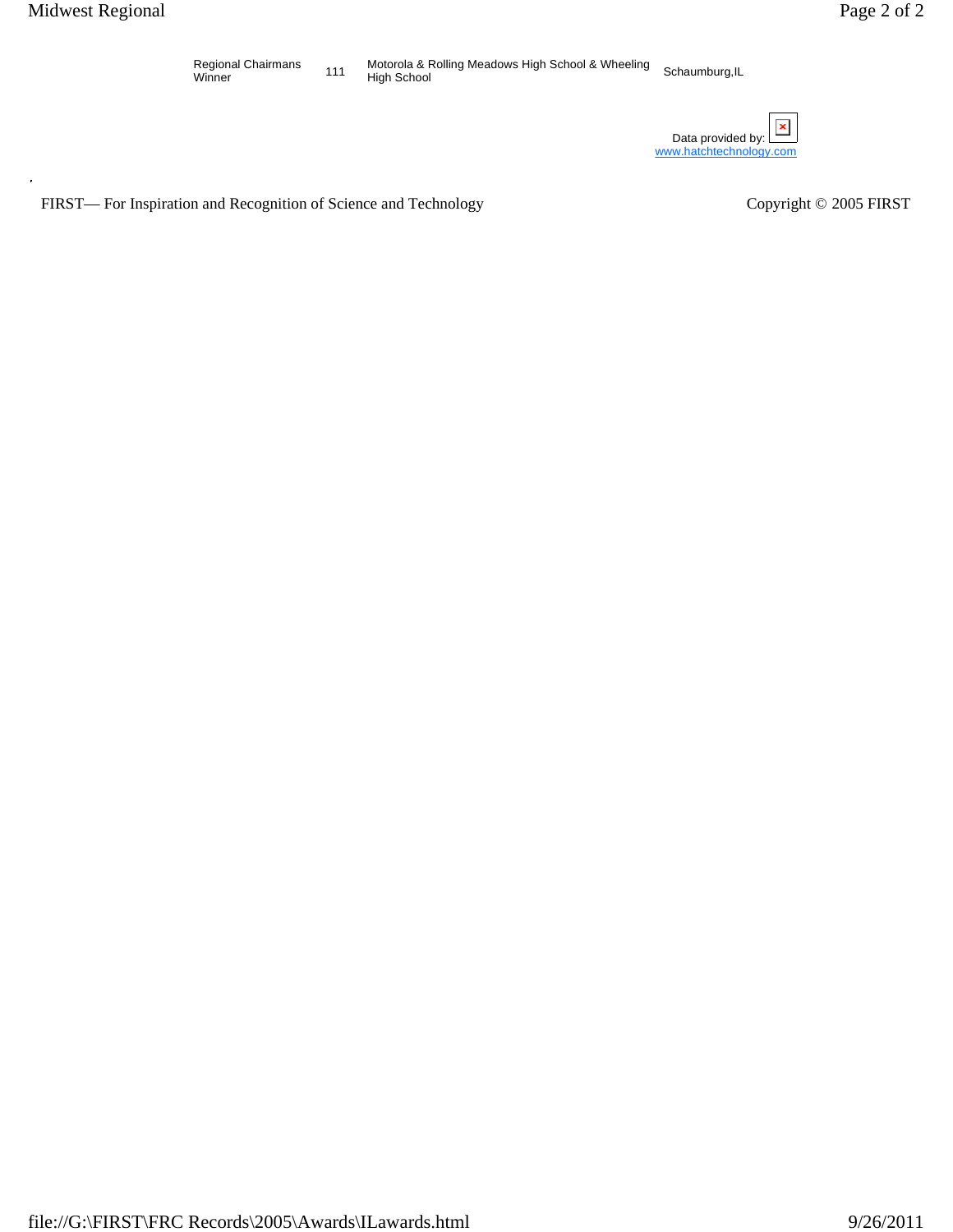| <b>FIRST Robotics Competition - Boilermaker Regional</b><br><b>Award Winners</b> |                                                  |                                  |                                         |  |  |
|----------------------------------------------------------------------------------|--------------------------------------------------|----------------------------------|-----------------------------------------|--|--|
| Award                                                                            | <b>Team Name</b><br><b>Team</b><br><b>Number</b> |                                  | City, State,<br>Country                 |  |  |
| <b>Regional Chairman's</b><br>Award                                              | 1108                                             | Paola High School                | Paola, KS, USA                          |  |  |
| <b>Autodesk</b><br><b>Visualization</b>                                          | 868                                              | <b>Carmel/Delphi TEchHOU</b>     | Carmel, IN, USA                         |  |  |
| DaimlerChrysler-<br><b>Team Spirit</b>                                           | 16                                               | STG & Mtn. Home HS               | <b>Mountain Home, AR,</b><br><b>USA</b> |  |  |
| Delphi – "Driving<br>Tomorrow's<br>Technology"                                   | 1038                                             | P&G & LEHS                       | <b>Liberty Township,</b><br>OH, USA     |  |  |
| <b>Engineering</b><br><b>Inspiration Award</b>                                   | 703                                              | <b>Delphi/Career Complex</b>     | Saginaw, MI, USA                        |  |  |
| <b>General Motors-</b><br><b>Industrial Design</b>                               | 71                                               | <b>Team Hammond</b>              | Hammond, IN, USA                        |  |  |
| <b>Highest Rookie Seed</b>                                                       | 1502                                             | <b>Chrysler &amp; Chelsea HS</b> | Chelsea, MI, USA                        |  |  |
| <b>Imagery Award</b>                                                             | 1024                                             | <b>Kil-A-Bytes</b>               | Indianapolis, IN, USA                   |  |  |
| Johnson & Johnson -<br>Sportsmanship                                             | 234                                              | <b>Team Cyber Blue</b>           | Indianapolis, IN, USA                   |  |  |
|                                                                                  | 548                                              | <b>Bosch &amp; Northville HS</b> | Northville, MI, USA                     |  |  |
| <b>Judges's Awards</b>                                                           | 45                                               | Delphi & Kokomo HS               | Kokomo, IN, USA                         |  |  |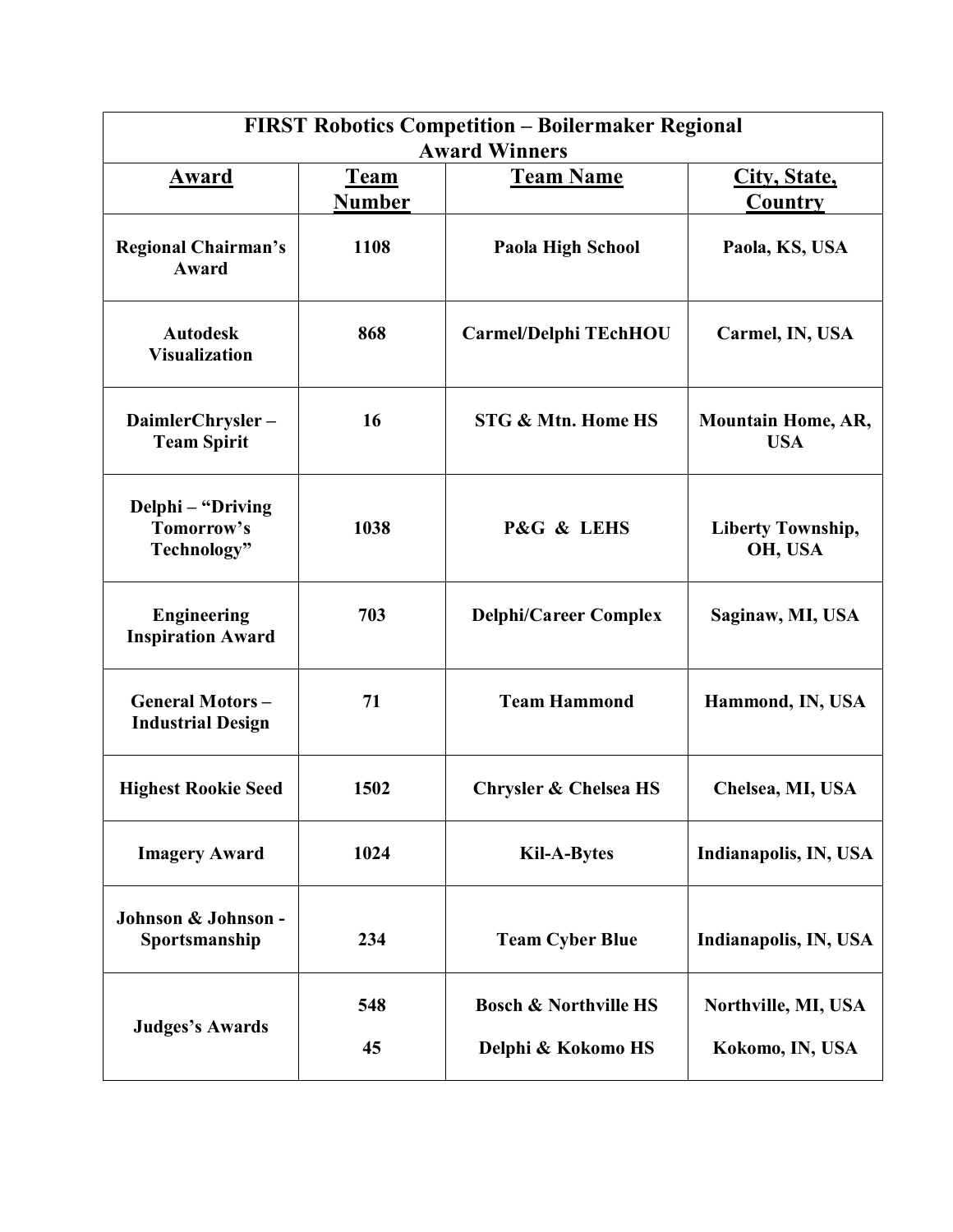| <b>Kleiner Perkins</b><br>Caufield & Byers -<br>Entrepreneurship | 868  | Carmel/Delphi TEchHOU           | Carmel, IN, USA                         |
|------------------------------------------------------------------|------|---------------------------------|-----------------------------------------|
| <b>Motorola - Quality</b><br>Award                               | 135  | <b>PHM Community/BOSCH</b>      | Mishawaka, IN, USA                      |
| <b>RadioShack</b><br><b>Innovation in Control</b>                | 447  | <b>MadCo Partnership</b>        | Anderson, IN, USA                       |
|                                                                  | 135  | <b>PHM Community/BOSCH</b>      | Mishawaka, IN, USA                      |
| <b>Regional Finalists</b>                                        | 876  | <b>Hatton/Northwood</b>         | Northwood, ND, USA                      |
|                                                                  | 93   | <b>Plexus &amp; Appleton HS</b> | Appleton, WI, USA                       |
|                                                                  | 269  | Quest/Ace/MSI &OHS              | Oconomowoc, WI,<br><b>USA</b>           |
| <b>Regional Champions</b>                                        | 1024 | <b>Kil-A-Bytes</b>              | Indianapolis, IN, USA                   |
|                                                                  | 71   | <b>Team Hammond</b>             | Hammond, IN, USA                        |
| <b>Rookie All-Star</b>                                           | 1646 | <b>Jefferson HS</b>             | Lafayette, IN, USA                      |
| <b>Rookie Inspiration</b>                                        | 1654 | <b>Holland Alternative</b>      | Holland, MI, USA                        |
| <b>Safety Award</b>                                              | 1022 | <b>GE Motors &amp; SS HS</b>    | Fort Wayne, IN, USA                     |
| <b>Website Award</b>                                             | 461  | <b>Boiler Invasion</b>          | West Lafayette, IN,<br><b>USA</b>       |
| <b>Woodie Flowers</b><br><b>Finalist Award</b>                   | 16   | <b>John Nova</b>                | <b>Mountain Home, AR,</b><br><b>USA</b> |
| Xerox – Creativity<br>Award                                      | 111  | Motorola & RMHS/WHS             | Schaumburg, IL,<br><b>USA</b>           |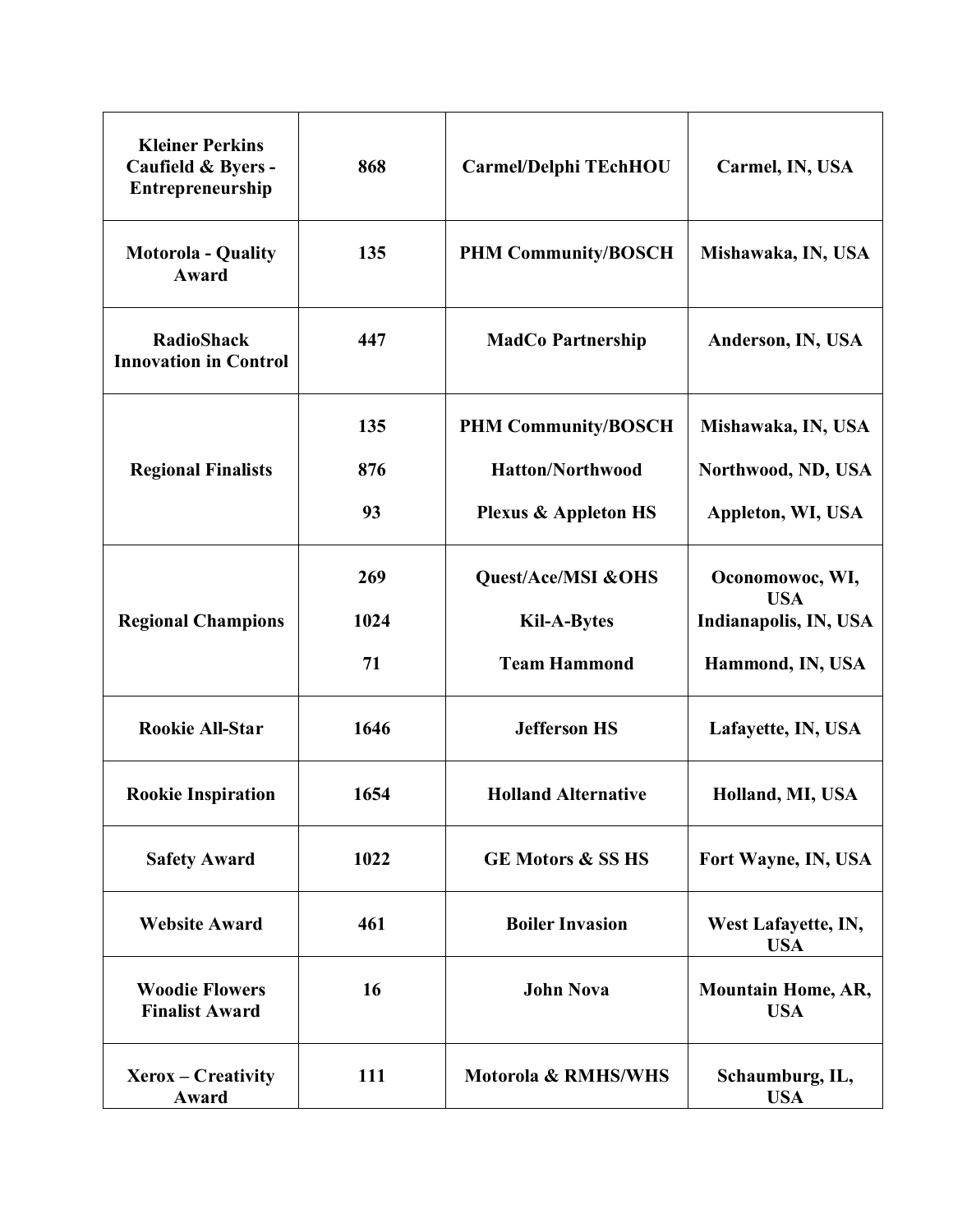## SBPLI Long Island Regional Page 1 of 2



| $\overline{\phantom{0}}$ |  |
|--------------------------|--|
| $\overline{\phantom{a}}$ |  |
| $\overline{\phantom{a}}$ |  |
| $\overline{\phantom{a}}$ |  |
| $\overline{\phantom{a}}$ |  |
| $\overline{\phantom{a}}$ |  |
| $\overline{\phantom{a}}$ |  |
| $\overline{\phantom{0}}$ |  |
| $\overline{\phantom{0}}$ |  |
| $\overline{\phantom{0}}$ |  |
| $\overline{\phantom{0}}$ |  |
|                          |  |

**Site** 

 $\ddot{\phantom{0}}$ 

 $\overline{\mathbb{Q}_2\mathbb{Z}}$ 

 $\ddot{ }$ 

| Award                                             | <b>Team</b> | <b>Name</b>                                                                                                                                                                                            | <b>Home Town</b>       |
|---------------------------------------------------|-------------|--------------------------------------------------------------------------------------------------------------------------------------------------------------------------------------------------------|------------------------|
| Imagery                                           | 59          | Engineering Magnet Program & Miami Coral Park High<br>School                                                                                                                                           | Miami,FL               |
| Radio Shack<br>Innovation in<br>Control           | 810         | KeySpan Energy/Reuters/A&E Auto Filter/Cubitek,<br>Inc./Precision Stone, Inc./National Science<br>Industries/Smithtown Rotary Club/Anorad Corporation<br>& Smithtown High School                       | Smithtown, NY          |
| <b>Xerox Creativity</b>                           | 533         | Lindenhurst High & Lindyrobotics@yahoo.com                                                                                                                                                             | Lindenhurst,NY         |
| Delphi Drive<br>Tommorows<br>Technology           | 190         | WPI & Mass Academy of Math and Science                                                                                                                                                                 | Worcester,MA           |
| Kleiner, Perkins,<br>Caufield and<br><b>Byers</b> | 871         | West Islip High School                                                                                                                                                                                 | West Islip,NY          |
| Judge's Award                                     | 884         | Malverne High School                                                                                                                                                                                   | Malverne,NY            |
| Website                                           | 500         | U.S. Coast Guard Academy, USCGA Class of 1961 &<br><b>Local Supporters</b>                                                                                                                             | New London, CT         |
| Autodesk<br>Visualization                         | 1635        | Verizon & Newtown High School                                                                                                                                                                          | Elmhurst.NY            |
| Regional Woodie<br><b>Flowers Award</b>           | 533         | Lindenhurst High & Lindyrobotics@yahoo.com                                                                                                                                                             | Lindenhurst, NY        |
| <b>General Motors</b><br>Industrial Design        | 263         | Citicorp/Retlif Labs/Symbol Technology & Sachem<br><b>High School</b>                                                                                                                                  | Lake<br>Ronkonkoma, NY |
| <b>Motorola Quality</b>                           | 353         | Trio Hardware & Plainview Old Bethpage Central<br><b>School District</b>                                                                                                                               | Plainview,NY           |
| Johnson and<br>Johnson<br>Sportsmanship           | 514         | Northrop Grumman/North Shore Neon/MP-PTO &<br>North Country Road MS-Miller Place HS                                                                                                                    | Miller Place, NY       |
| DaimlerChrysler<br><b>Team Spirit</b>             | 59          | Engineering Magnet Program & Miami Coral Park High<br>School                                                                                                                                           | Miami,FL               |
| Judges Award                                      | 1607        | Roosevelt Union Free School District                                                                                                                                                                   | Roosevelt, NY          |
| Rookie<br>Inspiration                             | 1601        | DeVry University/Independence Community<br>Bank/Stony Brook University/Airborn Flightware -<br><b>Graphics &amp; Aviation High School</b>                                                              | Lic,NY                 |
| Rookie All Star                                   | 1546        | Baldwin Foundation for Education & Baldwin Senior<br>High School & Baldwin Senior High School                                                                                                          | Baldwin,NY             |
| <b>Highest Rookie</b><br>Seed                     | 1601        | DeVry University/Independence Community<br>Bank/Stony Brook University/Airborn Flightware -<br>Graphics & Aviation High School                                                                         | Lic, NY                |
| Safety                                            | 176         | Hamilton Sundstrand & Windsor Locks High School &<br>Suffield High School                                                                                                                              | Windsor<br>Locks, CT   |
| Regional Finalist<br>#1                           | 270         | ULC Robotics & Deer Park High School                                                                                                                                                                   | Deer Park, NY          |
| Regional Finalist<br>#2                           | 271         | Bad Boys From Bay Shore Ltd/BAE Systems & Bay<br>Shore High School                                                                                                                                     | Bay Shore, NY          |
| <b>Regional Finalist</b><br>#3                    | 417         | Mount Sinai School District                                                                                                                                                                            | Mt. Sinai, NY          |
| Regional Finalist<br>#4                           |             |                                                                                                                                                                                                        |                        |
| Regional Winner<br>#1                             | 527         | Plainedge High School                                                                                                                                                                                  | No.<br>Massapequa, NY  |
| Regional Winner<br>#2                             | 358         | Festo Corporation & Hauppauge High School                                                                                                                                                              | Hauppauge, NY          |
| Regional Winner<br>#3                             | 870         | Miller Environmental Group/SeaTow Services<br>International/RJN Tool & Automation/FESTO<br>Corp/4Artistry.com/Lewis Marine/Sunrise Motor Coach,<br>Inc./Southold Kiwanis/Hart's Hardware/Plastic-Craft | Southold, NY           |

Products/The Ink Spot/East End Insurance

## **SBPLI Long Island Regional**

í.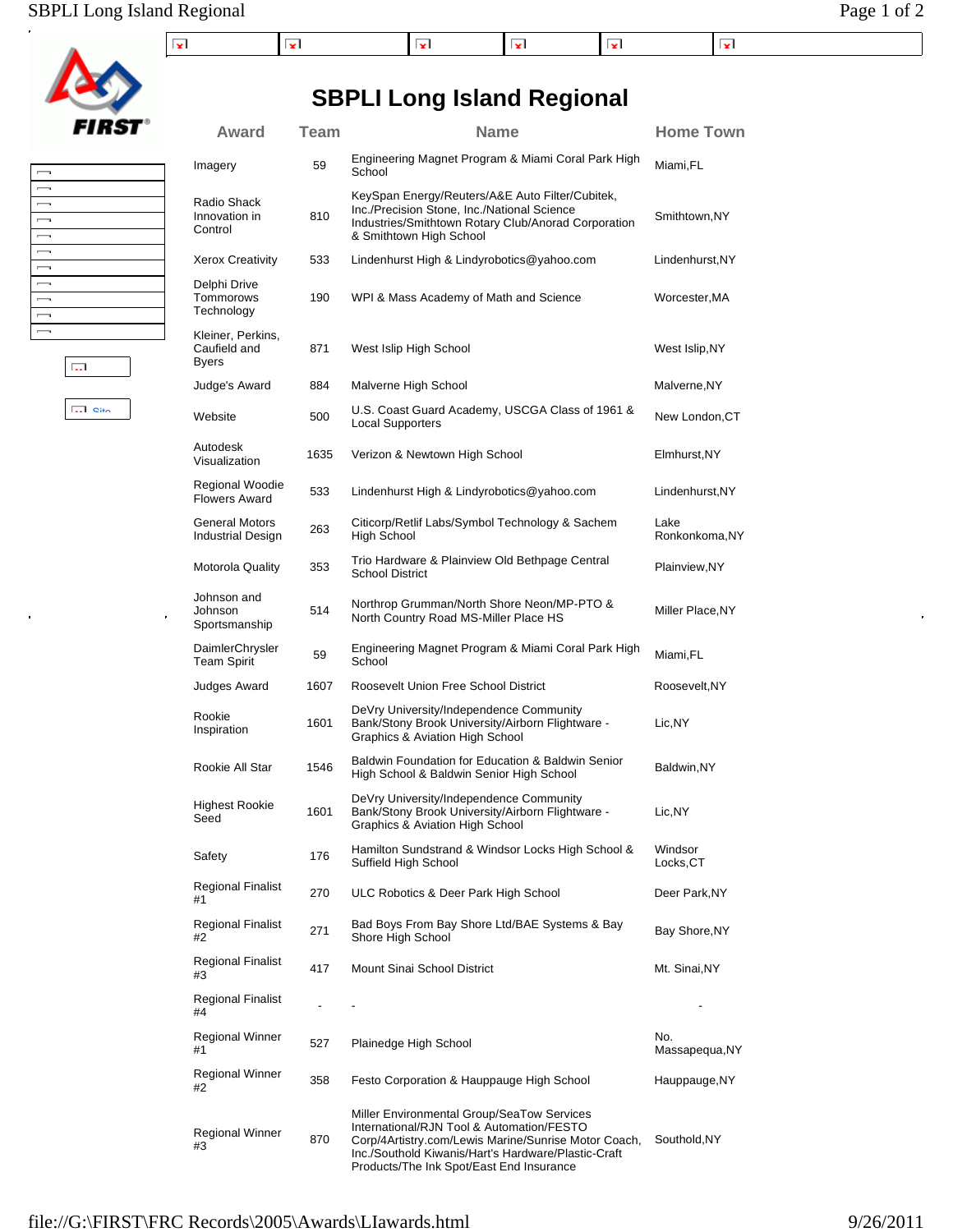|                                 |     | Services/Westhampton Glass and Metal/Mullen<br>Motors/Port of Egypt Marine/Southold IGA/Nook<br>Industries, Inc & Southold High School |                                              |
|---------------------------------|-----|----------------------------------------------------------------------------------------------------------------------------------------|----------------------------------------------|
| <b>Regional Winner</b><br>#4    |     |                                                                                                                                        |                                              |
| Engineering<br>Inspiration      | 500 | U.S. Coast Guard Academy, USCGA Class of 1961 &<br><b>Local Supporters</b>                                                             | New London.CT                                |
| Regional<br>Chairmans<br>Winner | 358 | Festo Corporation & Hauppauge High School                                                                                              | Hauppauge, NY                                |
|                                 |     |                                                                                                                                        | Data provided by:<br>www.hatchtechnology.com |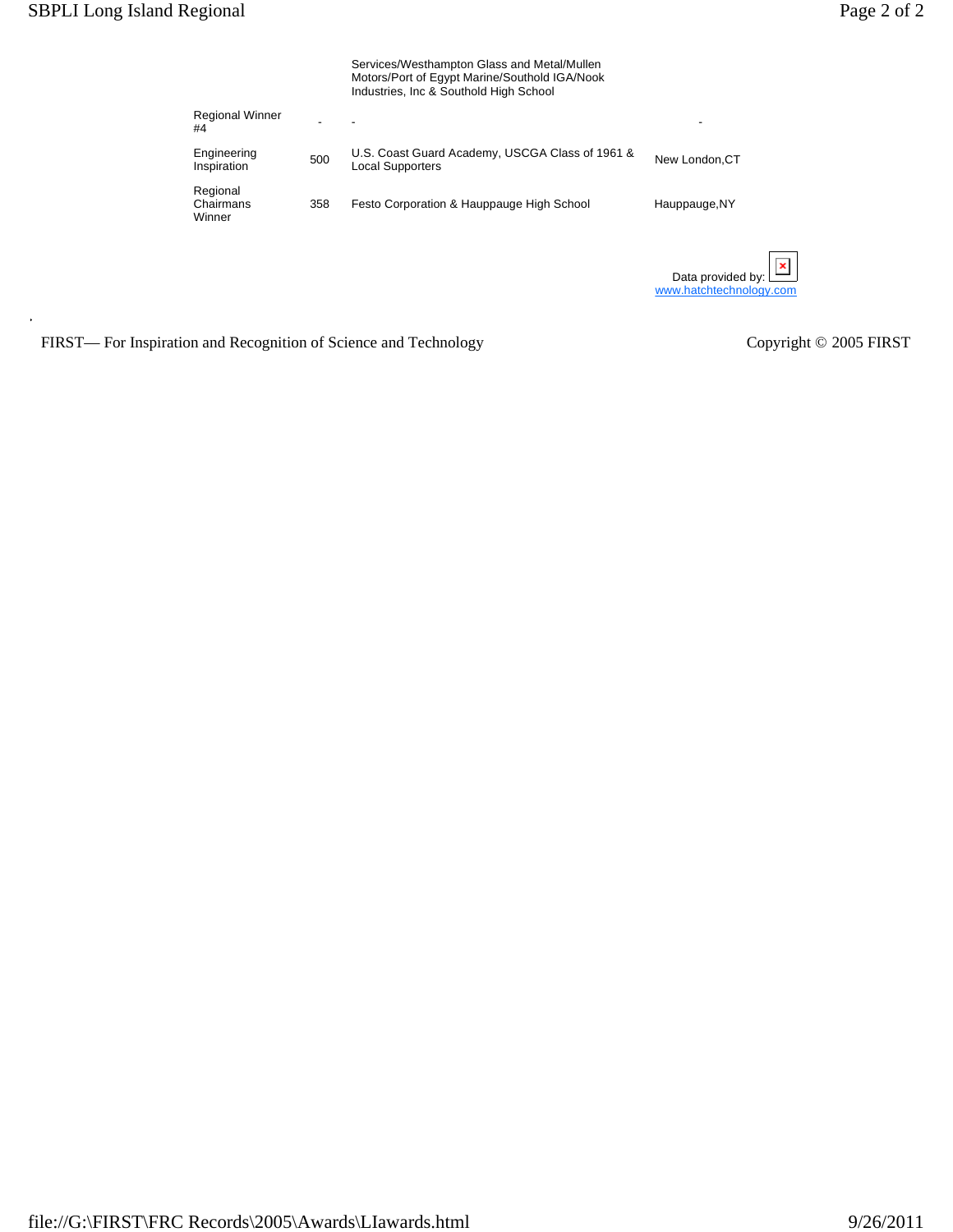|                                                    |                              | <b>FIRST Robotics Competition – Chesapeake Regional Award Winners</b> |                                         |  |  |
|----------------------------------------------------|------------------------------|-----------------------------------------------------------------------|-----------------------------------------|--|--|
| Award                                              | <b>Team</b><br><b>Number</b> | <b>Team Name</b>                                                      | City, State,<br>Country                 |  |  |
| Regional<br><b>Chairman's Award</b>                | 341                          | <b>RH/BAE/JnJ/SEA/DU/WHS</b>                                          | Ambler, PA, USA                         |  |  |
| <b>Autodesk</b><br><b>Visualization</b>            | 116                          | <b>NASA HQ &amp; Herndon HS</b>                                       | Herndon, VA, USA                        |  |  |
| DaimlerChrysler-<br><b>Team Spirit</b>             | 49                           | Dow & Buena Vista HS                                                  | Saginaw, MI, USA                        |  |  |
| Delphi – "Driving<br>Tomorrow's<br>Technology"     | 467                          | Intel & Shrewsbury                                                    | Shrewsbury, MA,<br><b>USA</b>           |  |  |
| <b>Engineering</b><br><b>Inspiration Award</b>     | 1257                         | <b>UCVTS Tech and Magnet</b>                                          | <b>Scotch Plains, NJ,</b><br><b>USA</b> |  |  |
| <b>General Motors-</b><br><b>Industrial Design</b> | 173                          | UTRC, EHHS, RHS, & THS                                                | East Hartford, CT,<br><b>USA</b>        |  |  |
| <b>Highest Rookie</b><br><b>Seed</b>               | 1507                         | Delphi/iiCS/Lockport                                                  | Lockport, NY,<br><b>USA</b>             |  |  |
| <b>Imagery Award</b>                               | 709                          | <b>AIS Robotics</b>                                                   | Rosemont, PA,<br><b>USA</b>             |  |  |
| Johnson &<br>Johnson -<br>Sportsmanship            | 122                          | <b>NASA &amp; New Horizons</b>                                        | Hampton, VA,<br><b>USA</b>              |  |  |
| <b>Judges's Awards</b>                             | $\overline{7}$               | Team007                                                               | Baltimore, MD,<br><b>USA</b>            |  |  |
|                                                    | 1542                         | <b>Heart of London</b>                                                | London, UK,<br><b>Great Britain</b>     |  |  |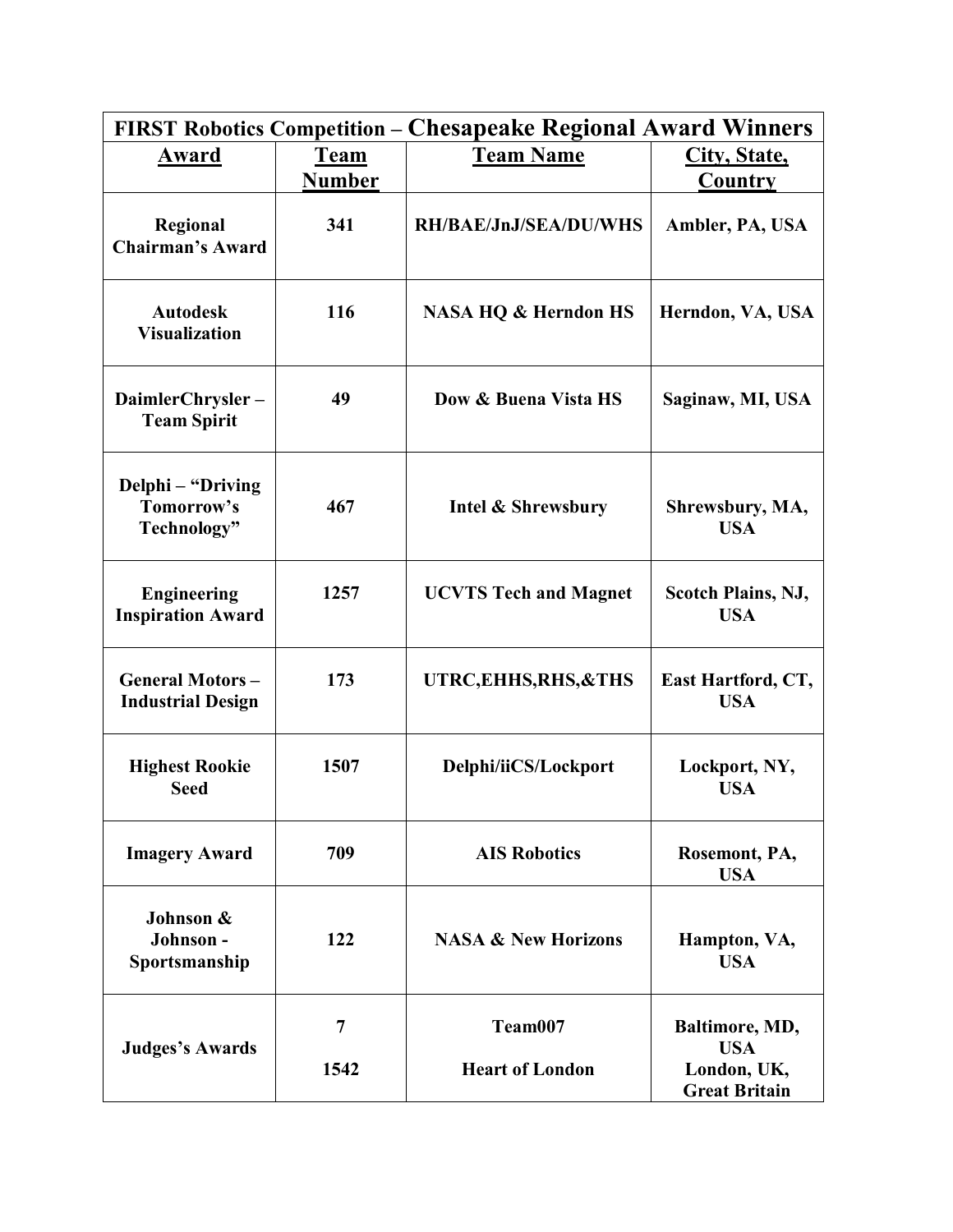| <b>Kleiner Perkins</b><br>Caufield & Byers-<br>Entrepreneurship | 501  | <b>FCI/West High</b>             | Manchester, NH,<br><b>USA</b>    |
|-----------------------------------------------------------------|------|----------------------------------|----------------------------------|
| <b>Motorola</b> – Quality<br>Award                              | 203  | <b>Campbell Soup &amp; CCTS</b>  | Sicklerville, NJ,<br><b>USA</b>  |
| <b>RadioShack</b><br><b>Innovation</b> in<br>Control            | 836  | <b>RoboBees</b>                  | Leonardtown, MD,<br><b>USA</b>   |
|                                                                 | 7    | Team007                          | Baltimore, MD,                   |
| <b>Regional Finalists</b>                                       | 122  | <b>NASA &amp; New Horizons</b>   | <b>USA</b><br>Hampton, VA,       |
|                                                                 | 175  | <b>UTC/HamSund &amp; FermiHS</b> | <b>USA</b><br>Enfield, CT, USA   |
| Regional                                                        | 173  | UTRC, EHHS, RHS, & THS           | East Hartford, CT,<br><b>USA</b> |
| <b>Champions</b>                                                | 1027 | <b>KME &amp; WSHS</b>            | West Springfield,<br>MA, USA     |
|                                                                 | 53   | <b>ARL &amp; ERoosevelt HS</b>   | Greenbelt, MD,<br><b>USA</b>     |
| <b>Rookie All-Star</b>                                          | 1507 | Delphi/iiCS/Lockport             | Lockport, NY,<br><b>USA</b>      |
| <b>Rookie Inspiration</b>                                       | 1524 | <b>ECRobotics</b>                | New Britain, CT,<br><b>USA</b>   |
| <b>Safety Award</b>                                             | 222  | Ronco/P&G&Tnkhnnck               | Tunkhannock, PA,<br><b>USA</b>   |
| <b>Website Award</b>                                            | 341  | <b>RH/BAE/JnJ/SEA/DU/WHS</b>     | Ambler, PA, USA                  |
| <b>Woodie Flowers</b><br><b>Finalist Award</b>                  | 116  | <b>Dave Lavery</b>               | Herndon, VA, USA                 |
| $Xerox - Creative$<br>Award                                     | 116  | <b>NASA HQ &amp; Herndon HS</b>  | Herndon, VA, USA                 |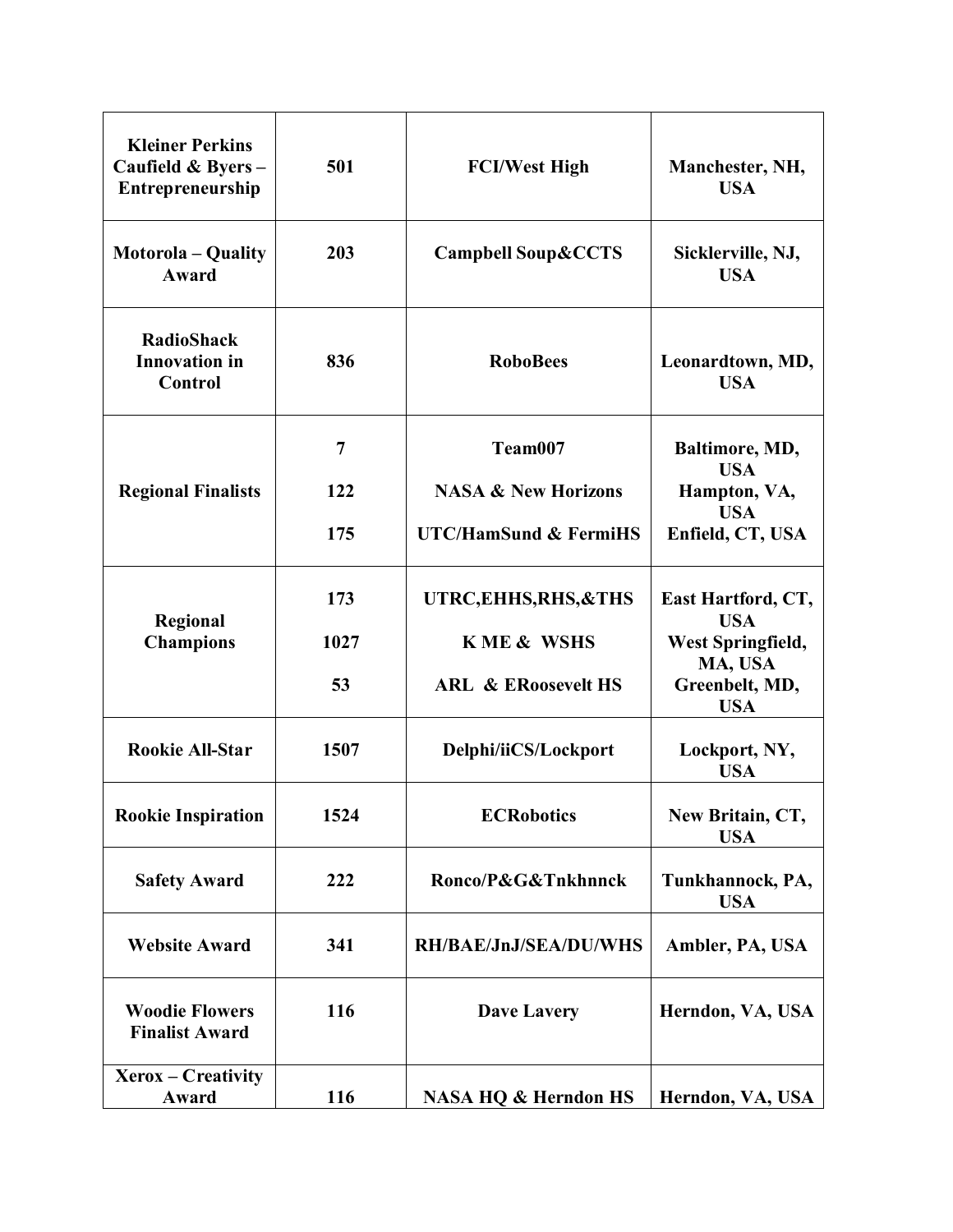**West Michigan Regional**

| FIRS |
|------|

 $\ddot{\phantom{0}}$ 

| $\overline{\phantom{a}}$ |  |
|--------------------------|--|
| $\overline{\phantom{a}}$ |  |
| $\overline{\phantom{a}}$ |  |
| $\overline{\phantom{a}}$ |  |
| $\overline{\phantom{0}}$ |  |
| $\overline{\phantom{a}}$ |  |
| $\overline{\phantom{a}}$ |  |
| $\overline{\phantom{0}}$ |  |
| $\overline{\phantom{a}}$ |  |
| $\overline{\phantom{0}}$ |  |
| $\overline{\phantom{0}}$ |  |
|                          |  |

Site

 $\ddot{\phantom{0}}$ 

 $\overline{\mathbb{Q}_2\mathbb{Z}}$ 

| Award                                             | <b>Team</b>              | <b>Name</b>                                                                                                                                                                                                                                                                                     | Home<br>Town          |
|---------------------------------------------------|--------------------------|-------------------------------------------------------------------------------------------------------------------------------------------------------------------------------------------------------------------------------------------------------------------------------------------------|-----------------------|
| Imagery                                           | 33                       | DaimlerChrysler/DaimlerChrysler & Notre Dame<br>Preparatory                                                                                                                                                                                                                                     | Auburn<br>Hills,MI    |
| Radio Shack<br>Innovation in<br>Control           | 1327                     | Honeywell/NASA/Lockheed Martin/MackTool &<br>Engineering & South Bend Community School<br>Corporation                                                                                                                                                                                           | South Bend, IN        |
| <b>Xerox Creativity</b>                           | 85                       | The Herman Miller Foundation /Trans-<br>Matic/Plascore/ODL/Town & Country Group/Gentex<br>Corporation/Midway Machine Techlologies/ITW-<br>Drawform/Mead-Johnson Nutritionals/Request<br>Foods/Zeeland Lumber Company/USF Holland Motor<br>Freight & Zeeland High School & Fruitport High School | Zeeland, MI           |
| Delphi Drive<br>Tommorows<br>Technology           | 868                      | ITT Technical Institute/Rolls Royce & Carmel High School                                                                                                                                                                                                                                        | Carmel, IN            |
| Kleiner, Perkins,<br>Caufield and<br><b>Byers</b> | 141                      | JR Automation Technologies & West Ottawa High School                                                                                                                                                                                                                                            | Holland, MI           |
| Judge's Award                                     | 1654                     | Aalderink Electric Co /NASA & Holland Alternative High<br>School                                                                                                                                                                                                                                | Holland, MI           |
| Website                                           | 107                      | Metal Flow Corp. & Holland Christian High School                                                                                                                                                                                                                                                | Holland, MI           |
| Autodesk<br>Visualization                         | 74                       | Haworth/Magna-Donnelly & Holland High School                                                                                                                                                                                                                                                    | Holland, MI           |
| Regional Woodie<br>Flowers Award                  | $\overline{\phantom{a}}$ | Don Wright of Team 830                                                                                                                                                                                                                                                                          |                       |
| <b>General Motors</b><br>Industrial Design        | 66                       | GM Powertrain Ypsilanti & Willow Run High School                                                                                                                                                                                                                                                | Ypsilanti,MI          |
| Motorola Quality                                  | 494                      | DaimlerChrysler/General Motors/Textron Fastening<br>Systems – Goodrich Operations & Goodrich High<br>School                                                                                                                                                                                     | Goodrich, MI          |
| Johnson and<br>Johnson<br>Sportsmanship           | 107                      | Metal Flow Corp. & Holland Christian High School                                                                                                                                                                                                                                                | Holland, MI           |
| DaimlerChrysler<br>Team Spirit                    | 47                       | Delphi & Pontiac Central High School                                                                                                                                                                                                                                                            | Pontiac, MI           |
| Judges Award                                      | 904                      | Gill Industries/GM - Grand Rapids Metal Center &<br>Creston High School                                                                                                                                                                                                                         | Grand<br>Rapids, MI   |
| Rookie Inspiration                                | 1674                     | Onekama High School                                                                                                                                                                                                                                                                             | Onekama,MI            |
| Rookie All Star                                   | 1508                     | Ford Motor Company/Dusevoir Metal Products,<br>Inc/General Motors & Southwestern & Casa Richard &<br>Holy Redeemer & Western International High Schools                                                                                                                                         | Detroit, MI           |
| Highest Rookie<br>Seed                            | 1677                     | Western Michigan University & Kalamazoo Area Math &<br>Science Center                                                                                                                                                                                                                           | Kalamazoo,MI          |
| Safety                                            | 494                      | DaimlerChrysler/General Motors/Textron Fastening<br>Systems – Goodrich Operations & Goodrich High<br>School                                                                                                                                                                                     | Goodrich, MI          |
| <b>Regional Finalist</b><br>#1                    | 27                       | OSMTech Academy                                                                                                                                                                                                                                                                                 | Clarkston, MI         |
| Regional Finalist<br>#2                           | 33                       | DaimlerChrysler/DaimlerChrysler & Notre Dame<br>Preparatory                                                                                                                                                                                                                                     | Auburn<br>Hills, MI   |
| Regional Finalist<br>#3                           | 245                      | Siemens Automotive VDO/GM Finance Staff & Rochester<br>Adams High School                                                                                                                                                                                                                        | Rochester<br>Hills,MI |
| Regional Finalist<br>#4                           |                          |                                                                                                                                                                                                                                                                                                 |                       |
| Regional Winner<br>#1                             | 107                      | Metal Flow Corp. & Holland Christian High School                                                                                                                                                                                                                                                | Holland, MI           |

Regional Winner 66 GM Powertrain Ypsilanti & Willow Run High School Ypsilanti,MI

í.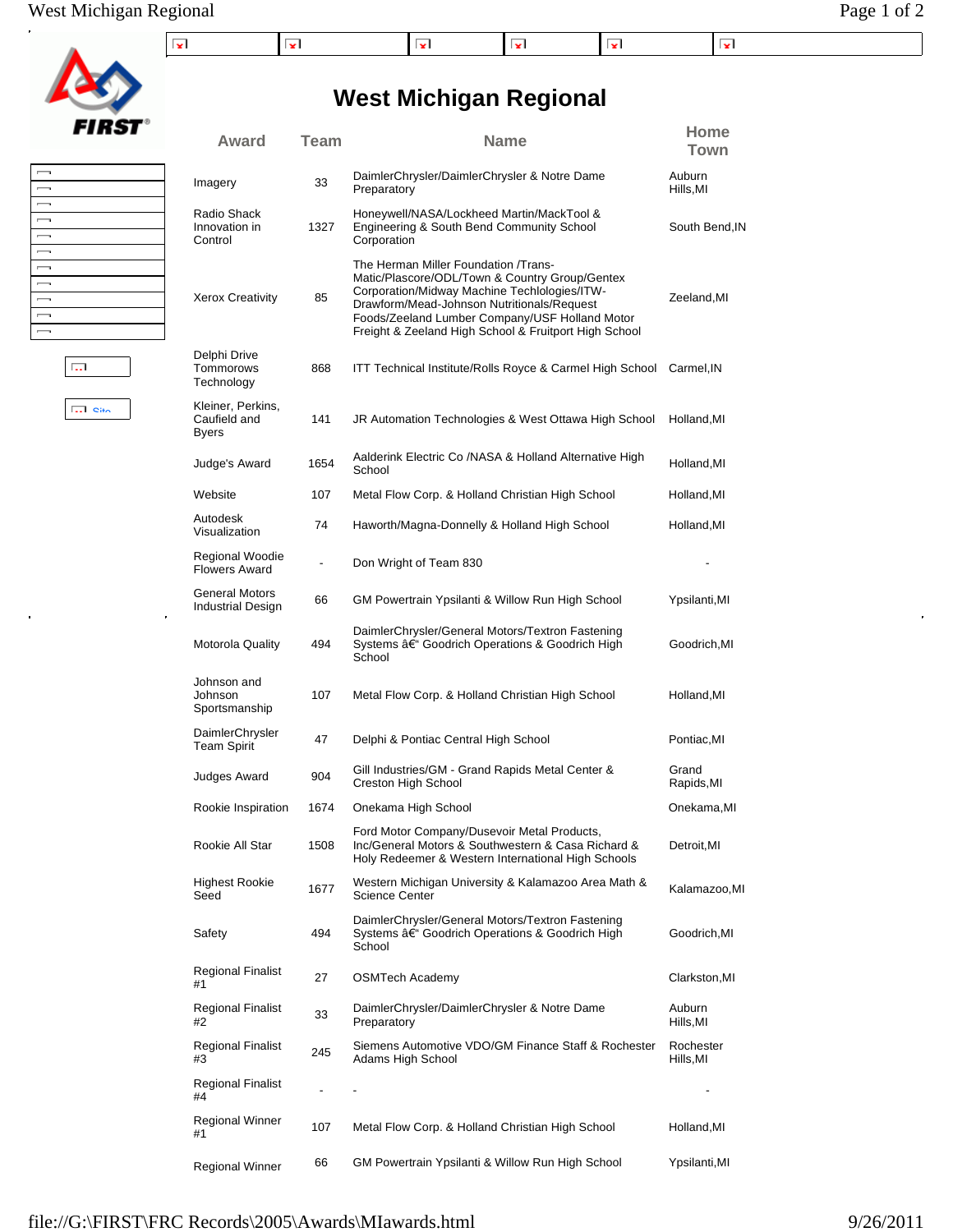| #2                              |    |                                                                                              |                                                                |
|---------------------------------|----|----------------------------------------------------------------------------------------------|----------------------------------------------------------------|
| <b>Regional Winner</b><br>#3    | 93 | Plexus Technology Group/Fox Valley Technical<br>College/NASA & Appleton Area School District | Appleton, WI                                                   |
| <b>Regional Winner</b><br>#4    |    | ٠                                                                                            | -                                                              |
| Engineering<br>Inspiration      | 27 | <b>OSMTech Academy</b>                                                                       | Clarkston, MI                                                  |
| Regional<br>Chairmans<br>Winner | 67 | General Motors & Huron Valley Schools                                                        | Milford, MI                                                    |
|                                 |    |                                                                                              | $\pmb{\times}$<br>Data provided by:<br>www.hatchtechnology.com |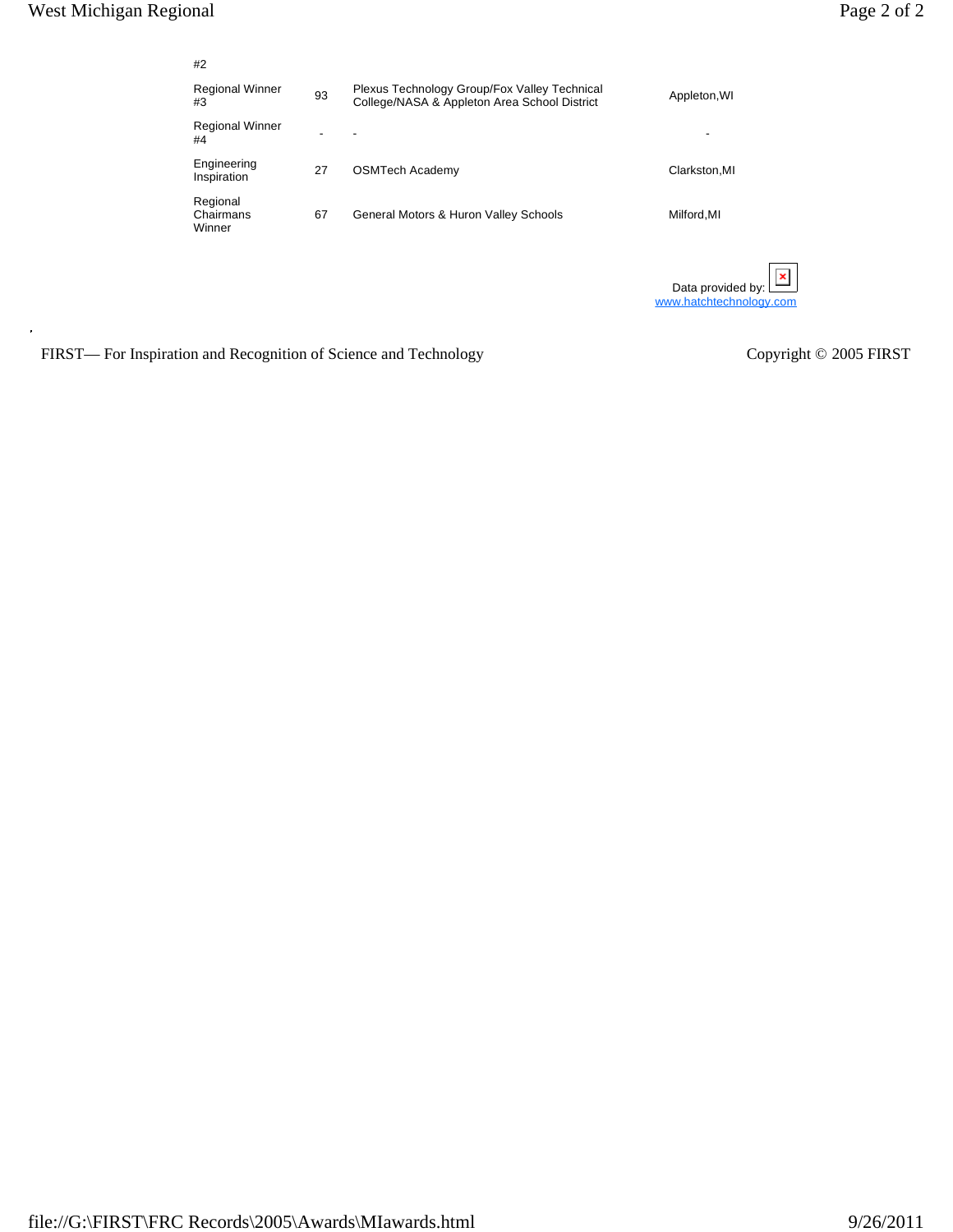|                                                    |                              | <b>FIRST Robotics Competition – St. Louis Regional</b><br><b>Award Winners</b> |                                |
|----------------------------------------------------|------------------------------|--------------------------------------------------------------------------------|--------------------------------|
| <u>Award</u>                                       | <b>Team</b><br><b>Number</b> | <b>Team Name</b>                                                               | City, State,<br><b>Country</b> |
| Regional<br><b>Chairman's Award</b>                | 931                          | Emerson/Ranken&SLPS                                                            | St. Louis, MO, USA             |
| <b>Autodesk</b><br><b>Visualization</b>            | 967                          | <b>Linn-Mar Robotics</b>                                                       | Marion, IA, USA                |
| DaimlerChrysler-<br><b>Team Spirit</b>             | 648                          | <b>JD/K-T/SME &amp; QC Elite</b>                                               | Sherrard, IL, USA              |
| Delphi – "Driving<br>Tomorrow's<br>Technology"     | 537                          | <b>GE Med Sys &amp; HHS</b>                                                    | Sussex, WI, USA                |
| <b>Engineering</b><br><b>Inspiration Award</b>     | 537                          | <b>GE Med Sys &amp; HHS</b>                                                    | Sussex, WI, USA                |
| <b>General Motors-</b><br><b>Industrial Design</b> | 1178                         | D.U.R.T.                                                                       | St. Louis, MO, USA             |
| <b>Highest Rookie</b><br><b>Seed</b>               | 1625                         | <b>NASA and WHS</b>                                                            | Winnebago, IL,<br>USA          |
| <b>Imagery Award</b>                               | 967                          | <b>Linn-Mar Robotics</b>                                                       | Marion, IA, USA                |
| <b>Johnson &amp; Johnson</b><br>- Sportsmanship    | 933                          | <b>IEEE &amp; CLS</b>                                                          | Rockford, IL, USA              |
| <b>Judges's Awards</b>                             | 903                          | Chadsey/Ford/GM/NASA                                                           | Detroit, MI, USA               |
|                                                    | 1349                         | <b>Inter-tribal Robotics</b>                                                   | Flandreau, SD,<br><b>USA</b>   |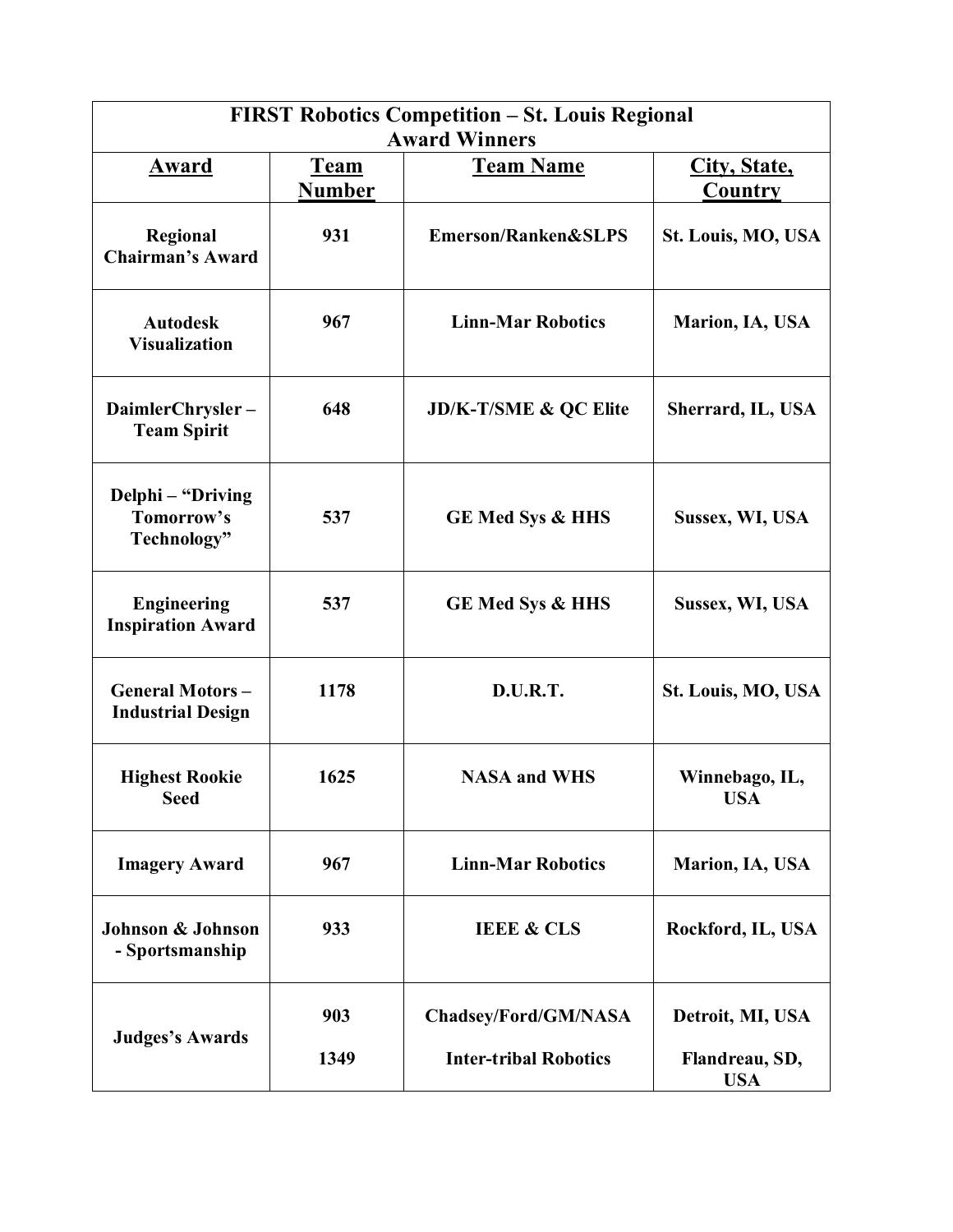| <b>Kleiner Perkins</b><br>Caufield & Byers -<br>Entrepreneurship | 1315 | <b>CHESS</b>                  | Wildwood, MO,<br><b>USA</b>      |
|------------------------------------------------------------------|------|-------------------------------|----------------------------------|
| <b>Motorola - Quality</b><br>Award                               | 16   | <b>STG &amp; Mtn. Home HS</b> | <b>Mountain Home,</b><br>AR, USA |
| <b>RadioShack</b><br><b>Innovation</b> in<br>Control             | 1024 | Kil-A-Byte                    | Indianapolis, IN,<br><b>USA</b>  |
|                                                                  | 648  | JD/K-T/SME & QC Elite         | Sherrard, IL, USA                |
| <b>Regional Finalists</b>                                        | 288  | CC,RM,DTch,GnM,HS,GHS         | Grandville, MI,                  |
|                                                                  | 650  | HELLA&IECC,CC,F,L,C           | <b>USA</b><br>Flora, IL, USA     |
| Regional                                                         | 1625 | <b>NASA and WHS</b>           | Winnebago, IL,<br><b>USA</b>     |
| <b>Champions</b>                                                 | 1444 | <b>Lutheran H S South</b>     | St. Louis, MO, USA               |
|                                                                  | 939  | <b>Sisseton HS</b>            | Sisseton, SD, USA                |
| <b>Rookie All-Star</b>                                           | 1625 | <b>NASA and WHS</b>           | Winnebago, IL,<br><b>USA</b>     |
| <b>Rookie Inspiration</b>                                        | 1706 | <b>THS/WHS/GM</b>             | Wentzville, MO,<br><b>USA</b>    |
| <b>Safety Award</b>                                              | 1098 | The GI's                      | Wildwood, MO,<br><b>USA</b>      |
| <b>Website Award</b>                                             | 909  | <b>The Junkyard Crew</b>      | Lawrence, KS, USA                |
| <b>Woodie Flowers</b><br><b>Finalist Award</b>                   | 1208 | <b>Eric Curry</b>             | O'fallon, IL, USA                |
| Xerox – Creativity<br>Award                                      | 1625 | <b>NASA and WHS</b>           | Winnebago, IL,<br><b>USA</b>     |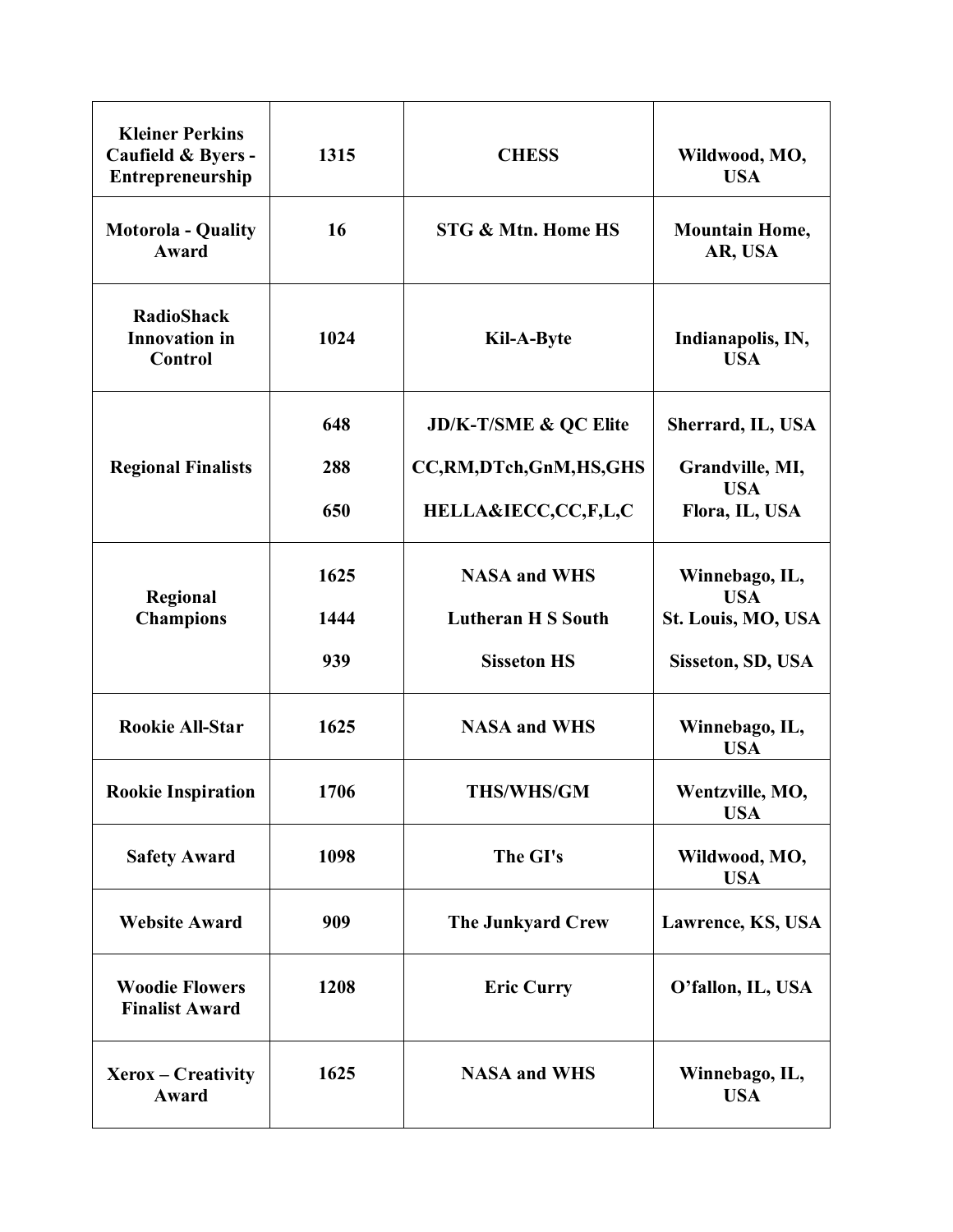|                                                                  |                    | <b>FIRST Robotics Competition - BAE Systems / Granite State Regional</b><br><b>Award Winners</b> |                                       |
|------------------------------------------------------------------|--------------------|--------------------------------------------------------------------------------------------------|---------------------------------------|
| Award                                                            | <b>Team Number</b> | <b>Team Name</b>                                                                                 | <b>City, State, Country</b>           |
| <b>Regional Chairman's</b><br>Award                              | 501                | <b>FCI/West High</b>                                                                             | Manchester, NH, USA                   |
| <b>Autodesk Visualization</b>                                    | 133                | <b>EAGLE IND &amp; BEHS</b>                                                                      | <b>Standish, ME, USA</b>              |
| DaimlerChrysler-<br><b>Team Spirit</b>                           | 157                | <b>AZTECHS Team 157</b>                                                                          | Marlborough, MA,<br><b>USA</b>        |
| Delphi – "Driving<br>Tomorrow's<br>Technology"                   | 190                | <b>WPI &amp; Mass Academy</b>                                                                    | Worcester, MA, USA                    |
| <b>Engineering</b><br><b>Inspiration Award</b>                   | 126                | <b>NYPRO &amp; Clinton HS</b>                                                                    | Clinton, MA, USA                      |
| <b>General Motors-</b><br><b>Industrial Design</b>               | 133                | <b>EAGLE IND &amp; BEHS</b>                                                                      | <b>Standish, ME, USA</b>              |
| <b>Highest Rookie Seed</b>                                       | 1517               | <b>Phi Pi Pho Phun</b>                                                                           | Concord, NH, USA                      |
| <b>Imagery Award</b>                                             | 811                | <b>BGHS &amp; Raytheon/BAE</b>                                                                   | Nashua, NH, USA                       |
| Johnson & Johnson -<br>Sportsmanship                             | 1335               | <b>Raymond HS</b>                                                                                | Raymond, NH, USA                      |
| <b>Judges's Awards</b>                                           | 1153<br>1289       | <b>Walpole HS</b><br>Gearheadz-LHSRaytheon                                                       | Walpole, MA, USA<br>Lawrence, MA, USA |
| <b>Kleiner Perkins</b><br>Caufield & Byers -<br>Entrepreneurship | 42                 | <b>DWC/AHS/SAVANT</b>                                                                            | Hudson, NH, USA                       |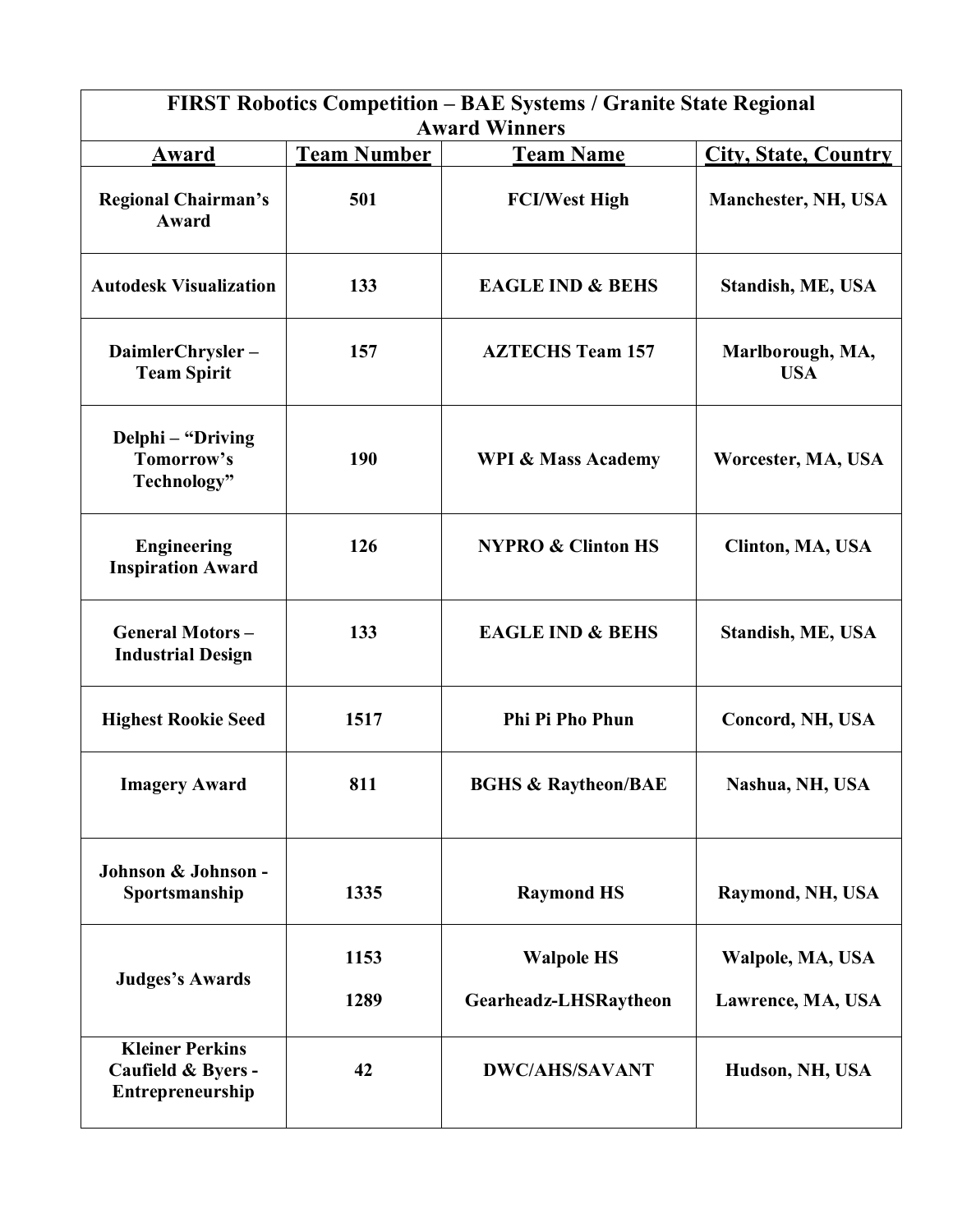| <b>Motorola - Quality</b><br><b>Award</b>                                        | 175  | <b>UTC/HamSund &amp; FermiHS</b> | Enfield, CT, USA                                                                                                                                                                                                      |
|----------------------------------------------------------------------------------|------|----------------------------------|-----------------------------------------------------------------------------------------------------------------------------------------------------------------------------------------------------------------------|
| <b>RadioShack</b><br><b>Innovation in Control</b>                                | 138  | Monarch/BAE/Souhegan             | Amherst, NH, USA                                                                                                                                                                                                      |
|                                                                                  | 175  | <b>UTC/HamSund &amp; FermiHS</b> | Enfield, CT, USA                                                                                                                                                                                                      |
|                                                                                  | 138  | Monarch/BAE/Souhegan             | Amherst, NH, USA                                                                                                                                                                                                      |
| <b>Regional Finalists</b><br><b>Regional Champions</b><br><b>Rookie All-Star</b> | 58   | Fairchild & S. Port.             | South Portland, ME,                                                                                                                                                                                                   |
|                                                                                  | 562  | <b>Monty Tech/Oakmont</b>        | <b>USA</b><br>Fitchburg, MA, USA<br><b>Newport County, RI,</b><br><b>USA</b><br>Clinton, MA, USA<br>Plaistow, NH, USA<br>Concord, NH, USA<br>Milford, NH, USA<br>Hollis, NH, USA<br>South Portland, ME,<br><b>USA</b> |
|                                                                                  | 121  | <b>Rhode Warriors/NUWC</b>       |                                                                                                                                                                                                                       |
|                                                                                  | 126  | <b>NYPRO &amp; Clinton HS</b>    |                                                                                                                                                                                                                       |
|                                                                                  | 350  | <b>Timberlane Reg HS</b>         |                                                                                                                                                                                                                       |
|                                                                                  | 1517 | <b>P4</b>                        |                                                                                                                                                                                                                       |
| <b>Rookie Inspiration</b>                                                        | 1519 | <b>LEGO/BAE Sys./ MAYHEM</b>     |                                                                                                                                                                                                                       |
| <b>Safety Award</b>                                                              | 1073 | <b>FORCE</b>                     |                                                                                                                                                                                                                       |
| <b>Website Award</b>                                                             | 58   | Fairchild & S. Port.             |                                                                                                                                                                                                                       |
| <b>Woodie Flowers</b><br><b>Finalist Award</b>                                   | 155  | <b>Paul Griswold</b>             | Berlin, CT, USA                                                                                                                                                                                                       |
| Xerox – Creativity<br>Award                                                      | 40   | <b>Trinity High School</b>       | Manchester, NH, USA                                                                                                                                                                                                   |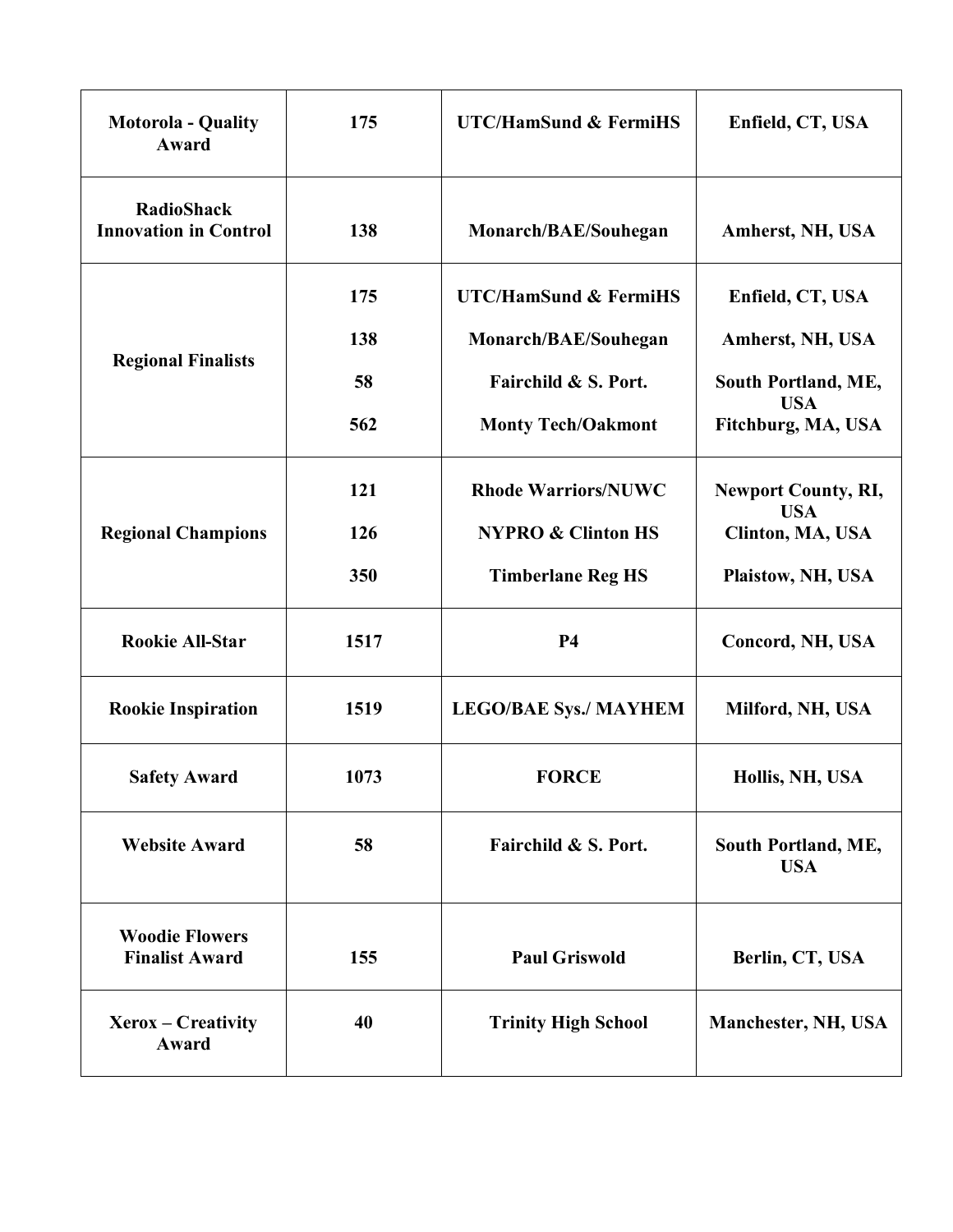|                                                    |               | FIRST Robotics Competition - New Jersey Regional Award Winners |                                       |
|----------------------------------------------------|---------------|----------------------------------------------------------------|---------------------------------------|
| Award                                              | <b>Team</b>   | <b>Team Name</b>                                               | City, State,                          |
|                                                    | <b>Number</b> |                                                                | Country                               |
| Regional<br><b>Chairman's Award</b>                | 11            | Givudan & Mt. Olive                                            | <b>Flanders, NJ, USA</b>              |
| <b>Autodesk</b><br><b>Visualization</b>            | 75            | <b>J&amp;J/Hillsborough HS</b>                                 | Hillsborough, NJ,<br><b>USA</b>       |
| DaimlerChrysler-<br><b>Team Spirit</b>             | 869           | <b>Cordis/Middlesex HS</b>                                     | Middlesex, NJ,<br><b>USA</b>          |
| Delphi - "Driving<br>Tomorrow's<br>Technology"     | 25            | <b>BMS &amp; NBTHS</b>                                         | North Brunswck,<br>NJ, USA            |
| <b>Engineering</b><br><b>Inspiration Award</b>     | 1156          | <b>Under Control</b>                                           | Novo Hamburgo,<br><b>Brazil</b>       |
| <b>General Motors-</b><br><b>Industrial Design</b> | 1382          | <b>J&amp;J BR &amp; ETEP</b>                                   | São José Dos<br><b>Campos, Brazil</b> |
| <b>Highest Rookie</b><br><b>Seed</b>               | 1626          | <b>Falcon Robotics</b>                                         | Metuchen, NJ,<br><b>USA</b>           |
| <b>Imagery Award</b>                               | 272           | Visteon/MC3/UAW&LCHS                                           | Lansdale, PA, USA                     |
| Johnson &<br>Johnson-<br>Sportsmanship             | 25            | <b>BMS &amp; NBTHS</b>                                         | North Brunswck,<br>NJ, USA            |
| <b>Judges's Awards</b>                             | 136           | <b>J&amp;J, Nat'lStrch&amp;PlfdHS</b>                          | Plainfield, NJ,<br><b>USA</b>         |
|                                                    | 1688          | <b>Team Stick Shift</b>                                        | Staten Island, NY,<br><b>USA</b>      |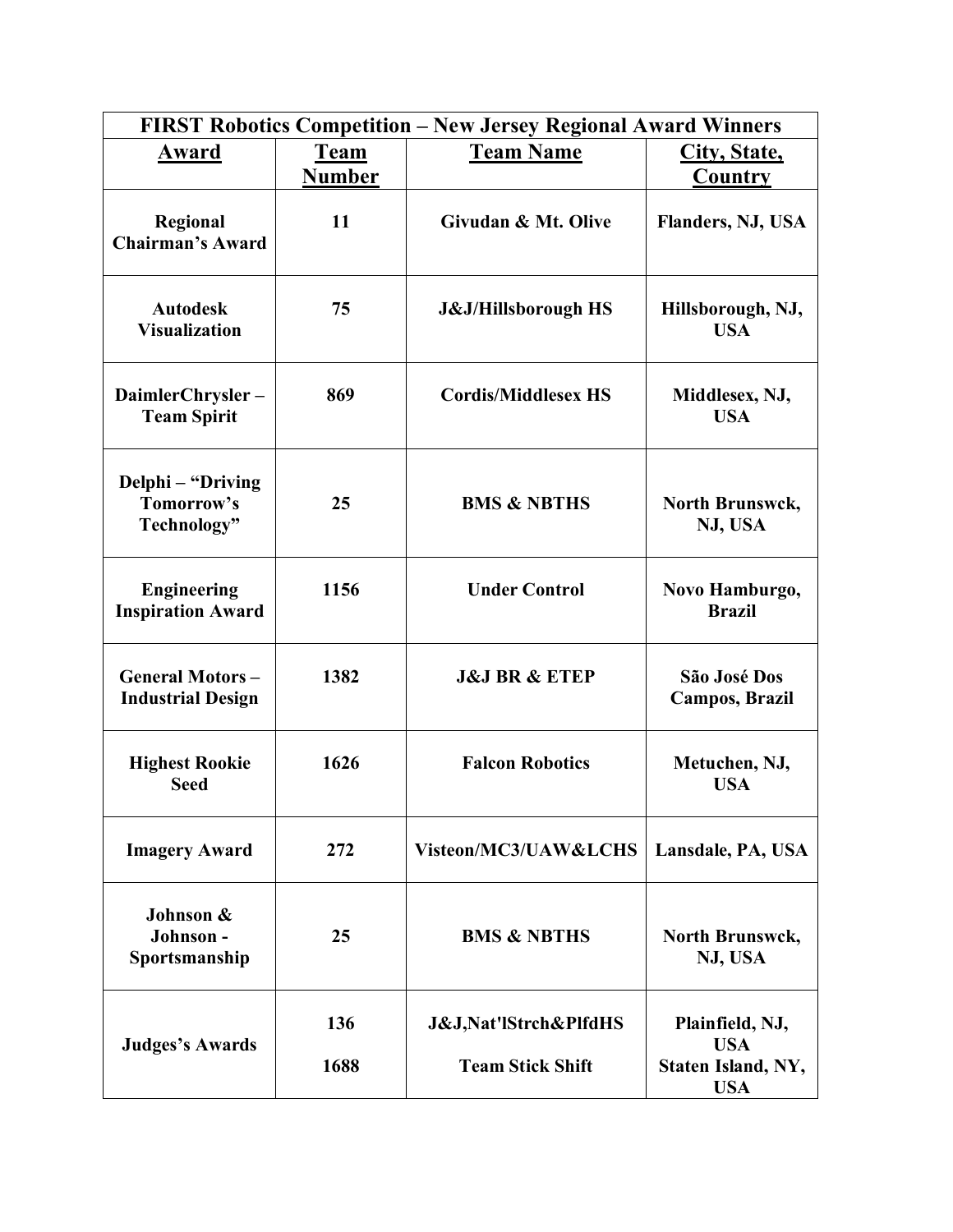| <b>Kleiner Perkins</b><br>Caufield & Byers -<br>Entrepreneurship | 103  | <b>AR/Lutron/CF/BAE</b>           | Kintnersville, PA,<br><b>USA</b>              |
|------------------------------------------------------------------|------|-----------------------------------|-----------------------------------------------|
| <b>Motorola - Quality</b><br><b>Award</b>                        | 56   | <b>Ethicon &amp; Bound Brook</b>  | <b>Bound Brook, NJ,</b><br><b>USA</b>         |
| <b>RadioShack</b><br><b>Innovation</b> in<br>Control             | 237  | <b>Sie-H2O-Bots Siehobot</b>      | Watertown, CT,<br><b>USA</b>                  |
|                                                                  | 56   | <b>Ethicon &amp; Bound Brook</b>  | <b>Bound Brook, NJ,</b><br><b>USA</b>         |
| <b>Regional Finalists</b>                                        | 237  | <b>Sie-H2O-Bots Siehobot</b>      | Watertown, CT,                                |
|                                                                  | 303  | <b>Bihler/Mid &amp; Brdgwater</b> | <b>USA</b><br>North Branch, NJ,<br><b>USA</b> |
| Regional                                                         | 1279 | <b>Cold Fusion</b>                | Somerville, NJ,<br><b>USA</b>                 |
| <b>Champions</b>                                                 | 103  | <b>AR/Lutron/CF/BAE</b>           | Kintnersville, PA,<br><b>USA</b>              |
|                                                                  | 375  | SI Tech, CSI, Verizon             | Staten Island, NY,<br><b>USA</b>              |
| <b>Rookie All-Star</b>                                           | 1676 | <b>Pascack PI-oneers</b>          | Montvale, NJ, USA                             |
| <b>Rookie Inspiration</b>                                        | 1672 | <b>Tbirds</b>                     | 50 Ridge, NJ, USA                             |
| <b>Safety Award</b>                                              | 224  | PHS/PSGA                          | Piscataway, NJ,<br><b>USA</b>                 |
| <b>Website Award</b>                                             | 752  | <b>Science High School</b>        | Newark, NJ, USA                               |
| <b>Woodie Flowers</b><br><b>Finalist Award</b>                   | 237  | <b>Kurt Eckert</b>                | Watertown, CT,<br><b>USA</b>                  |
| Xerox – Creativity<br>Award                                      | 716  | <b>Housatonic HS</b>              | Falls Village, CT,<br><b>USA</b>              |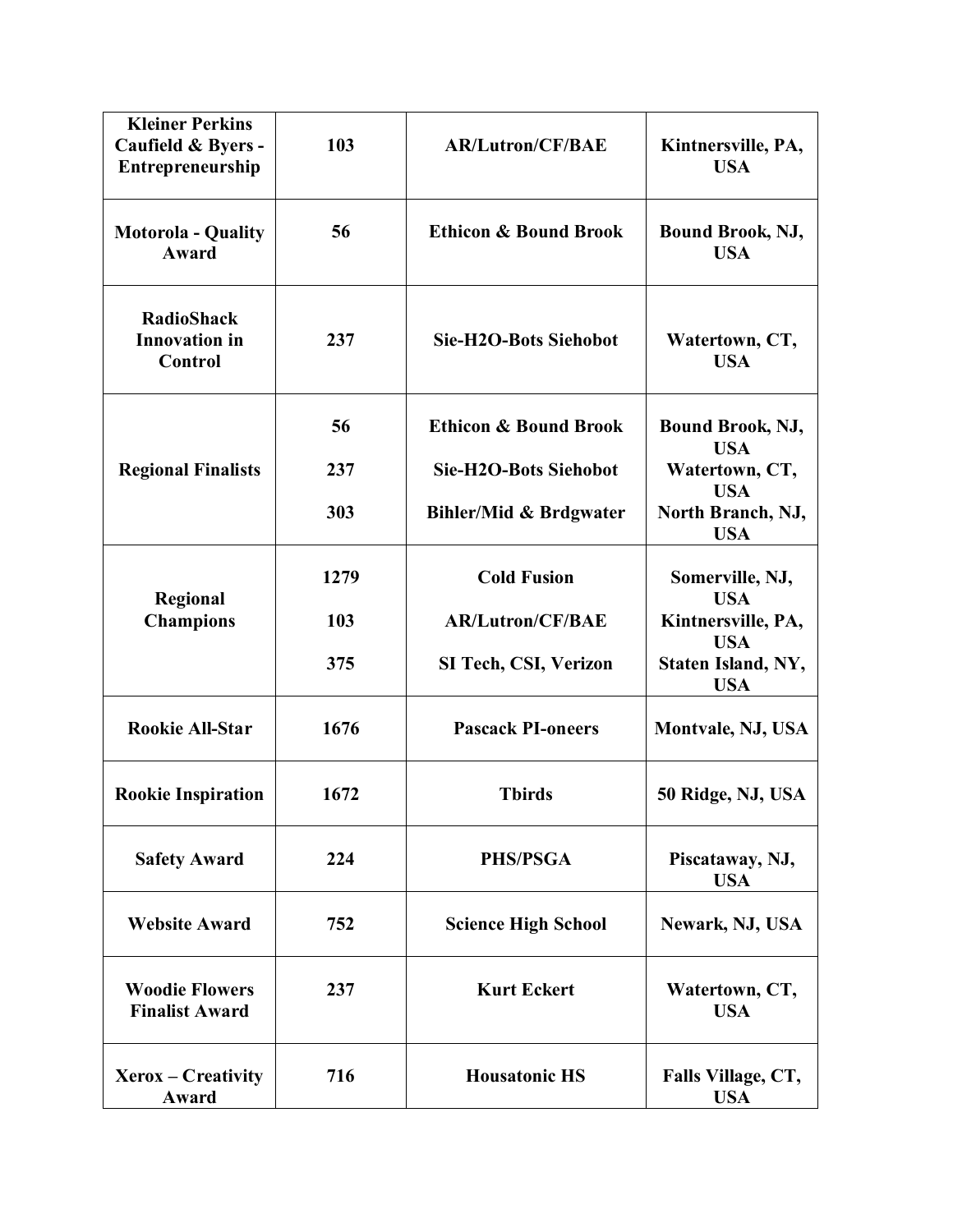|  |  |  | x | . . |
|--|--|--|---|-----|

**Las Vegas Regional**

**Award Team Name Home**

**Town**

| $\overline{\phantom{a}}$ |  |
|--------------------------|--|
| $\overline{\phantom{a}}$ |  |
| $\overline{\phantom{a}}$ |  |
| $\overline{\phantom{a}}$ |  |
| $\overline{\phantom{a}}$ |  |
| $\overline{\phantom{a}}$ |  |
| $\overline{\phantom{a}}$ |  |
| $\overline{\phantom{a}}$ |  |
| $\overline{\phantom{a}}$ |  |
| $\overline{\phantom{a}}$ |  |
| $\overline{\phantom{a}}$ |  |

**Site** 

 $\overline{\mathbb{R}^{n+1}}$ 

 $\frac{1}{2}$ 

| Imagery                                    | 64   | General Motors Desert Proving Ground/General Motors<br>Desert Proving Ground & Queen Creek High School &<br><b>Highland High School</b>                                                                                         | Mesa,AZ            |
|--------------------------------------------|------|---------------------------------------------------------------------------------------------------------------------------------------------------------------------------------------------------------------------------------|--------------------|
| Radio Shack<br>Innovation in<br>Control    | 1120 | NASA/Wells Fargo Bank/Tsang Family/Druai<br>Consulting/Druai Education Services & Milpitas High<br>School                                                                                                                       | Milpitas,CA        |
| Xerox Creativity                           | 878  | Rugby Manufacturing/Rugby Welding & Machine/Rugby<br>Eagles Aerie #3834 & Rugby High School                                                                                                                                     | Rugby, ND          |
| Delphi Drive<br>Tommorows<br>Technology    | 368  | NASA Ames Research Center/HECO/SUMMA<br>Technologies, Inc./RHT Enterprise & McKinley High<br>School                                                                                                                             | Honolulu, HI       |
| Kleiner, Perkins,<br>Caufield and Byers    | 60   | Ford Motor Company/Laron Incorporated/West Coast<br>Netting Inc./Southwire & Kingman High School                                                                                                                                | Kingman, AZ        |
| Judge's Award                              | 1159 | NASA & Ramona Convent                                                                                                                                                                                                           | Alhambra, CA       |
| Website                                    | 1527 | Nav air/NASA & Granite Hills High School                                                                                                                                                                                        | El Cajon, CA       |
| Autodesk<br>Visualization                  | 1110 | Lockheed Martin Aeronautics Company/Nasa Dryden<br>Flight Research Center & Highland High School                                                                                                                                | Palmdale,CA        |
| Regional Woodie<br><b>Flowers Award</b>    |      | Pattie Adkins Team 1505                                                                                                                                                                                                         |                    |
| General Motors<br><b>Industrial Design</b> | 987  | Golden Nugget/NASA & Cimarron-Memorial High<br>School                                                                                                                                                                           | Las Vegas,NV       |
| Motorola Quality                           | 64   | General Motors Desert Proving Ground/General Motors<br>Desert Proving Ground & Queen Creek High School &<br><b>Highland High School</b>                                                                                         | Mesa,AZ            |
| Johnson and<br>Johnson<br>Sportsmanship    | 1120 | NASA/Wells Fargo Bank/Tsang Family/Druai<br>Consulting/Druai Education Services & Milpitas High<br>School                                                                                                                       | Milpitas,CA        |
| DaimlerChrysler<br>Team Spirit             | 473  | Montana State University & Corvallis High School                                                                                                                                                                                | Corvallis, MT      |
| Judges Award                               | 1661 | NASA & Buckley High School                                                                                                                                                                                                      | Sherman<br>Oaks,CA |
| Rookie Inspiration                         | 1527 | Nav air/NASA & Granite Hills High School                                                                                                                                                                                        | El Cajon, CA       |
| Rookie All Star                            | 1641 | Air Force Flight Test Center/NASA & Mojave High<br>School                                                                                                                                                                       | Mojave,CA          |
| Highest Rookie<br>Seed                     | 1641 | Air Force Flight Test Center/NASA & Mojave High<br>School                                                                                                                                                                       | Mojave,CA          |
| Safety                                     | 64   | General Motors Desert Proving Ground/General Motors<br>Desert Proving Ground & Queen Creek High School &<br>Highland High School                                                                                                | Mesa, AZ           |
| Regional Finalist<br>#1                    | 1425 | NASA/Xerox/Mentor Graphics Corporation/Intel &<br>Wilsonville High School                                                                                                                                                       | Wilsonville,OR     |
| Regional Finalist<br>#2                    | 359  | NAVSEA Det Pacific/Directorate of Public Works/NASA<br>Ames Research Center/McInerny<br>Foundation/HECO/Castle and Cooke/Waialua Federal<br>Credit Union/R. M. Towill & Waialua High School                                     | Waialua,HI         |
| Regional Finalist<br>#3                    | 991  | Tommy Gate Company/Ryan Companies US,<br>Incorporated/Kitchell Contractors/Carl's Custom<br>Metalcraft/Mr. Ron Meyer/Jake's Handyman<br>Service/Access Laserpress/Shaffer's Welding Shop &<br><b>Brophy College Preparatory</b> | Phoenix, AZ        |
| Regional Finalist<br>#4                    | 991  | Tommy Gate Company/Ryan Companies US,<br>Incorporated/Kitchell Contractors/Carl's Custom<br>Metalcraft/Mr. Ron Meyer/Jake's Handyman<br>Service/Access Laserpress/Shaffer's Welding Shop &<br><b>Brophy College Preparatory</b> | Phoenix, AZ        |
|                                            |      |                                                                                                                                                                                                                                 |                    |

Regional Winner <sub>987</sub> Golden Nugget/NASA & Cimarron-Memorial High Las Vegas,NV<br>#1

Regional Winner

j.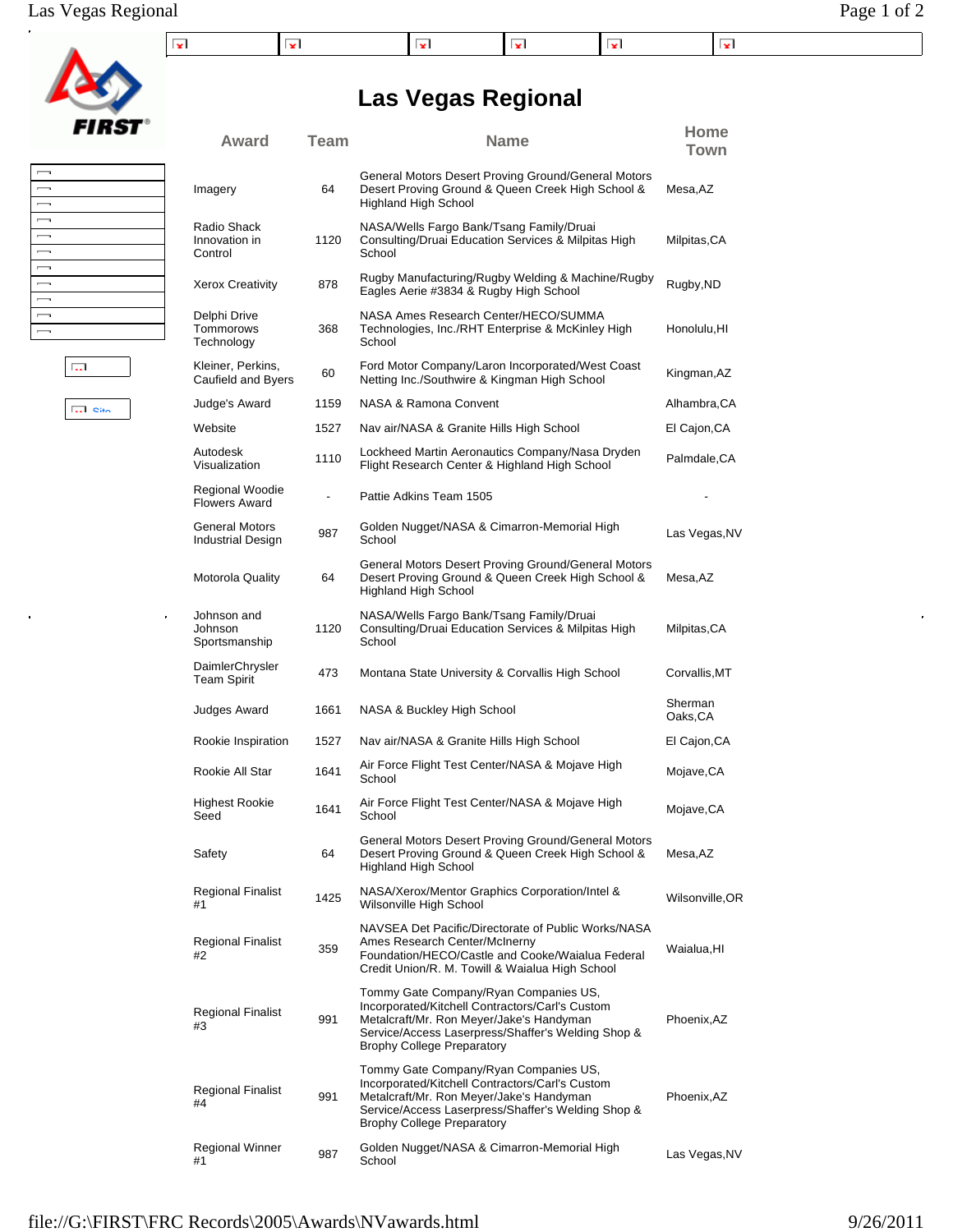| <b>Regional Winner</b><br>#2        | 64   | General Motors Desert Proving Ground/General Motors<br>Desert Proving Ground & Queen Creek High School &<br><b>Highland High School</b> | Mesa.AZ                 |
|-------------------------------------|------|-----------------------------------------------------------------------------------------------------------------------------------------|-------------------------|
| <b>Regional Winner</b><br>#3        | 1527 | Nav air/NASA & Granite Hills High School                                                                                                | El Cajon, CA            |
| <b>Regional Winner</b><br>#4        |      |                                                                                                                                         |                         |
| Engineering<br>Inspiration          | 1266 | NASA & Madison High School & S.D. City Schools -<br>School to Career                                                                    | San Diego, CA           |
| Regional<br><b>Chairmans Winner</b> | 60   | Ford Motor Company/Laron Incorporated/West Coast<br>Netting Inc./Southwire & Kingman High School                                        | Kingman, AZ             |
|                                     |      |                                                                                                                                         | Data provided by:       |
|                                     |      |                                                                                                                                         | www.hatchtechnology.com |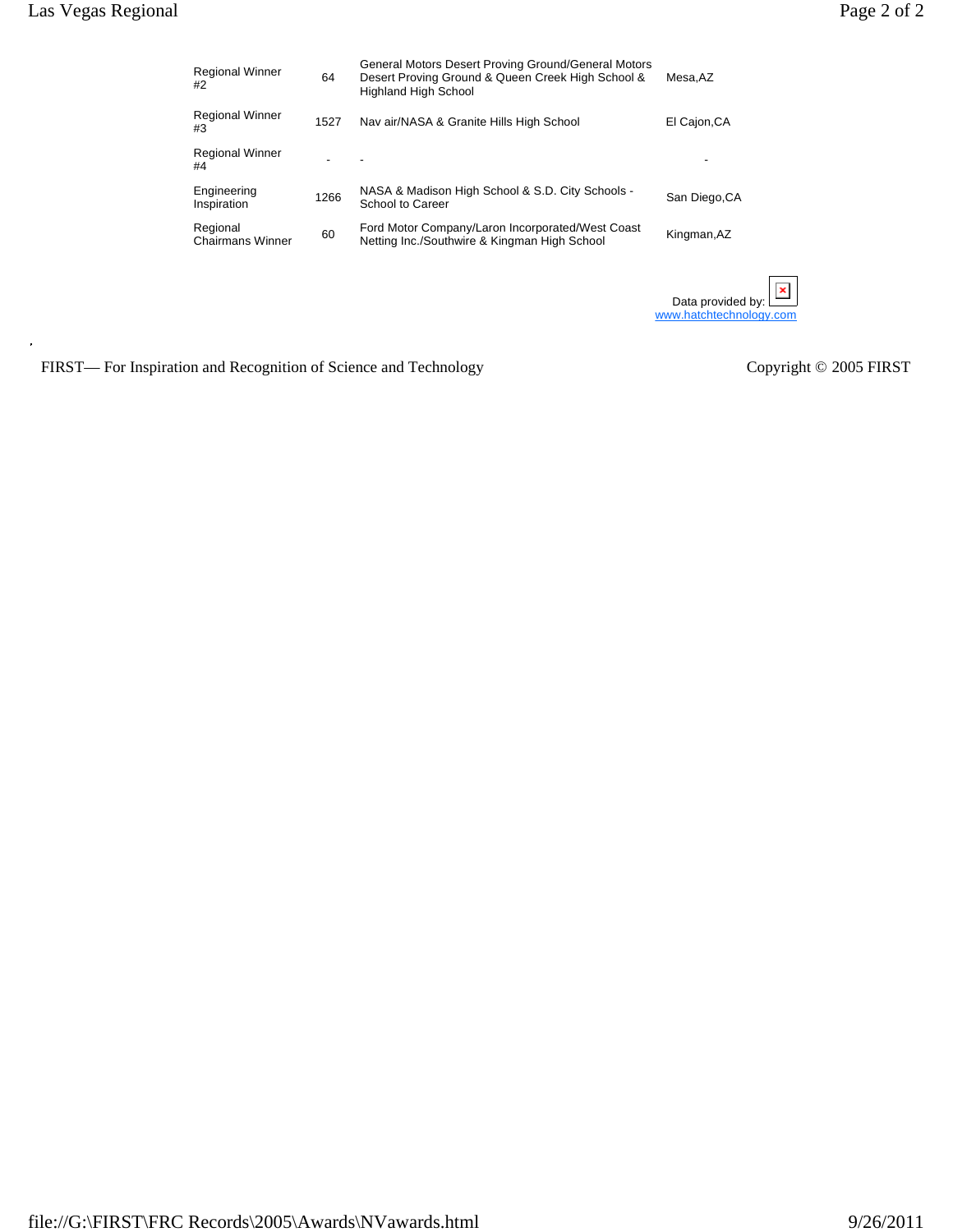| 31 i<br>c |
|-----------|

| $\overline{\phantom{0}}$ |  |
|--------------------------|--|
| $\overline{\phantom{a}}$ |  |
| $\overline{\phantom{a}}$ |  |
| $\overline{\phantom{a}}$ |  |
| $\overline{\phantom{0}}$ |  |
| $\overline{\phantom{a}}$ |  |
| $\overline{\phantom{a}}$ |  |
| $\overline{\phantom{0}}$ |  |
| $\overline{\phantom{a}}$ |  |
| $\overline{\phantom{0}}$ |  |
| $\overline{\phantom{0}}$ |  |
|                          |  |

**Site** 

 $\overline{\mathbb{R}^{n+1}}$ 

| Imagery                                    | 759  | Research/ARM/Metapurple/Huntsman/Envirobods<br>Ltd/CADSoft & Hills Road Sixth Form College                                                                                                     | Cambridge, UK        |
|--------------------------------------------|------|------------------------------------------------------------------------------------------------------------------------------------------------------------------------------------------------|----------------------|
| Radio Shack<br>Innovation in<br>Control    | 694  | Con Edison/Yvette and Larry Gralla/Stuyvesant High<br>School Alumni Association/Cox & Company/Stuyvesant<br>High School Parents Association/The Wallace Foundation<br>& Stuyvesant High School | New York, NY         |
| Xerox Creativity                           | 1257 | NASA & UCVTS Technical and Magnet High School                                                                                                                                                  | Scotch<br>Plains, NJ |
| Delphi Drive<br>Tommorows<br>Technoloav    | 354  | Verizon Corporation & George Westinghouse High School                                                                                                                                          | Brooklyn, NY         |
| Kleiner, Perkins,<br>Caufield and<br>Byers | 1155 | Automatic Data Processing, Inc./Manhattan College/The<br>Hennessy Foundation/Con Edison & Bronx Science<br>Alumni Association                                                                  | Bronx, NY            |
| Judge's Award                              | 1660 | Harlem YMCA/City College of New York/Harlem YMCA,<br>Sponsor/Harlem YMCA & Rice High School & The<br>Frederick Douglass Academy                                                                | New York,NY          |
| Website                                    | 555  | Falstrom Company/Pfizer/McMullen Foundation/Annin &<br>Co. & Montclair High School                                                                                                             | Montclair, NJ        |
| Autodesk<br>Visualization                  | 1257 | NASA & UCVTS Technical and Magnet High School                                                                                                                                                  | Scotch<br>Plains, NJ |
| Regional Woodie<br>Flowers Award           |      | Tom Ferguson - Team 694                                                                                                                                                                        |                      |
| General Motors<br>Industrial Design        | 38   | Nonnewaug High School                                                                                                                                                                          | Woodbury,CT          |
| Motorola Quality                           | 375  | Discovery Institute at the College of Staten Island/Verizon<br>Foundation & Staten Island Technical H.S.                                                                                       | Staten<br>Island, NY |
| Johnson and<br>Johnson<br>Sportsmanship    | 555  | Falstrom Company/Pfizer/McMullen Foundation/Annin &<br>Co. & Montclair High School                                                                                                             | Montclair, NJ        |
| DaimlerChrysler<br>Team Spirit             | 354  | Verizon Corporation & George Westinghouse High School                                                                                                                                          | Brooklyn, NY         |
| Judges Award                               | 395  | The McGraw-Hill Companies/Columbia University/The<br>New York Yankees/The Port Authority of NY & NJ &<br>Morris High School                                                                    | Bronx, NY            |
| Rookie<br>Inspiration                      | 1594 | Margarita and John Hennessy Family Foundation &<br><b>Brearley School</b>                                                                                                                      | New York, NY         |
| Rookie All Star                            | 1597 | NASA/IBM & Bronx Aerospace High School                                                                                                                                                         | Bronx, NY            |
| Highest Rookie<br>Seed                     | 1593 | Verizon & high school for environmental studies                                                                                                                                                | New York,NY          |
| Safety                                     | 640  | Con Edison & Thomas Edison H.S.                                                                                                                                                                | Jamaica,NY           |
| Regional Finalist<br>#1                    | 38   | Nonnewaug High School                                                                                                                                                                          | Woodbury,CT          |
| Regional Finalist<br>#2                    | 555  | Falstrom Company/Pfizer/McMullen Foundation/Annin &<br>Co. & Montclair High School                                                                                                             | Montclair, NJ        |
| Regional Finalist<br>#3                    | 1660 | Harlem YMCA/City College of New York/Harlem YMCA,<br>Sponsor/Harlem YMCA & Rice High School & The<br>Frederick Douglass Academy                                                                | New York, NY         |
| Regional Finalist<br>#4                    |      | $\overline{\phantom{a}}$                                                                                                                                                                       |                      |
| Regional Winner<br>#1                      | 395  | The McGraw-Hill Companies/Columbia University/The<br>New York Yankees/The Port Authority of NY & NJ &<br>Morris High School                                                                    | Bronx, NY            |

Regional Winner and Biscovery Institute at the College of Staten Island/Verizon<br>
#2 **Audre Condition & Staten Island Technical H.S.** 

## **New York City Regional**

**Award Team Name Home**

Microsoft

**Town**

Regional Winner

Staten Island,NY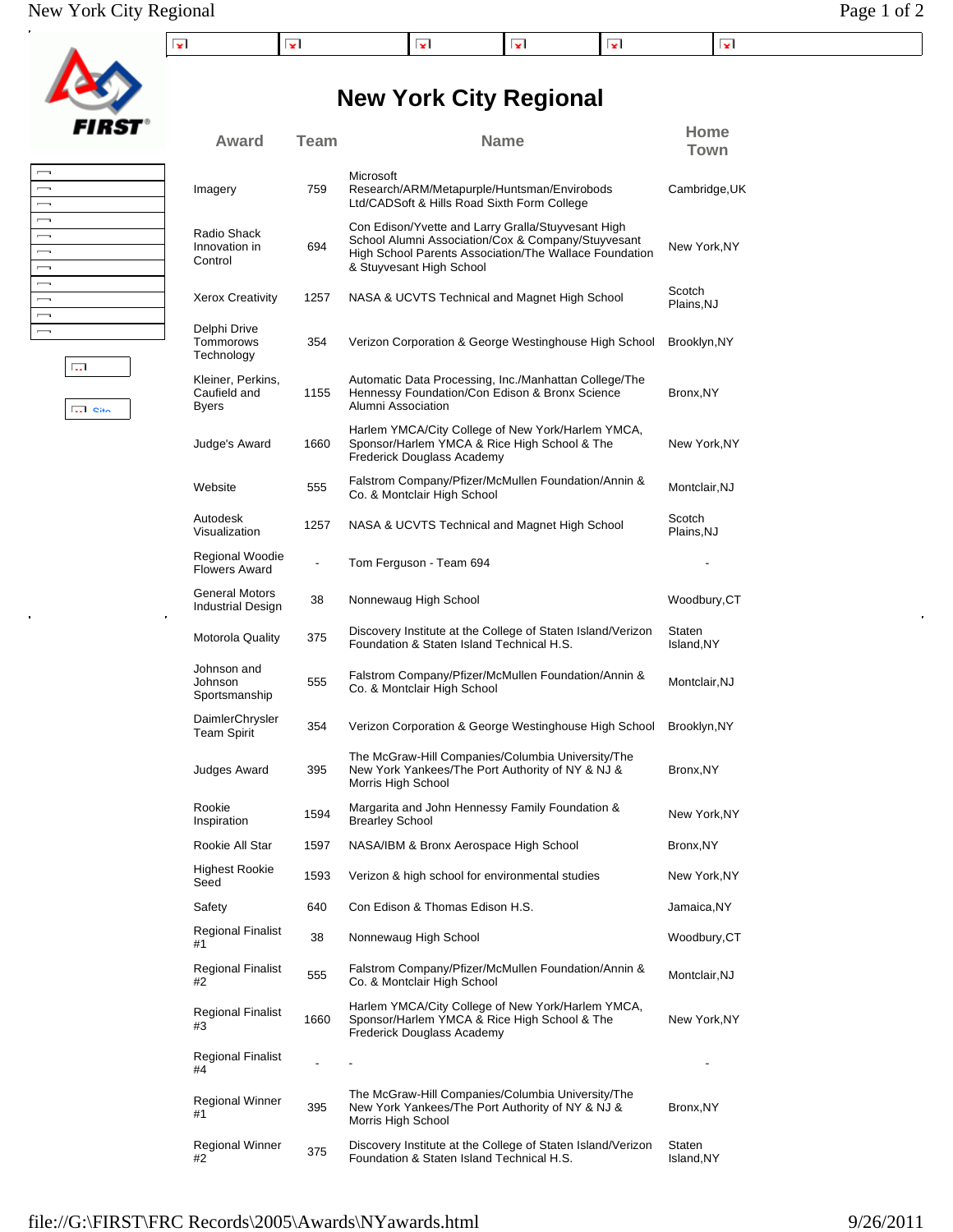| <b>Regional Winner</b><br>#3    | 1230 | Herbert H. Lehman High School                                                                                                                                                                  | Bronx, NY                                    |
|---------------------------------|------|------------------------------------------------------------------------------------------------------------------------------------------------------------------------------------------------|----------------------------------------------|
| <b>Regional Winner</b><br>#4    |      |                                                                                                                                                                                                |                                              |
| Engineering<br>Inspiration      | 334  | siac/Brooklyn Tech. Alumni Assoc. & Brooklyn Tech. H.S.                                                                                                                                        | Brooklyn, NY                                 |
| Regional<br>Chairmans<br>Winner | 694  | Con Edison/Yvette and Larry Gralla/Stuyvesant High<br>School Alumni Association/Cox & Company/Stuyvesant<br>High School Parents Association/The Wallace Foundation<br>& Stuyvesant High School | New York, NY                                 |
|                                 |      |                                                                                                                                                                                                | Data provided by:<br>www.hatchtechnology.com |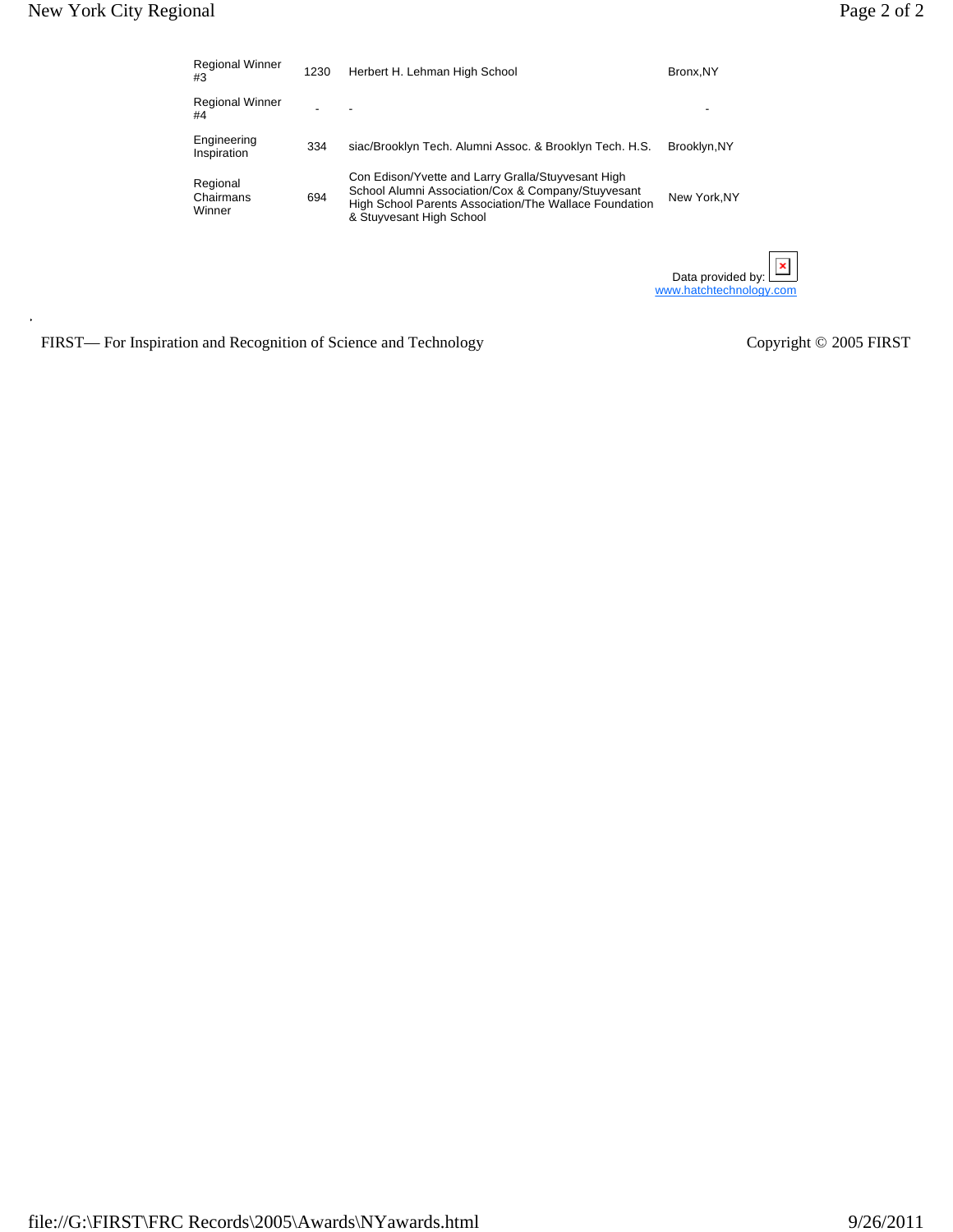| $\overline{\phantom{0}}$ |  |
|--------------------------|--|
| $\overline{\phantom{0}}$ |  |
| $\overline{\phantom{a}}$ |  |
| $\overline{\phantom{a}}$ |  |
| $\overline{\phantom{0}}$ |  |
| $\overline{\phantom{0}}$ |  |
| $\overline{\phantom{0}}$ |  |
| $\overline{\phantom{a}}$ |  |
| $\overline{\phantom{a}}$ |  |
|                          |  |
| $\overline{\phantom{0}}$ |  |
|                          |  |

| المحا |  |  |
|-------|--|--|

Site

|   | in<br>$\begin{array}{c} \hline \end{array}$ |
|---|---------------------------------------------|
|   |                                             |
|   | Xe                                          |
|   |                                             |
|   | De                                          |
|   | To                                          |
|   | Te                                          |
|   | Kle                                         |
|   | Ca                                          |
| T |                                             |

| Imagery                                 | 48   | Delphi Corporation & Warren G. Harding High<br>School                                   | Warren, OH        |
|-----------------------------------------|------|-----------------------------------------------------------------------------------------|-------------------|
| Radio Shack Innovation<br>in Control    | 1126 | Xerox Corporation & Webster High Schools                                                | Webster,NY        |
| <b>Xerox Creativity</b>                 | 1403 | Bristol-Myers Squibb/ConvaTec/NASA &<br>Montgomery High School                          | Skillman,NJ       |
| Delphi Drive<br>Tommorows<br>Technology | 378  | Delphi Thermal & Interior Systems/UAW Local 686<br>& Newfane High School                | Newfane, NY       |
| Kleiner, Perkins,<br>Caufield and Byers | 135  | General Motors Corporation/BOSCH/NASA & Penn<br>High School                             | Mishawaka, IN     |
| Judge's Award                           | 1386 | NASA/Timken Foundation & Timken High School                                             | Canton, OH        |
| Website                                 | 48   | Delphi Corporation & Warren G. Harding High<br>School                                   | Warren, OH        |
| Autodesk Visualization                  | 135  | General Motors Corporation/BOSCH/NASA & Penn<br>High School                             | Mishawaka, IN     |
| Regional Woodie<br><b>Flowers Award</b> | 1270 | Cuyahoga Community College/NASA & Youth<br>Technology Academy-Cleveland Schools         | Cleveland, OH     |
| General Motors<br>Industrial Design     | 279  | Dana Corporation & Toledo Public Schools                                                | Ottawa<br>Lake,MI |
| Motorola Quality                        | 135  | General Motors Corporation/BOSCH/NASA & Penn<br><b>High School</b>                      | Mishawaka, IN     |
| Johnson and Johnson<br>Sportsmanship    | 378  | Delphi Thermal & Interior Systems/UAW Local 686<br>& Newfane High School                | Newfane, NY       |
| DaimlerChrysler Team<br>Spirit          | 174  | UTC Carrier & Liverpool High School                                                     | Liverpool, NY     |
| Judges Award                            | 120  | NASA Glenn Research Center/Battelle/MBNA<br>Foundation/CSU & East Technical High School | Cleveland, OH     |
| Rookie Inspiration                      | 1532 | NASA/Cuyahoga Community College &<br>SuccessTech Academy                                | Cleveland, OH     |
| Rookie All Star                         | 1590 | NASA & Lorain City Schools                                                              | Lorain, OH        |
| Highest Rookie Seed                     | 1511 | Harris Corporation RF Communications & Penfield<br>High School                          | Penfield, NY      |
| Safety                                  | 279  | Dana Corporation & Toledo Public Schools                                                | Ottawa<br>Lake,MI |
| Regional Finalist #1                    | 229  | Clarkson University & Massena High School &<br>Salmon River High School                 | Potsdam, NY       |
| Regional Finalist #2                    | 135  | General Motors Corporation/BOSCH/NASA & Penn<br>High School                             | Mishawaka, IN     |
| Regional Finalist #3                    | 1403 | Bristol-Myers Squibb/ConvaTec/NASA &<br>Montgomery High School                          | Skillman, NJ      |
| Regional Finalist #4                    |      |                                                                                         |                   |
| Regional Winner #1                      | 279  | Dana Corporation & Toledo Public Schools                                                | Ottawa<br>Lake,MI |
| Regional Winner #2                      | 67   | General Motors & Huron Valley Schools                                                   | Milford, MI       |
| Regional Winner #3                      | 274  | Battelle/MBNA Foundation/Cleveland Punch &<br>Die/NASA Glenn & Rhodes High School       | Cleveland, OH     |
| Regional Winner #4                      |      |                                                                                         |                   |
| <b>Engineering Inspiration</b>          | 141  | JR Automation Technologies & West Ottawa High<br>School                                 | Holland, MI       |
| Regional Chairmans<br>Winner            | 48   | Delphi Corporation & Warren G. Harding High<br>School                                   | Warren, OH        |

**Award Team Name Home**

**Town**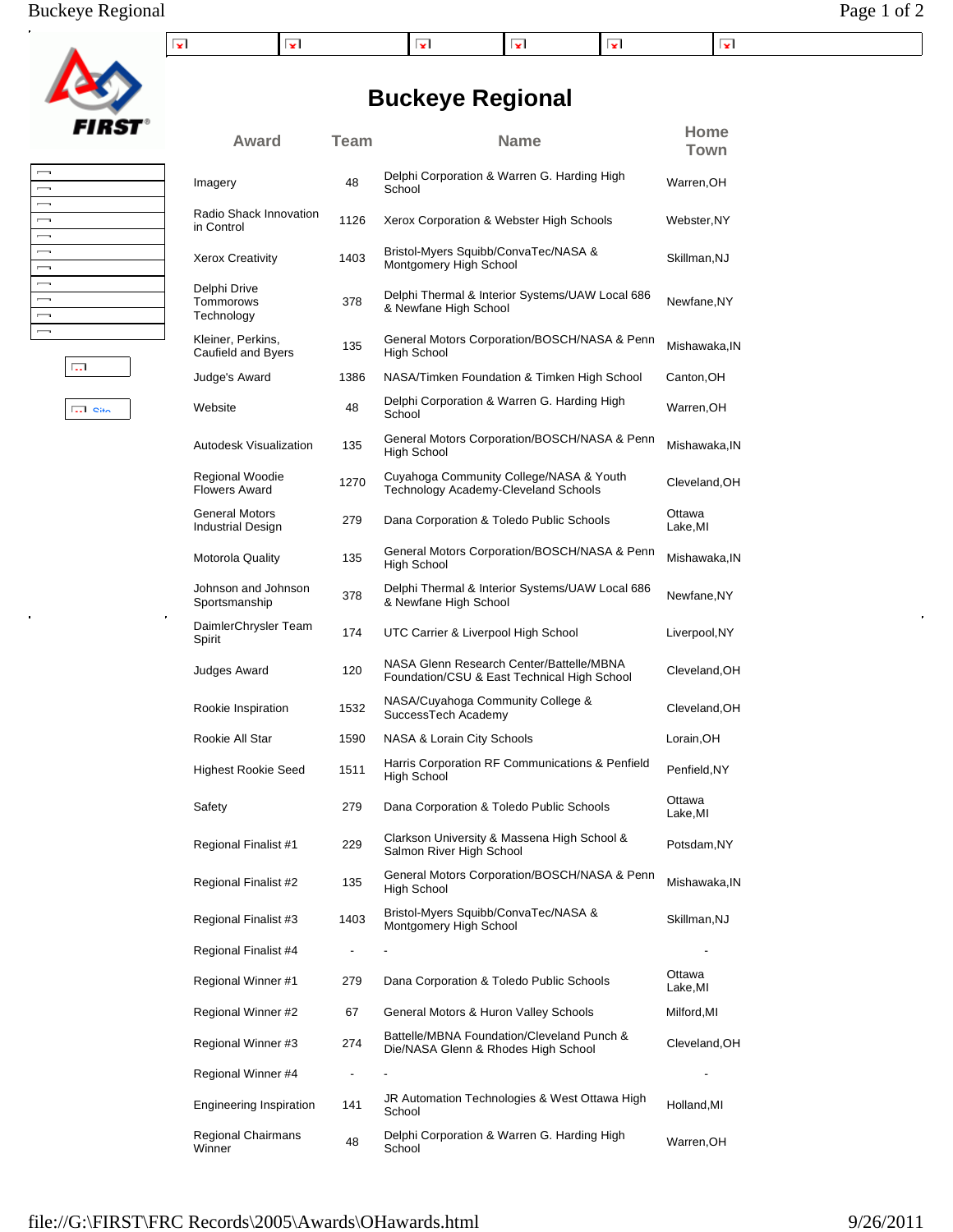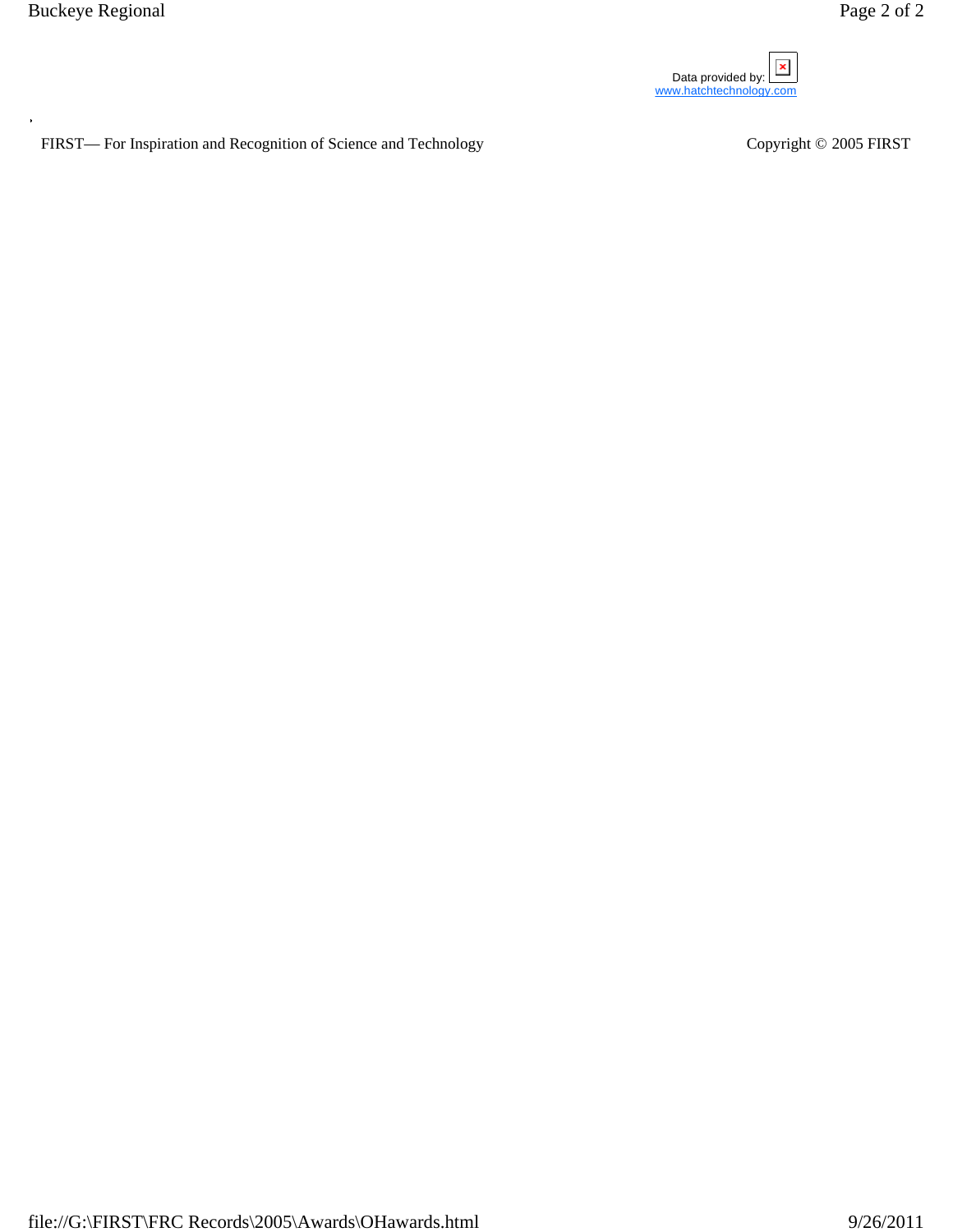## Greater Toronto Regional Page 1 of 2

| . |  |  |  |
|---|--|--|--|

**Greater Toronto Regional**

Award Team **Name** Name Home Town



#### $\overline{\phantom{0}}$  $\overline{\phantom{0}}$ J J  $\overline{\phantom{0}}$  $\begin{array}{c} \hline \end{array}$  $\overline{\phantom{a}}$  $\equiv$  $\begin{array}{c} \hline \end{array}$

**Site** 

 $\overline{12.1}$ 

 $\ddot{\phantom{a}}$ 

| Imagery                                 | 1260 | <b>Cawthra Park</b>                                                                                                                                      | Mississauga,ON         |
|-----------------------------------------|------|----------------------------------------------------------------------------------------------------------------------------------------------------------|------------------------|
| Radio Shack<br>Innovation in Control    | 854  | Toronto District School Board & Martingrove<br>Collegiate Institute                                                                                      | Toronto, ON            |
| <b>Xerox Creativity</b>                 | 703  | Delphi & Saginaw Career Complex                                                                                                                          | Saginaw,MI             |
| Delphi Drive<br>Tommorows<br>Technology | 1141 | General Electric Canada, Inc. & Thomas A. Stewart<br>Secondary School                                                                                    | Peterborough, ON       |
| Kleiner, Perkins,<br>Caufield and Byers | 1114 | General Motors & Governor Simcoe                                                                                                                         | St.<br>Catharines, ON  |
| Judge's Award                           | 296  | Arial Foundation/Nortel Networks & Loyola High<br>School                                                                                                 | Montreal, QC           |
| Website                                 | 1241 | GM of Canada Engineering & Rick Hansen SS                                                                                                                | Mississauga,ON         |
| Autodesk<br>Visualization               | 296  | Arial Foundation/Nortel Networks & Loyola High<br>School                                                                                                 | Montreal,QC            |
| Regional Woodie<br><b>Flowers Award</b> |      | Vince Lau                                                                                                                                                |                        |
| General Motors<br>Industrial Design     | 639  | Borg Warner/Cornell University & Ithaca High<br>School                                                                                                   | Ithaca, NY             |
| <b>Motorola Quality</b>                 | 1305 | Near North Student Robotics Initiative                                                                                                                   | North Bay, ON          |
| Johnson and<br>Johnson<br>Sportsmanship | 48   | Delphi Corporation & Warren G. Harding High<br>School                                                                                                    | Warren, OH             |
| DaimlerChrysler<br><b>Team Spirit</b>   | 1511 | Harris Corporation RF Communications & Penfield<br>High School                                                                                           | Penfield, NY           |
| Judges Award                            | 1330 | Toronto District School Board & Sir Robert Borden<br>BTI                                                                                                 | Toronto, ON            |
| Rookie Inspiration                      | 1511 | Harris Corporation RF Communications & Penfield<br>High School                                                                                           | Penfield, NY           |
| Rookie All Star                         | 1547 | General Motors of Canada & Trafalgar Castle<br>School                                                                                                    | Whitby,ON              |
| <b>Highest Rookie Seed</b>              | 1596 | Convergence - GM - Sault Area Career Center -<br>Korah Collegiate - LSSU                                                                                 | Sault Ste<br>Marie, MI |
| Safety                                  | 781  | Bruce Power/Power Workers Union & Kincardine<br><b>District Secondary School</b>                                                                         | Kincardine,ON          |
| Regional Finalist #1                    | 48   | Delphi Corporation & Warren G. Harding High<br>School                                                                                                    | Warren,OH              |
| Regional Finalist #2                    | 1503 | General Motors & Westlane Secondary School                                                                                                               | Niagara Falls,ON       |
| Regional Finalist #3                    | 84   | DuPont/Northern Tier Tech Prep Consortium &<br>Athens Area Schools & Towanda Area Schools &<br>Troy Area Schools & Northeast Bradford School<br>District | Towanda,PA             |
| Regional Finalist #4                    |      |                                                                                                                                                          |                        |
| Regional Winner #1                      | 1114 | General Motors & Governor Simcoe                                                                                                                         | St.<br>Catharines,ON   |
| Regional Winner #2                      | 1305 | Near North Student Robotics Initiative                                                                                                                   | North Bay,ON           |
| Regional Winner #3                      | 1511 | Harris Corporation RF Communications & Penfield<br>High School                                                                                           | Penfield, NY           |
| Regional Winner #4                      |      |                                                                                                                                                          |                        |
| Engineering<br>Inspiration              | 1305 | Near North Student Robotics Initiative                                                                                                                   | North Bay,ON           |
| Regional Chairmans<br>Winner            | 1241 | GM of Canada Engineering & Rick Hansen SS                                                                                                                | Mississauga,ON         |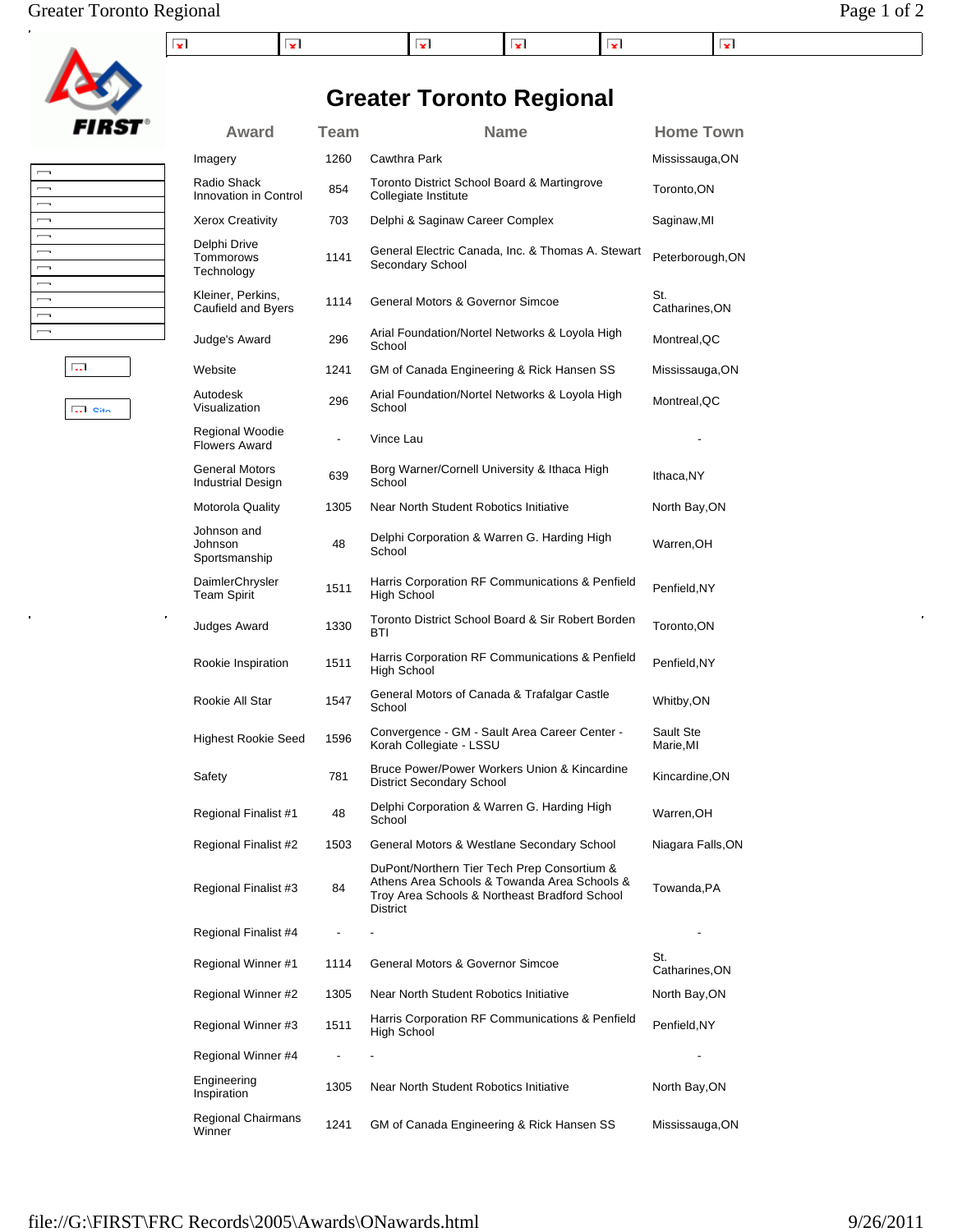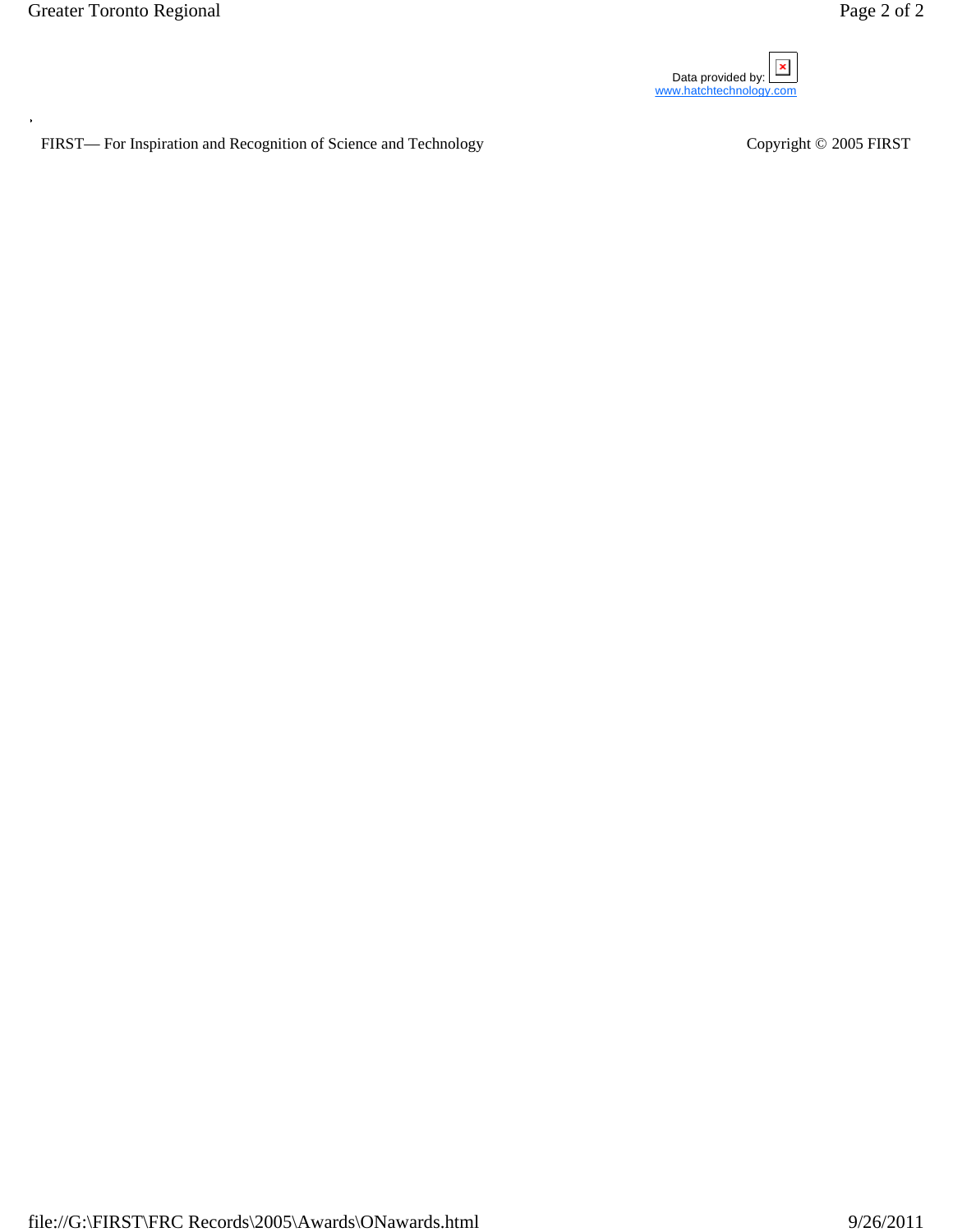| <b>FIRST Robotics Competition - Pacific Northwest Regional</b><br><b>Award Winners</b> |                              |                                                    |                                     |  |
|----------------------------------------------------------------------------------------|------------------------------|----------------------------------------------------|-------------------------------------|--|
| <b>Award</b>                                                                           | <b>Team</b><br><b>Number</b> | <b>Team Name</b>                                   | City, State,<br>Country             |  |
| Regional<br><b>Chairman's Award</b>                                                    | 957                          | <b>HP/Viper/West Albany</b>                        | Albany, OR, USA                     |  |
| <b>Autodesk</b><br><b>Visualization</b>                                                | 955                          | <b>HP/ORSpaceGrant/CVHS</b>                        | Corvallis, OR, USA                  |  |
| DaimlerChrysler-<br><b>Team Spirit</b>                                                 | 847                          | <b>PHRED</b>                                       | Philomath, OR,<br><b>USA</b>        |  |
| Delphi - "Driving<br>Tomorrow's<br>Technology"                                         | 955                          | <b>HP/ORSpaceGrant/CVHS</b>                        | <b>Corvallis, OR, USA</b>           |  |
| <b>Engineering</b><br><b>Inspiration Award</b>                                         | 481                          | Chevron, EdFund & WCCRT                            | San Pablo, CA,<br><b>USA</b>        |  |
| <b>General Motors-</b><br><b>Industrial Design</b>                                     | 492                          | <b>Titan Robotics</b>                              | Bellevue, WA, USA                   |  |
| <b>Highest Rookie</b><br>Seed                                                          | 1566                         | <b>AMMOKNIGHTS</b>                                 | Idaho Falls, ID,<br>USA             |  |
| <b>Imagery Award</b>                                                                   | 1130                         | <b>SAHS/OSU/NASA/HP</b>                            | Albany, OR, USA                     |  |
| Johnson & Johnson<br>- Sportsmanship                                                   | 372                          | <b>Kamiak HS</b>                                   | Mukilteo, WA,<br><b>USA</b>         |  |
| <b>Judges's Awards</b>                                                                 | 1595<br>360                  | <b>Saint George's HS</b><br><b>Bellarmine Prep</b> | Spokane, WA, USA<br>Tacoma, WA, USA |  |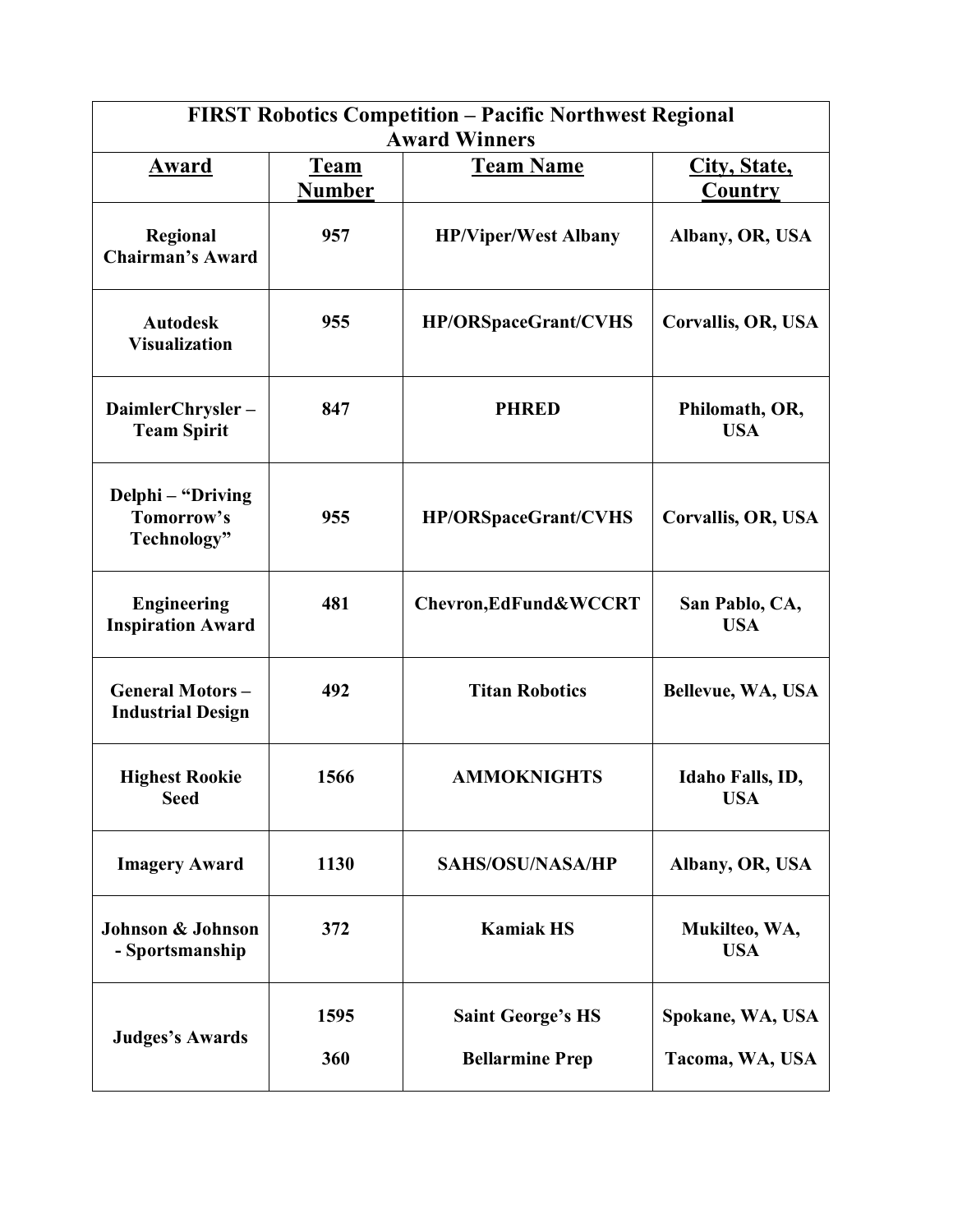| <b>Kleiner Perkins</b><br>Caufield & Byers -<br>Entrepreneurship | 1359 | Crew 308                       | Albany, OR, USA          |
|------------------------------------------------------------------|------|--------------------------------|--------------------------|
| <b>Motorola - Quality</b><br>Award                               | 753  | <b>Outback/MVHS</b>            | Bend, OR, USA            |
| <b>RadioShack</b><br><b>Innovation</b> in<br>Control             | 997  | <b>HP/Videx &amp; CHS</b>      | Corvallis, OR, USA       |
|                                                                  | 1359 | Crew 308                       | Albany, OR, USA          |
| <b>Regional Finalists</b>                                        | 948  | <b>Newport HS</b>              | Bellevue, WA, USA        |
|                                                                  | 1569 | <b>HAYWIRE</b>                 | Pocatello, ID, USA       |
|                                                                  | 492  | <b>Titan Robotics</b>          | Bellevue, WA, USA        |
| Regional<br><b>Champions</b>                                     | 1595 | <b>Saint George's HS</b>       | Spokane, WA, USA         |
|                                                                  | 604  | <b>Leland Quixilver</b>        | San Jose, CA, USA        |
| <b>Rookie All-Star</b>                                           | 1510 | <b>Lego/Synopsys &amp; WHS</b> | Portland, OR, USA        |
| <b>Rookie Inspiration</b>                                        | 1540 | <b>Catlin Gabel</b>            | Portland, OR, USA        |
| <b>Safety Award</b>                                              | 604  | <b>Leland Quixilver</b>        | San Jose, CA, USA        |
| <b>Website Award</b>                                             | 1540 | <b>Catlin Gabel</b>            | Portland, OR, USA        |
| <b>Woodie Flowers</b><br><b>Finalist Award</b>                   | 1039 | <b>Kevin Ross</b>              | Seattle, WA, USA         |
| Xerox – Creativity<br>Award                                      | 1346 | <b>GMC/DTSS Vancouver</b>      | Vancouver, BC,<br>Canada |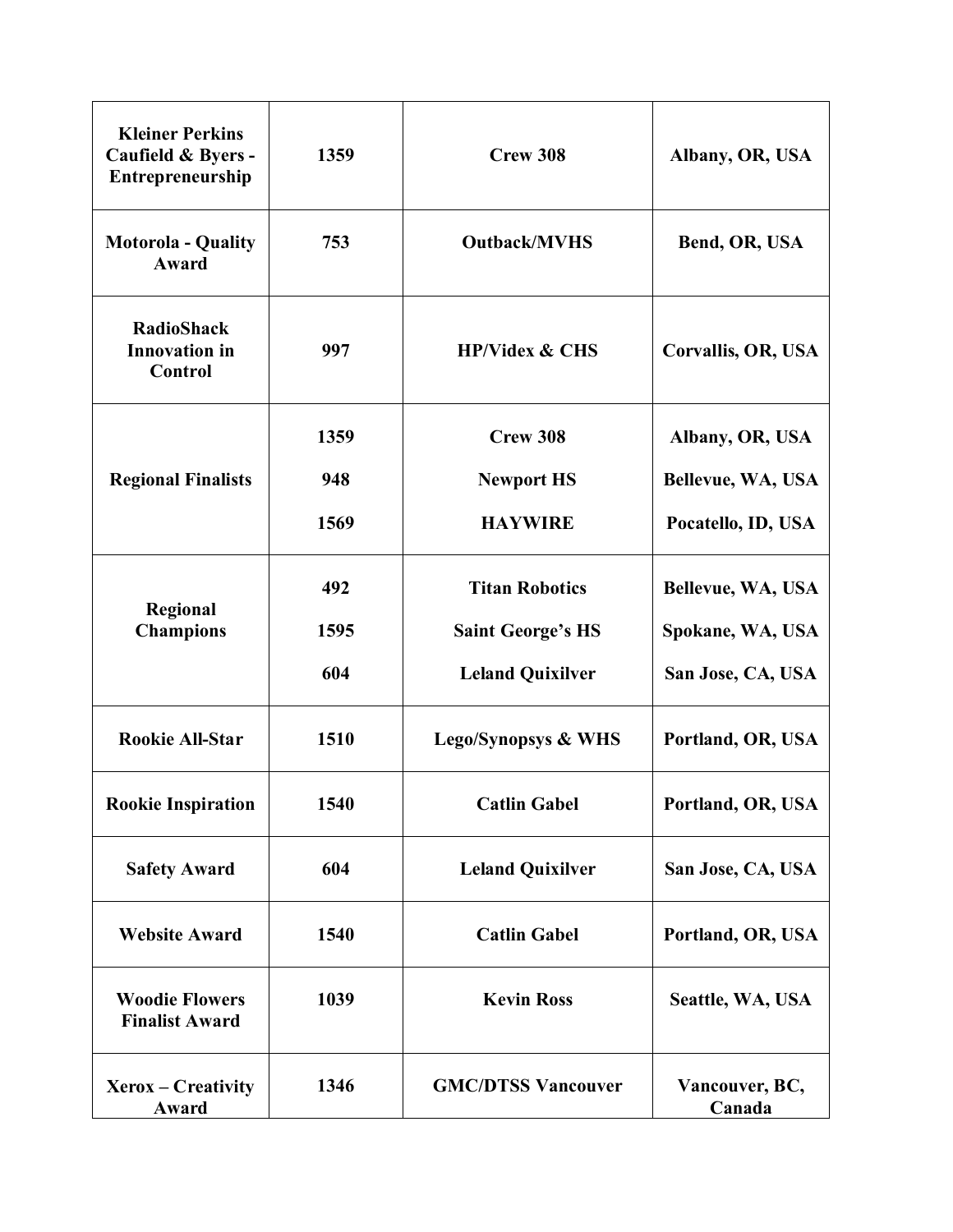## Philadelphia Regional Page 1 of 2

**FIRST** 

 $\overline{\phantom{0}}$ 

 $\begin{array}{c} 1 & 1 \\ 1 & 1 \end{array}$ 

 $\equiv$  $\overline{\phantom{0}}$ 

 $\begin{array}{c} \square \\ \square \end{array}$ 

 $\frac{1}{2}$ 

 $\overline{\mathbf{S}}$  out

 $\tilde{\mathbf{p}}$ 

 $\overline{\mathrm{Lil}}$ 

| - -<br>x |  | . . |  |
|----------|--|-----|--|

# **Philadelphia Regional**

| Award                                   | <b>Team</b>   | <b>Name</b>                                                                                                                                                                                               | <b>Home Town</b>     |
|-----------------------------------------|---------------|-----------------------------------------------------------------------------------------------------------------------------------------------------------------------------------------------------------|----------------------|
| Imagery                                 | 87            | Lockheed Martin & Rancocas Valley Regional High<br>School                                                                                                                                                 | Mount Holly, NJ      |
| Radio Shack<br>Innovation in<br>Control | 181           | UTC, Pratt & Whitney & Hartford Public Schools                                                                                                                                                            | Hartford, CT         |
| <b>Xerox Creativity</b>                 | 1402          | Walt Disney World /Walt Disney World & Freedom<br>High School                                                                                                                                             | Orlando, FL          |
| Delphi Drive<br>Tommorows<br>Technology | 1391          | VanguardID Systems/NASA & Westtown School                                                                                                                                                                 | Westtown, PA         |
| Kleiner, Perkins,<br>Caufield and Byers | 341           | Rohm & Haas/BAE Systems/Johnson & Johnson<br>PRD/Siemens Energy & Automation/DeVry<br>University & Wissahickon High School                                                                                | Ambler, PA           |
| Judge's Award                           | 571           | UTC Otis Service Center/Coherent DEOS/Design<br>Innovation, Inc./Truebro, Inc./Advo, Inc. & Windsor<br>High School & The Loomis Chaffee School                                                            | Windsor,CT           |
| Website                                 | 1394          | <b>Mastery Charter Robotics</b>                                                                                                                                                                           | Philadelphia,PA      |
| Autodesk<br>Visualization               | 103           | Amplifier Research/Custom Finishers/Lutron<br>Electronics/Society for Biomolecular Screening/Day<br>Tool and Mfg. Inc/Laboratory Robotics Interest<br>Group (LRIG)/BAE Systems & Palisades High<br>School | Kintnersville, PA    |
| Regional Woodie<br><b>Flowers Award</b> | $\frac{1}{2}$ | Louis Rosanio Team 365                                                                                                                                                                                    |                      |
| General Motors<br>Industrial Design     | 293           | Morehouse Engineering, Inc./Bristol Myers-Squibb &<br>Hopewell Valley Central High School                                                                                                                 | Pennington, NJ       |
| Motorola Quality                        | 103           | Amplifier Research/Custom Finishers/Lutron<br>Electronics/Society for Biomolecular Screening/Day<br>Tool and Mfg. Inc/Laboratory Robotics Interest<br>Group (LRIG)/BAE Systems & Palisades High<br>School | Kintnersville, PA    |
| Johnson and<br>Johnson<br>Sportsmanship | 222           | Ronco Machine/Procter & Gamble/North East PA<br>Tech Prep Consortium & Tunkhannock Area High<br>School                                                                                                    | Tunkhannock, PA      |
| DaimlerChrysler<br>Team Spirit          | 571           | UTC Otis Service Center/Coherent DEOS/Design<br>Innovation, Inc./Truebro, Inc./Advo, Inc. & Windsor<br>High School & The Loomis Chaffee School                                                            | Windsor, CT          |
| Judges Award                            | 618           | KML Technology Inc & Edison Fareira High School                                                                                                                                                           | Philadelphia, PA     |
| Rookie Inspiration                      | 1531          | Oswego County FIRST Robotics Team                                                                                                                                                                         | Mexico, NY           |
| Rookie All Star                         | 1647          | Lockheed Martin & Seneca High School                                                                                                                                                                      | Tabernacle, NJ       |
| Highest Rookie<br>Seed                  | 1647          | Lockheed Martin & Seneca High School                                                                                                                                                                      | Tabernacle,NJ        |
| Safety                                  | 816           | BCIT Foundation & Burlington County Institute of<br>Technology                                                                                                                                            | Westampton, NJ       |
| Regional Finalist #1                    | 293           | Morehouse Engineering, Inc./Bristol Myers-Squibb &<br>Hopewell Valley Central High School                                                                                                                 | Pennington, NJ       |
| Regional Finalist #2                    | 358           | Festo Corporation & Hauppauge High School                                                                                                                                                                 | Hauppauge, NY        |
| Regional Finalist #3                    | 834           | Lutron Electronics & Southern Lehigh                                                                                                                                                                      | Center Valley, PA    |
| Regional Finalist #4                    |               |                                                                                                                                                                                                           |                      |
| Regional Winner #1                      | 365           | DuPont/First State Robotics, Inc. & MOE Robotics<br>Group                                                                                                                                                 | Wilmington, DE       |
| Regional Winner #2                      | 56            | Ethicon & Bound Brook High School                                                                                                                                                                         | Bound Brook, NJ      |
| Regional Winner #3                      | 316           | Salem Community College & Salem Schools                                                                                                                                                                   | Carneys<br>Point, NJ |
| Regional Winner #4                      |               |                                                                                                                                                                                                           |                      |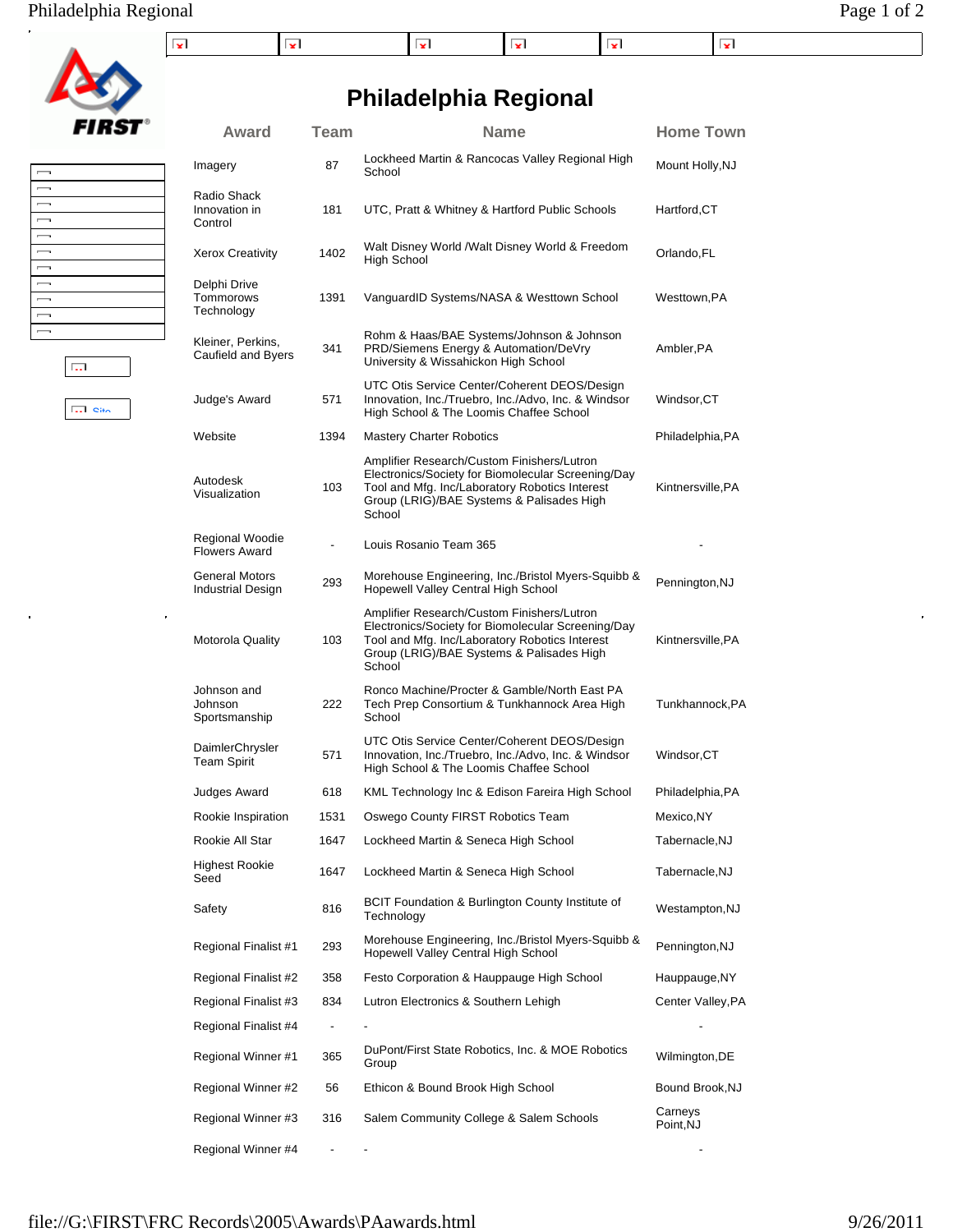| Engineering<br>Inspiration          | 357 | PECO - Exelon & Upper Darby High School Robotics<br>Team  | Drexel Hill, PA |
|-------------------------------------|-----|-----------------------------------------------------------|-----------------|
| Regional<br><b>Chairmans Winner</b> | 365 | DuPont/First State Robotics, Inc. & MOE Robotics<br>Group | Wilmington, DE  |

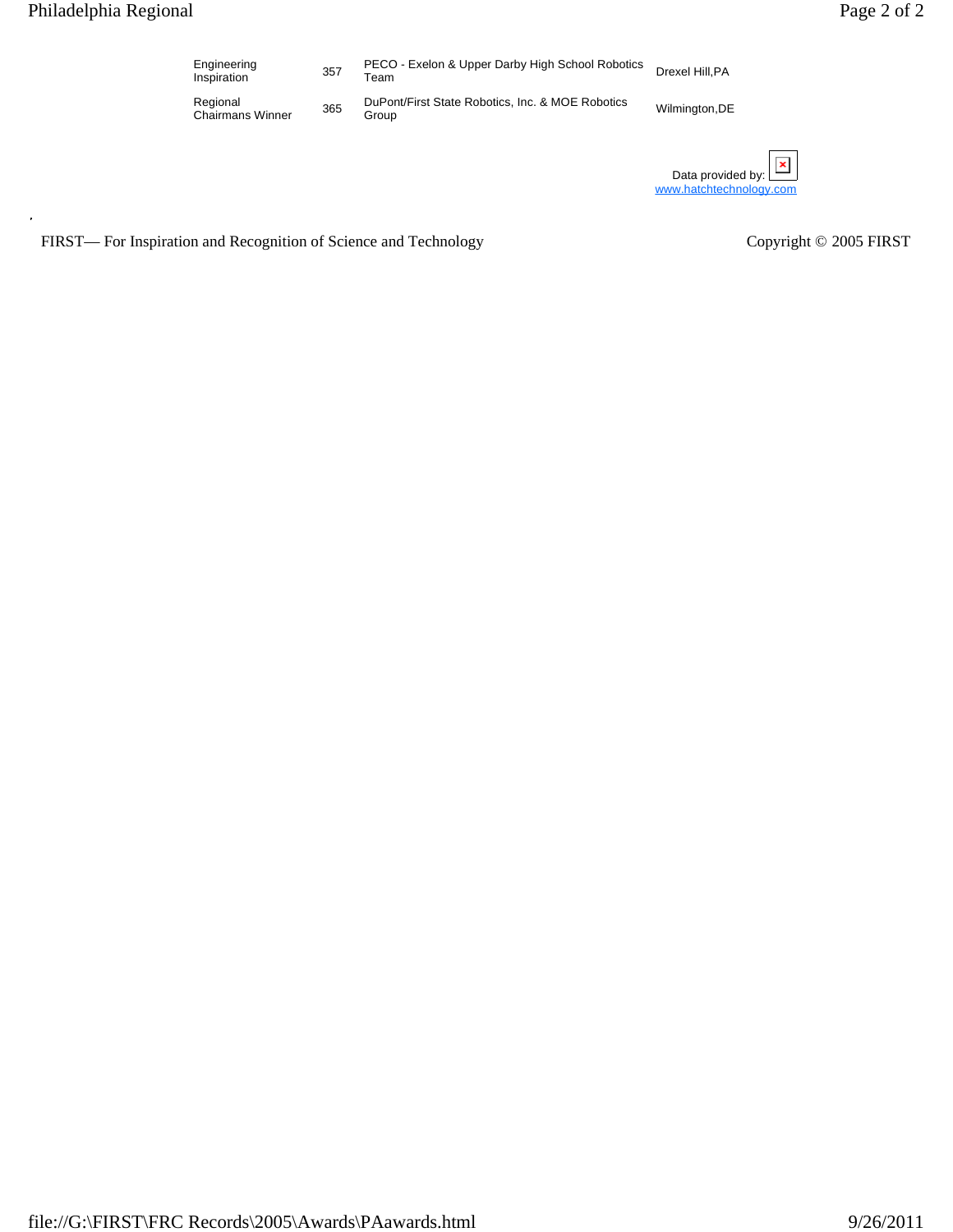| <b>FIRST Robotics Competition - Pittsburgh Regional</b><br><b>Award Winners</b> |                              |                                |                         |  |
|---------------------------------------------------------------------------------|------------------------------|--------------------------------|-------------------------|--|
| Award                                                                           | <b>Team</b><br><b>Number</b> | <b>Team Name</b>               | City, State,<br>Country |  |
| <b>Regional Chairman's</b><br><b>Award</b>                                      | 1014                         | <b>Dublin Robotics</b>         | Dublin, OH, USA         |  |
| <b>Autodesk</b><br><b>Visualization</b>                                         | 357                          | <b>Upper Darby HS</b>          | Drexel Hill, PA, USA    |  |
| DaimlerChrysler-<br><b>Team Spirit</b>                                          | 379                          | Girard High & Indalex          | Girard, OH, USA         |  |
| Delphi - "Driving<br>Tomorrow's<br>Technology"                                  | 357                          | <b>Upper Darby HS</b>          | Drexel Hill, PA, USA    |  |
| <b>Engineering</b><br><b>Inspiration Award</b>                                  | 63                           | <b>GE &amp; McDowell High</b>  | Erie, PA, USA           |  |
| <b>General Motors-</b><br><b>Industrial Design</b>                              | 1249                         | <b>Mingo Career Center</b>     | Delbarton, WV, USA      |  |
| <b>Highest Rookie Seed</b>                                                      | 1708                         | <b>McKeesport</b>              | McKeesport, PA, USA     |  |
| <b>Imagery Award</b>                                                            | 869                          | <b>Cordis/Middlesex HS</b>     | Middlesex, NJ, USA      |  |
| Johnson & Johnson -<br>Sportsmanship                                            | 365                          | <b>DuPont Engr MOE</b>         | Wilmington, DE, USA     |  |
|                                                                                 | 337                          | <b>AEP/Coal/RWC&amp;TC/LCS</b> | Logan, WV, USA          |  |
| <b>Judges's Awards</b>                                                          | 395                          | McGraw/&Morris HS              | Bronx, NY, USA          |  |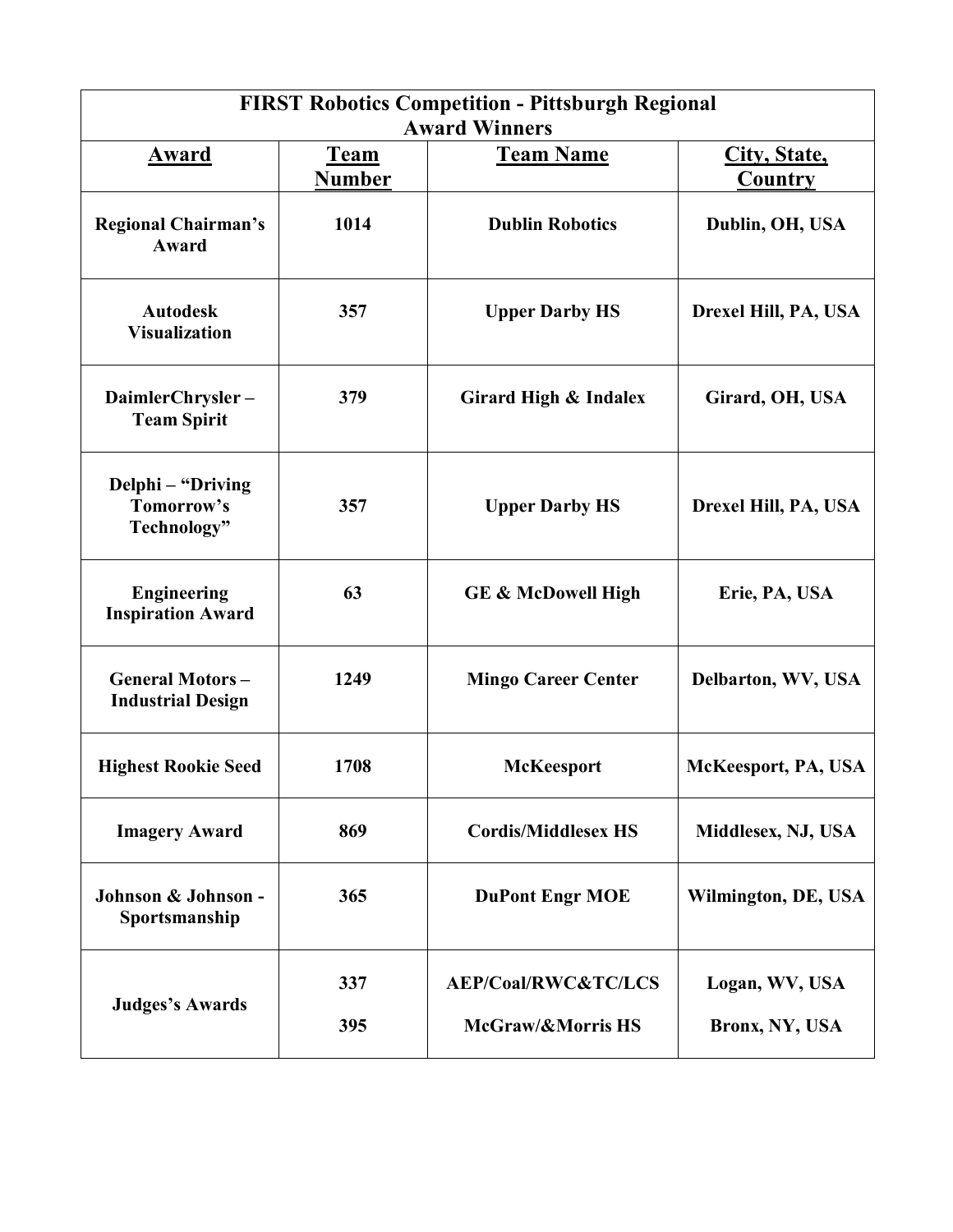| <b>Kleiner Perkins</b><br>Caufield & Byers -<br><b>Entrepreneurship</b> | 365  | <b>DuPont Engr MOE</b>        | Wilmington, DE, USA       |
|-------------------------------------------------------------------------|------|-------------------------------|---------------------------|
| <b>Motorola - Quality</b><br><b>Award</b>                               | 291  | <b>GE/Erie Schools/Villa</b>  | Erie, PA, USA             |
| <b>RadioShack</b><br><b>Innovation in Control</b>                       | 1006 | <b>GMCL ENGR &amp; PPHS</b>   | Port Perry, ON,<br>Canada |
|                                                                         | 365  | <b>DuPont Engr MOE</b>        | Wilmington, DE, USA       |
| <b>Regional Finalists</b>                                               | 869  | <b>Cordis/Middlesex HS</b>    | Middlesex, NJ, USA        |
|                                                                         | 808  | <b>808 Mechanical Mayhem</b>  | Alliance, OH, USA         |
|                                                                         | 128  | <b>AEP/AECCADCON&amp;GHHS</b> | <b>Columbus, OH. USA</b>  |
| <b>Regional Champions</b>                                               | 1249 | <b>Mingo Career Center</b>    | Delbarton, WV, USA        |
|                                                                         | 395  | McGraw/&Morris HS             | Bronx, NY, USA            |
|                                                                         | 1708 | <b>McKeesport</b>             | McKeesport, PA, USA       |
| <b>Rookie All-Star</b>                                                  | 1708 | <b>McKeesport</b>             | McKeesport, PA, USA       |
| <b>Rookie Inspiration</b>                                               | 1634 | RotaryKGProj&WHS              | <b>Weatherly, PA, USA</b> |
| <b>Safety Award</b>                                                     | 48   | Delphi & Harding HS           | Warren, OH, USA           |
| <b>Website Award</b>                                                    | 365  | <b>DuPont Engr MOE</b>        | Wilmington, DE, USA       |
| <b>Woodie Flowers</b><br><b>Finalist Award</b>                          | 128  | <b>Susan Godez</b>            | Columbus, OH. USA         |
| Xerox – Creativity<br>Award                                             | 49   | Dow & Buena Vista HS          | Saginaw, MI, USA          |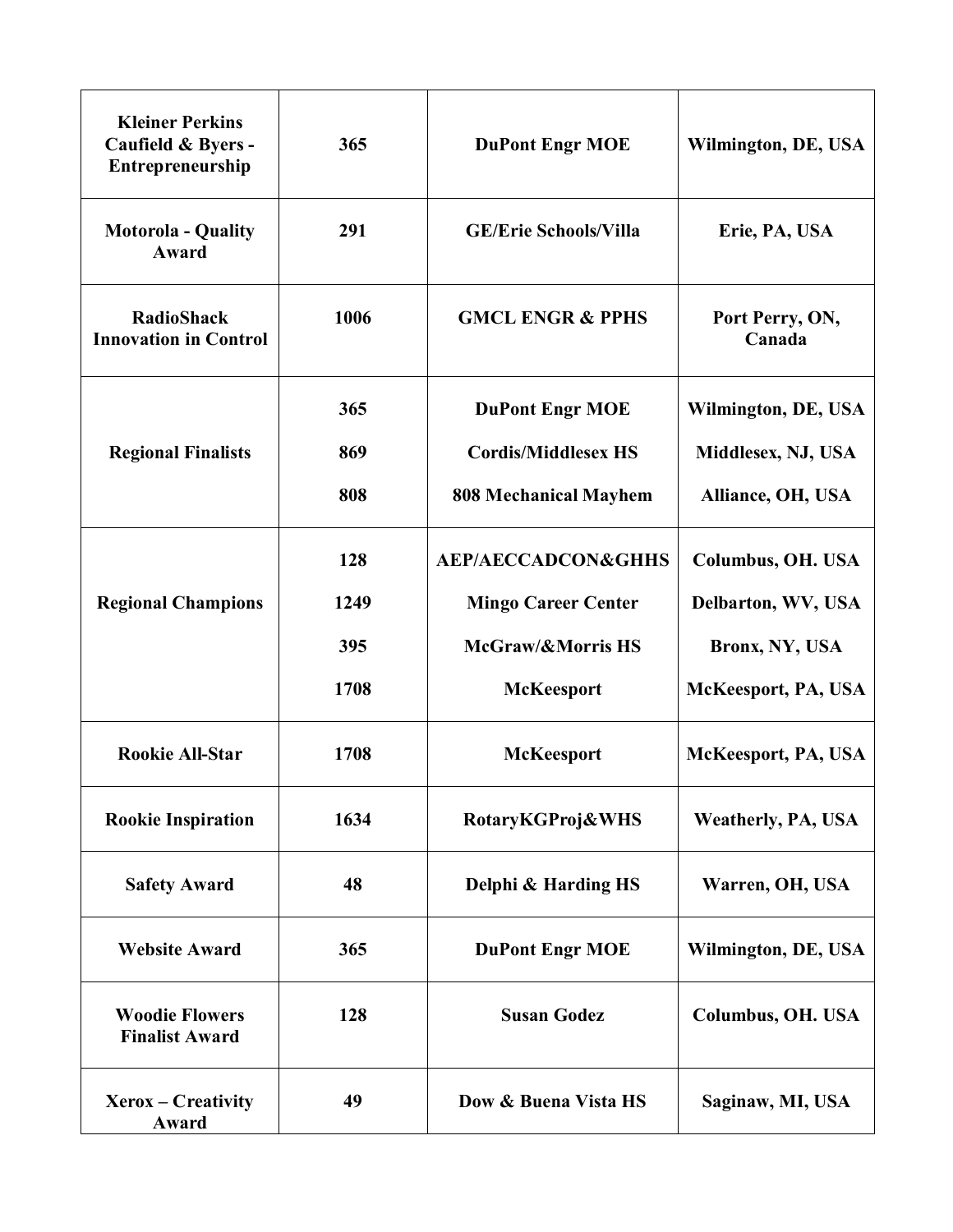| <b>FIRST Robotics Competition - Finger Lakes Regional</b><br><b>Award Winners</b> |                              |                                     |                                            |  |  |
|-----------------------------------------------------------------------------------|------------------------------|-------------------------------------|--------------------------------------------|--|--|
| Award                                                                             | <u>Team</u><br><b>Number</b> | <b>Team Name</b>                    | City, State,<br><b>Country</b>             |  |  |
| <b>Regional Chairman's</b><br><b>Award</b>                                        | 340                          | <b>Bausch &amp; Lomb &amp; CCHS</b> | Churchville, NY,<br><b>USA</b>             |  |  |
| <b>Autodesk</b><br><b>Visualization</b>                                           | 340                          | <b>Bausch &amp; Lomb &amp; CCHS</b> | Churchville, NY,<br><b>USA</b>             |  |  |
| DaimlerChrysler-<br><b>Team Spirit</b>                                            | 191                          | <b>Xerox &amp; Wilson HS</b>        | Rochester, NY, USA                         |  |  |
| Delphi – "Driving<br>Tomorrow's<br>Technology"                                    | 284                          | <b>Elk Lake/SCCTC</b>               | Dimock, PA, USA                            |  |  |
| <b>Engineering</b><br><b>Inspiration Award</b>                                    | 250                          | <b>GE Energy &amp; Colonie</b>      | Colonie, NY, USA                           |  |  |
| <b>General Motors-</b><br><b>Industrial Design</b>                                | 1559                         | <b>Victor HS</b>                    | Victor, NY, USA                            |  |  |
| <b>Highest Rookie Seed</b>                                                        | 1559                         | <b>Victor HS</b>                    | Victor, NY, USA                            |  |  |
| <b>Imagery Award</b>                                                              | 191                          | <b>Xerox &amp; Wilson HS</b>        | Rochester, NY, USA                         |  |  |
| Johnson & Johnson -<br>Sportsmanship                                              | 217                          | <b>Ford/FANUC/B&amp;K &amp; UCS</b> | <b>Sterling Heights, MI,</b><br><b>USA</b> |  |  |
|                                                                                   | 1551                         | <b>Naples Robotics</b>              | Naples, NY, USA                            |  |  |
| <b>Judges's Awards</b>                                                            | 1567                         | East HS                             | Rochester, NY, USA                         |  |  |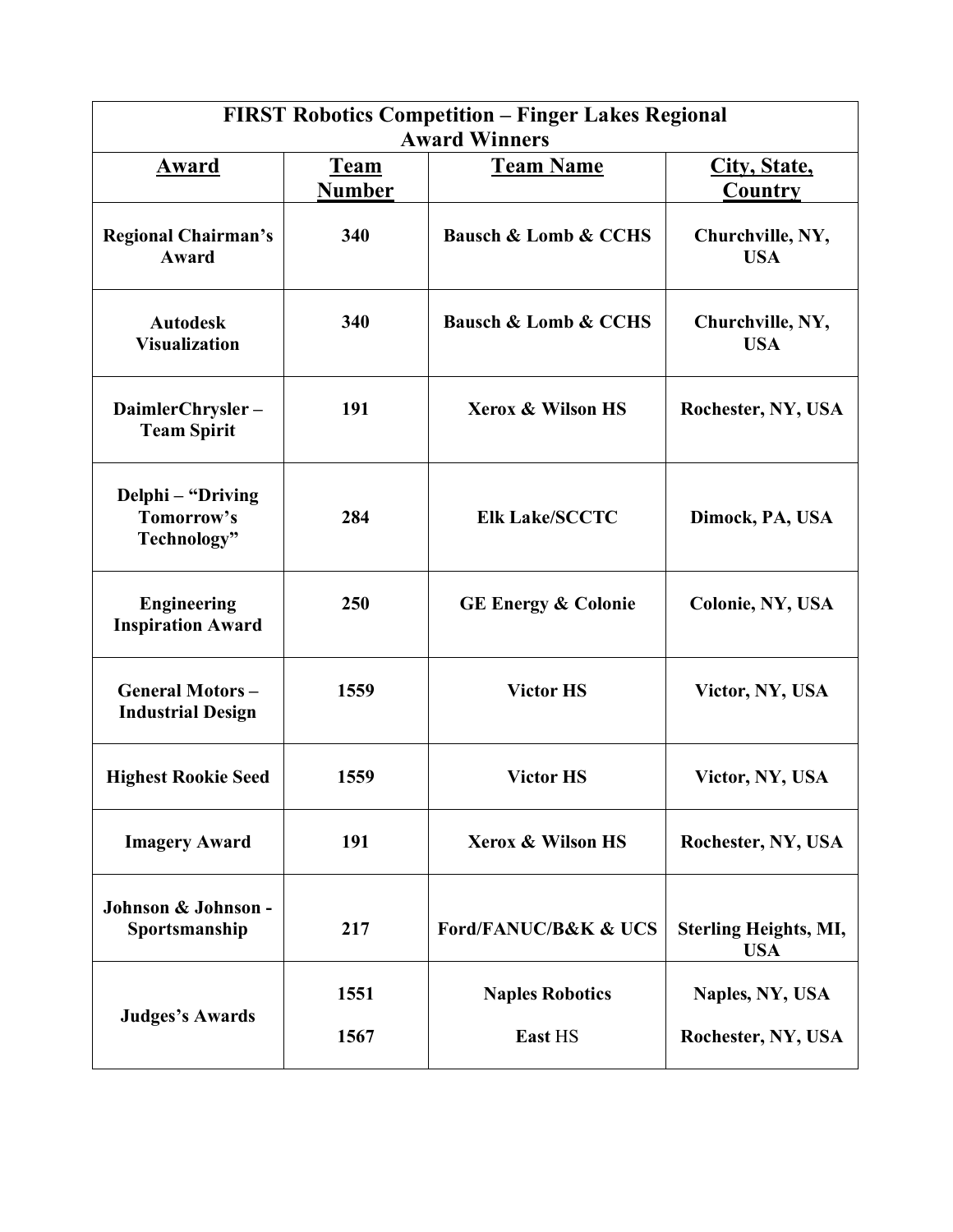| <b>Kleiner Perkins</b><br>Caufield & Byers -<br>Entrepreneurship | 217  | <b>Ford/FANUC/B&amp;K &amp; UCS</b> | <b>Sterling Heights, MI,</b><br><b>USA</b> |
|------------------------------------------------------------------|------|-------------------------------------|--------------------------------------------|
| <b>Motorola - Quality</b><br>Award                               | 229  | <b>Clrksn/Mssna/SlmRvr</b>          | Potsdam, NY, USA                           |
| <b>RadioShack</b><br><b>Innovation in Control</b>                | 237  | Sie-H2O-Bots Siehobot               | Watertown, CT, USA                         |
|                                                                  | 229  | Clrksn/Mssna/SlmRvr                 | Potsdam, NY, USA                           |
| <b>Regional Finalists</b>                                        | 772  | <b>GM Canada &amp; SSS</b>          | Lasalle, ON, Canada                        |
|                                                                  | 1507 | Delphi/iiCS/Lockport                | Lockport, NY, USA                          |
|                                                                  | 191  | <b>Xerox &amp; Wilson HS</b>        | Rochester, NY, USA                         |
| <b>Regional Champions</b>                                        | 494  | <b>Martians</b>                     | Goodrich, MI, USA                          |
|                                                                  | 639  | <b>BWA/CU/Ithaca HS</b>             | Ithaca, NY, USA                            |
| <b>Rookie All-Star</b>                                           | 1511 | Harris RF & Penfield                | Penfield, NY, USA                          |
| <b>Rookie Inspiration</b>                                        | 1547 | <b>GMCL&amp;Trafalgar Castle</b>    | Whitby, ON, Canada                         |
| <b>Safety Award</b>                                              | 494  | <b>Martians</b>                     | Goodrich, MI, USA                          |
| <b>Website Award</b>                                             | 772  | <b>GM Canada &amp; SSS</b>          | Lasalle, ON, Canada                        |
| <b>Woodie Flowers</b><br><b>Finalist Award</b>                   | 1370 | <b>Cavaliers</b>                    | Middletown, DE,<br><b>USA</b>              |
| $Xerox - Creative$<br>Award                                      | 211  | Marshall & Kodak                    | Rochester, NY, USA                         |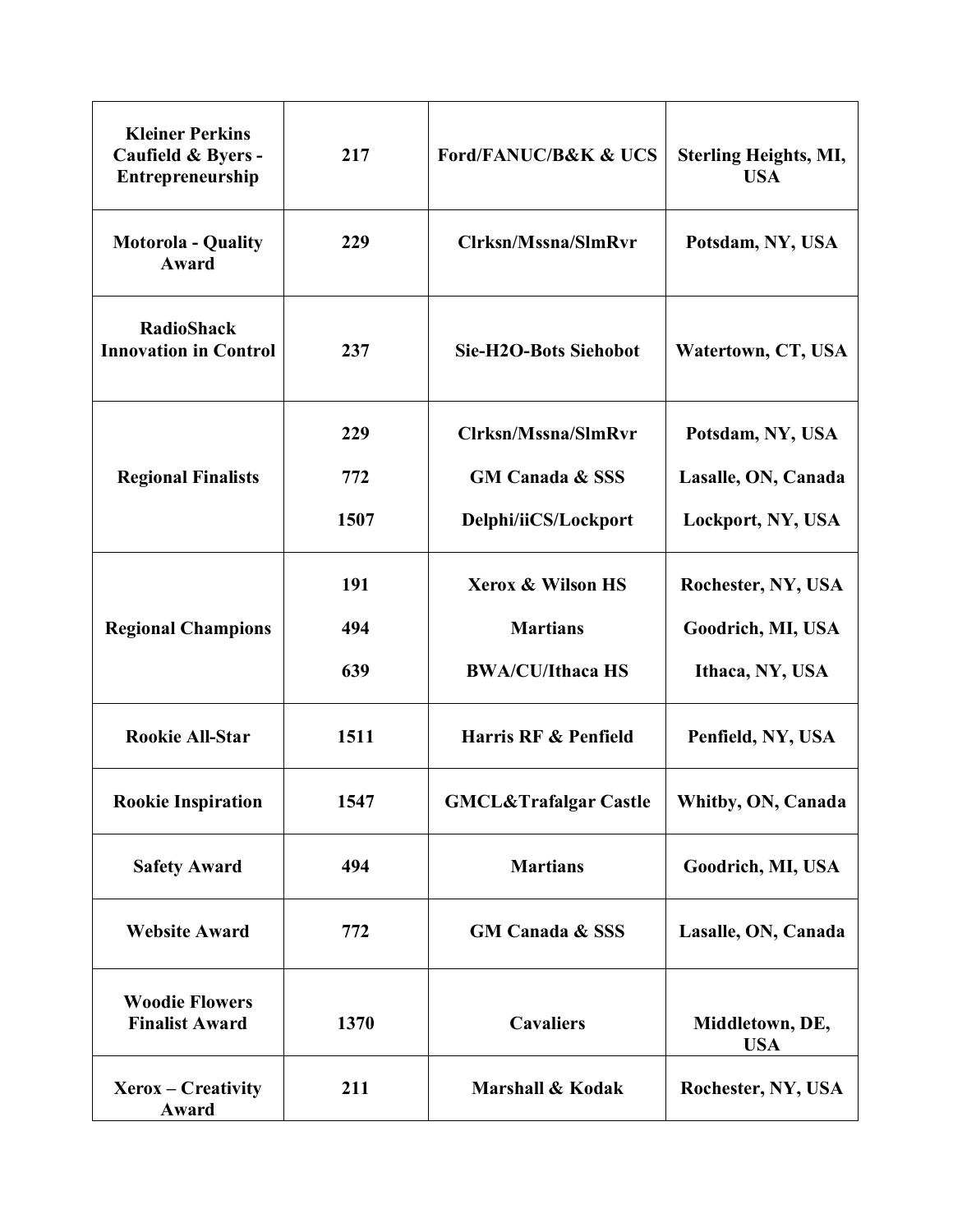|                                                    | <b>FIRST Robotics Competition - Sacramento Regional Award Winners</b> |                                                   |                                               |  |  |
|----------------------------------------------------|-----------------------------------------------------------------------|---------------------------------------------------|-----------------------------------------------|--|--|
| Award                                              | <b>Team</b>                                                           | <b>Team Name</b>                                  | City, State,                                  |  |  |
|                                                    | <b>Number</b>                                                         |                                                   | <b>Country</b>                                |  |  |
| Regional<br><b>Chairman's Award</b>                | 393                                                                   | <b>Full Metal Jackets</b>                         | Morristown, IN,<br><b>USA</b>                 |  |  |
| <b>Autodesk</b><br><b>Visualization</b>            | 955                                                                   | <b>HP/ORSpaceGrant/CVHS</b>                       | Corvallis, OR, USA                            |  |  |
| DaimlerChrysler-<br><b>Team Spirit</b>             | 692                                                                   | <b>St. Francis HS</b>                             | Sacramento, CA,<br><b>USA</b>                 |  |  |
| Delphi – "Driving<br>Tomorrow's<br>Technology"     | 114                                                                   | <b>Los Altos Robotics</b>                         | Los Altos, CA, USA                            |  |  |
| <b>Engineering</b><br><b>Inspiration Award</b>     | 1388                                                                  | <b>Eagle Robotics</b>                             | Arroyo Grande,<br>CA, USA                     |  |  |
| <b>General Motors-</b><br><b>Industrial Design</b> | 56                                                                    | <b>Ethicon &amp; Bound Brook</b>                  | <b>Bound Brook, NJ,</b><br><b>USA</b>         |  |  |
| <b>Highest Rookie Seed</b>                         | 1671                                                                  | <b>DDBA-CVR &amp; Buchanan</b>                    | Clovis, CA, USA                               |  |  |
| <b>Imagery Award</b>                               | 1323                                                                  | <b>FMC &amp; MHS</b>                              | Madera, CA, USA                               |  |  |
| Johnson & Johnson<br>- Sportsmanship               | 1097                                                                  | <b>Jesuit Robotics - S3E</b>                      | Carmichael, CA,<br><b>USA</b>                 |  |  |
| <b>Judges's Awards</b>                             | 841<br>330                                                            | <b>Chev/Mech/ILM &amp; RHS</b><br><b>BeachBot</b> | Richmond, CA,<br><b>USA</b><br>Hermosa Beach, |  |  |
|                                                    |                                                                       |                                                   | CA, USA                                       |  |  |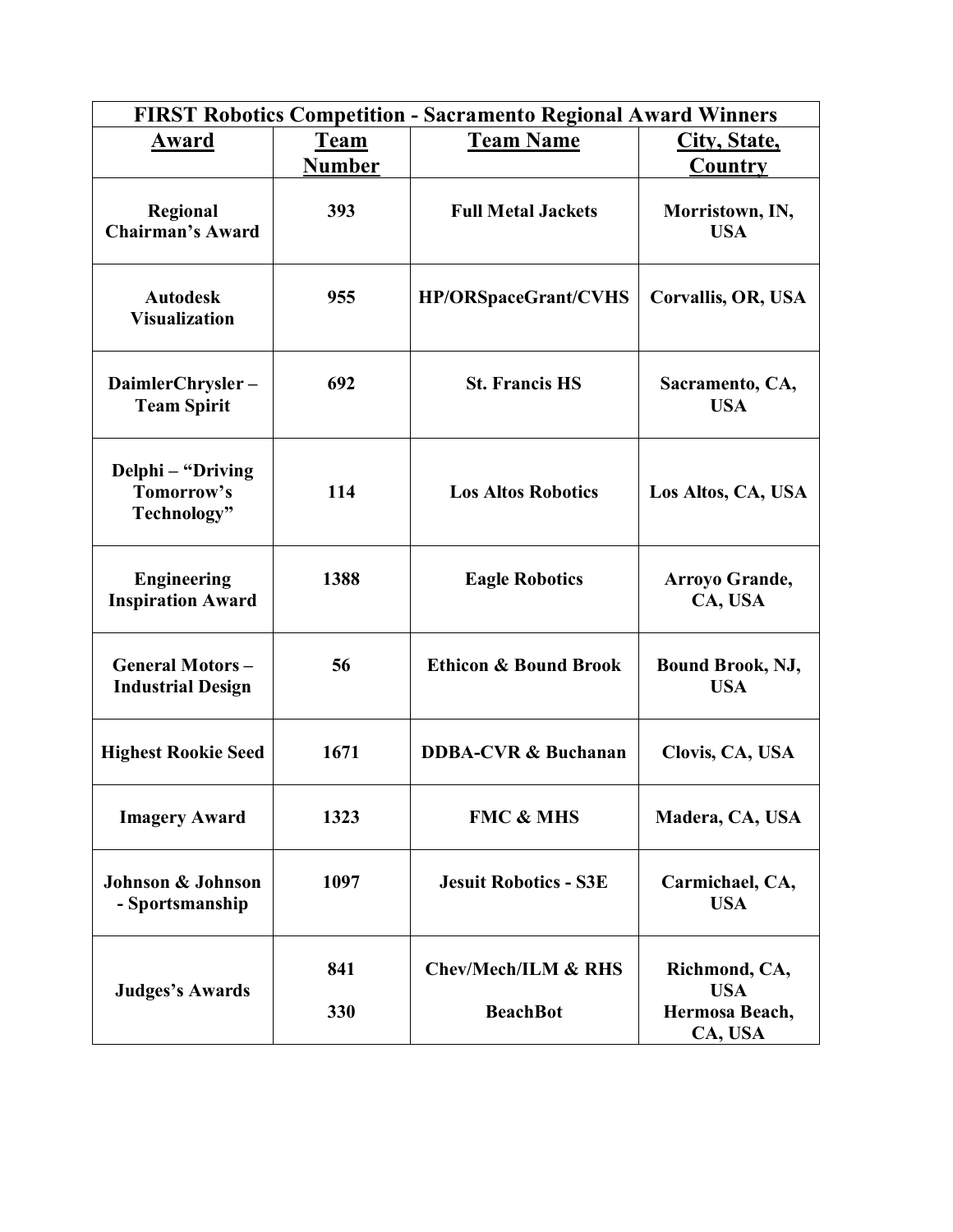| <b>Kleiner Perkins</b><br>Caufield & Byers -<br>Entrepreneurship | 1422               | <b>CART-Bot</b>                                                                   | Clovis, CA, USA                                                                       |
|------------------------------------------------------------------|--------------------|-----------------------------------------------------------------------------------|---------------------------------------------------------------------------------------|
| <b>Motorola - Quality</b><br>Award                               | 254                | <b>NASA Ames Robotics</b>                                                         | San Jose, CA, USA                                                                     |
| <b>RadioShack</b><br><b>Innovation</b> in<br>Control             | 973                | <b>Greybots</b>                                                                   | Atascadero, CA,<br><b>USA</b>                                                         |
|                                                                  | 114                | <b>Los Altos Robotics</b>                                                         | Los Altos, CA, USA                                                                    |
| <b>Regional Finalists</b>                                        | 254                | <b>NASA Ames Robotics</b>                                                         | San Jose, CA, USA                                                                     |
|                                                                  | 1097               | <b>Jesuit Robotics - S3E</b>                                                      | Carmichael, CA,<br><b>USA</b>                                                         |
| Regional<br><b>Champions</b>                                     | 245<br>766<br>1072 | Siemens/GM & Adams<br><b>High School</b><br><b>MAHS</b><br><b>Harker Robotics</b> | Rochester Hills, MI,<br><b>USA</b><br>Menlo-atherton,<br>CA, USA<br>San Jose, CA, USA |
| <b>Rookie All-Star</b>                                           | 1671               | <b>DDBA-CVR &amp; Buchanan</b>                                                    | Clovis, CA, USA                                                                       |
| <b>Rookie Inspiration</b>                                        | 1678               | <b>CUE</b>                                                                        | Davis, CA, USA                                                                        |
| <b>Safety Award</b>                                              | 1147               | <b>Herd Robotics</b>                                                              | Elk Grove, CA,<br><b>USA</b>                                                          |
| <b>Website Award</b>                                             | 254                | <b>NASA Ames Robotics</b>                                                         | San Jose, CA, USA                                                                     |
| <b>Woodie Flowers</b><br><b>Finalist Award</b>                   |                    | <b>Matt Driggs</b>                                                                |                                                                                       |
| Xerox - Creativity<br>Award                                      | 610                | <b>Crescent School</b>                                                            | Toronto, ON,<br>Canada                                                                |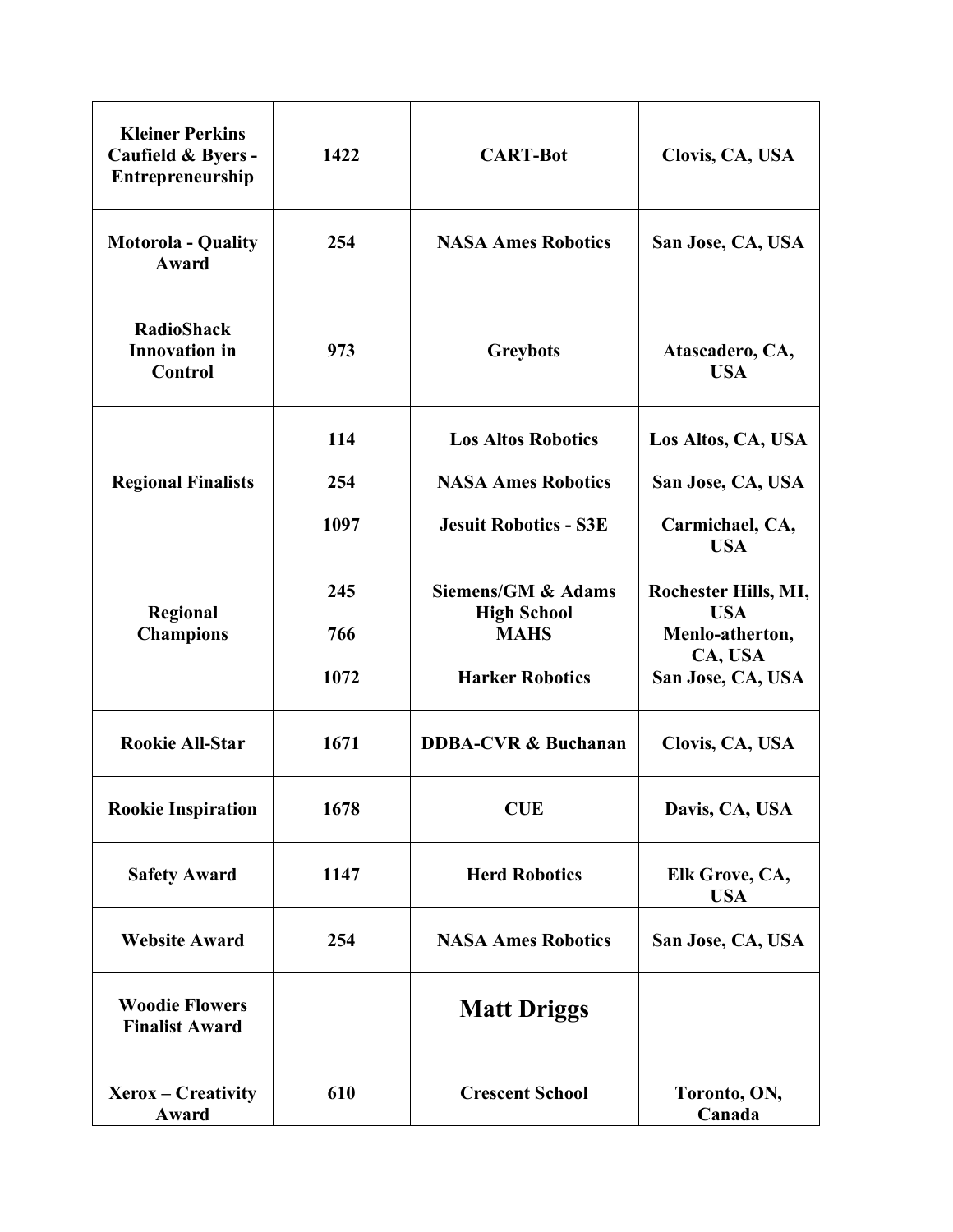## Palmetto Regional Page 1 of 2

|  |  | × |  |
|--|--|---|--|

# *FIRST*

| $\overline{\phantom{0}}$ |  |
|--------------------------|--|
| $\overline{\phantom{0}}$ |  |
| $\overline{\phantom{0}}$ |  |
| $\overline{\phantom{a}}$ |  |
| $\overline{\phantom{a}}$ |  |
| –                        |  |
| $\overline{\phantom{0}}$ |  |
| $\overline{\phantom{a}}$ |  |
| $\overline{\phantom{0}}$ |  |
| $\overline{\phantom{0}}$ |  |
| –                        |  |

 $\overline{\mathbf{S}}$  of  $\overline{\mathbf{S}}$ 

 $\hat{\mathbf{r}}$ 

 $\overline{\mathrm{L}_\mathrm{H}}$ 

 $\frac{1}{2}$ 

|                                                   |             | <b>Palmetto Regional</b>                                                                                                                                                                                                                                                                                                                            |                         |
|---------------------------------------------------|-------------|-----------------------------------------------------------------------------------------------------------------------------------------------------------------------------------------------------------------------------------------------------------------------------------------------------------------------------------------------------|-------------------------|
| Award                                             | <b>Team</b> | <b>Name</b>                                                                                                                                                                                                                                                                                                                                         | Home<br><b>Town</b>     |
| Imagery                                           | 900         | NC school of Science and Math                                                                                                                                                                                                                                                                                                                       | Durham, NC              |
| Radio Shack<br>Innovation in<br>Control           | 1466        | Webb School of Knoxville                                                                                                                                                                                                                                                                                                                            | Knoxville, TN           |
| <b>Xerox Creativity</b>                           | 1251        | Sonny's Enterprises Inc. The Car Wash Factory/First<br>Service Realty Int'l & Atlantic Technical Center Magnet<br>High School                                                                                                                                                                                                                       | Coconut<br>Creek, FL    |
| Delphi Drive<br>Tommorows<br>Technology           | 86          | JEA & Stanton College Preparatory School                                                                                                                                                                                                                                                                                                            | Jacksonville, FL        |
| Kleiner, Perkins,<br>Caufield and<br><b>Byers</b> | 301         | Ford Motor Company/m80.net/ArvinMeritor & Dearborn<br>High School & Dearborn High School & Dearborn High<br>School                                                                                                                                                                                                                                  | Dearborn, MI            |
| Judge's Award                                     | 11          | GIVAUDAN & Mt. Olive High School & High School                                                                                                                                                                                                                                                                                                      | Flanders, NJ            |
| Website                                           | 1102        | American Nuclear Society, Robotics and Remote<br>Systems Division/Jim Hanna Sportswear/Rotary Club of<br>Aiken/Westinghouse Savannah River Company<br>Partnership/British Nuclear Fuel Limited/United Defense<br>Harry Crowe & Aiken High School & Aiken High School<br>Academic Booster Club & Aiken County Career and<br><b>Technology Center</b> | Aiken, SC               |
| Autodesk<br>Visualization                         | 11          | GIVAUDAN & Mt. Olive High School & High School                                                                                                                                                                                                                                                                                                      | Flanders, NJ            |
| Regional Woodie<br><b>Flowers Award</b>           |             | Pete Proner of team 845                                                                                                                                                                                                                                                                                                                             |                         |
| General Motors<br>Industrial Design               | 25          | Bristol Myers Squibb & North Brunswick Twp. H.S.                                                                                                                                                                                                                                                                                                    | North<br>Brunswick, NJ  |
| Motorola Quality                                  | 1320        | Gates Rubber / SPAWAR/Albany International/Old<br>Santee Canal Park/The Citadel/IGA & Timberland High<br>School                                                                                                                                                                                                                                     | St. Stephen, SC         |
| Johnson and<br>Johnson<br>Sportsmanship           | 342         | Dorchester County Government/South Carolina State<br>Department of Education/Robert Bosch<br>Corporation/Trident Technical College & Fort Dorchester<br>High School & Summerville High School & Dorchester<br>County Career School & Woodland High School                                                                                           | North<br>Charleston, SC |
| DaimlerChrysler<br>Team Spirit                    | 312         | Baxter Healthcare-Tampa Bay & Center for Advanced<br>Technologies & Lakewood High School                                                                                                                                                                                                                                                            | St.<br>Petersburg, FL   |
| Judges Award                                      | 845         | Accu-Tech & Pendleton High School                                                                                                                                                                                                                                                                                                                   | Pendleton, SC           |
| Rookie<br>Inspiration                             | 1553        | BOSE & ATEC & Lugoff-Elgin High School                                                                                                                                                                                                                                                                                                              | Lugoff, SC              |
| Rookie All Star                                   | 1539        | Clover High School                                                                                                                                                                                                                                                                                                                                  | Clover, SC              |
| <b>Highest Rookie</b><br>Seed                     | 1539        | Clover High School                                                                                                                                                                                                                                                                                                                                  | Clover, SC              |
| Safety                                            | 342         | Dorchester County Government/South Carolina State<br>Department of Education/Robert Bosch<br>Corporation/Trident Technical College & Fort Dorchester<br>High School & Summerville High School & Dorchester<br>County Career School & Woodland High School                                                                                           | North<br>Charleston, SC |
| Regional Finalist<br>#1                           | 1251        | Sonny's Enterprises Inc. The Car Wash Factory/First<br>Service Realty Int'l & Atlantic Technical Center Magnet<br>High School                                                                                                                                                                                                                       | Coconut<br>Creek, FL    |
| <b>Regional Finalist</b><br>#2                    | 25          | Bristol Myers Squibb & North Brunswick Twp. H.S.                                                                                                                                                                                                                                                                                                    | North<br>Brunswick, NJ  |
| Regional Finalist<br>#3                           | 301         | Ford Motor Company/m80.net/ArvinMeritor & Dearborn<br>High School & Dearborn High School & Dearborn High<br>School                                                                                                                                                                                                                                  | Dearborn, MI            |
| Regional Finalist<br>#4                           |             |                                                                                                                                                                                                                                                                                                                                                     |                         |

 $\hat{\mathbf{r}}$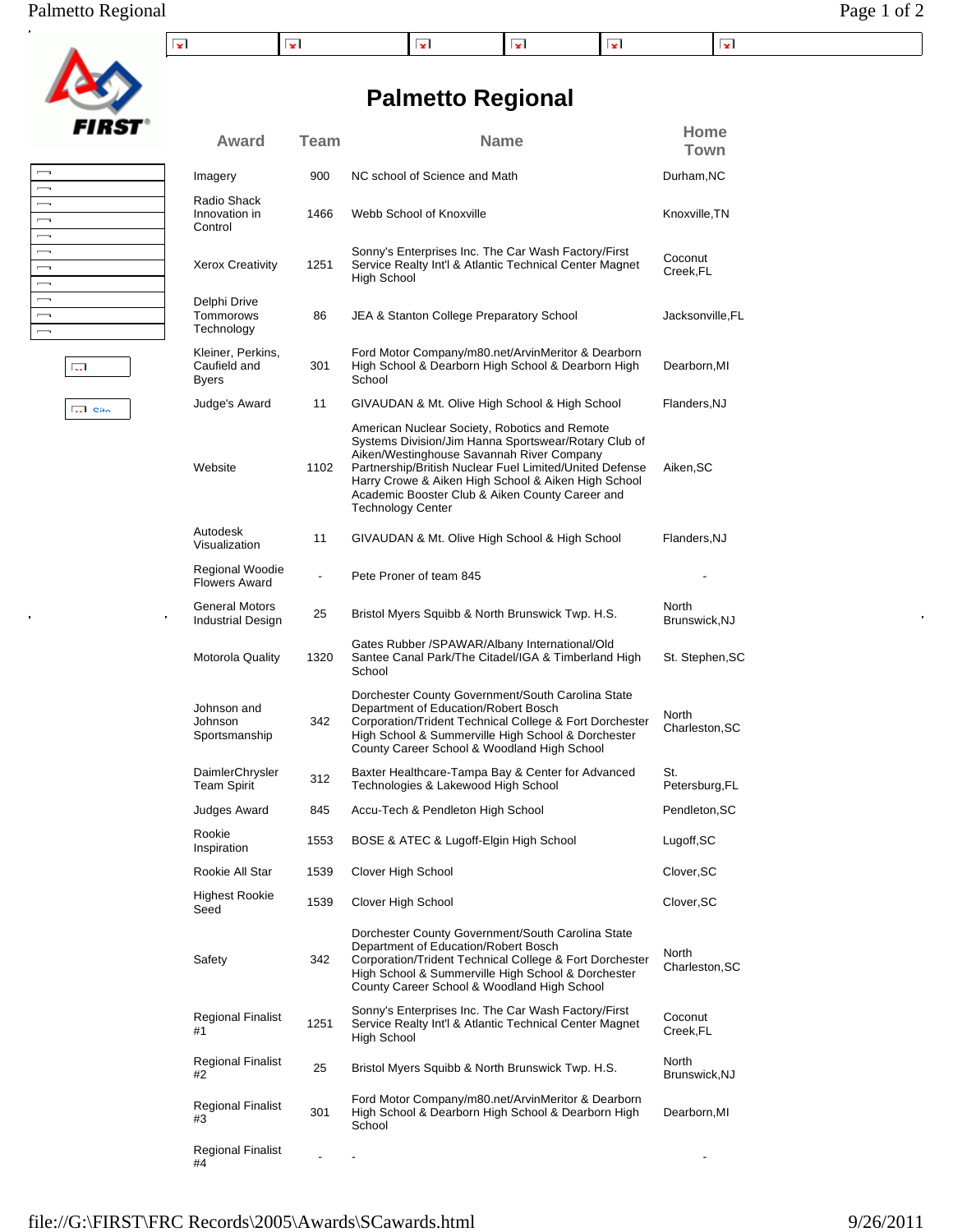| <b>Regional Winner</b><br>#1    | 1466 | Webb School of Knoxville                                                                                                                                                                                                                                  | Knoxville, TN                                     |
|---------------------------------|------|-----------------------------------------------------------------------------------------------------------------------------------------------------------------------------------------------------------------------------------------------------------|---------------------------------------------------|
| <b>Regional Winner</b><br>#2    | 179  | UTC-Pratt & Whitney-SP & Inlet Grove Community High<br>School                                                                                                                                                                                             | Riviera<br>Beach, FL                              |
| <b>Regional Winner</b><br>#3    | 1051 | Marion County Technical Education Center                                                                                                                                                                                                                  | Marion, SC                                        |
| <b>Regional Winner</b><br>#4    |      |                                                                                                                                                                                                                                                           |                                                   |
| Engineering<br>Inspiration      | 1398 | NASA & W.J. Keenan High School                                                                                                                                                                                                                            | Columbia, SC                                      |
| Regional<br>Chairmans<br>Winner | 342  | Dorchester County Government/South Carolina State<br>Department of Education/Robert Bosch<br>Corporation/Trident Technical College & Fort Dorchester<br>High School & Summerville High School & Dorchester<br>County Career School & Woodland High School | North<br>Charleston, SC                           |
|                                 |      |                                                                                                                                                                                                                                                           | ×<br>Data provided by:<br>www.hatchtechnology.com |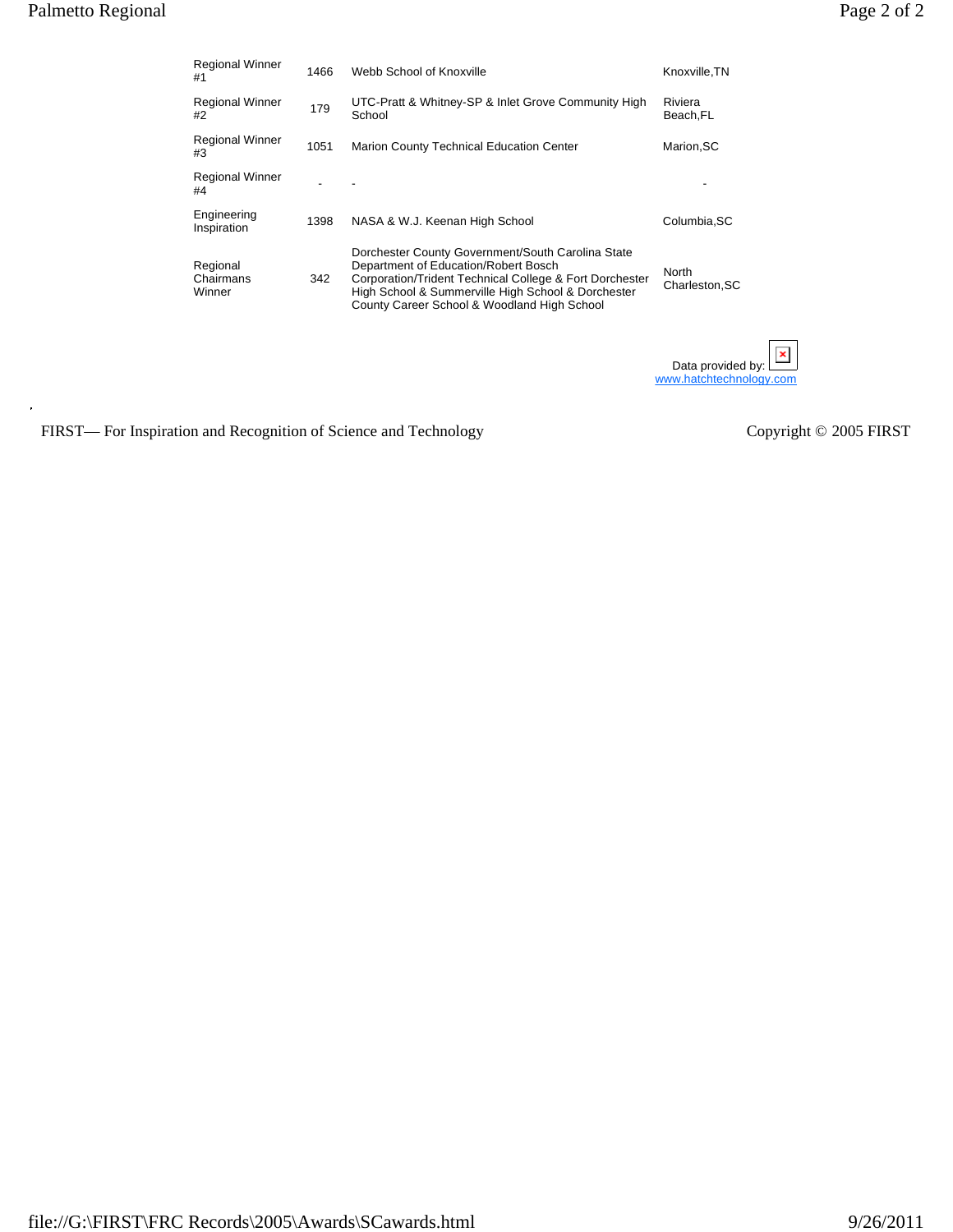**Silicon Valley Regional**



| $\overline{\phantom{a}}$ |  |
|--------------------------|--|
| $\overline{\phantom{a}}$ |  |
| $\overline{\phantom{a}}$ |  |
| $\overline{\phantom{a}}$ |  |
| $\overline{\phantom{a}}$ |  |
| –                        |  |
| –                        |  |
| –                        |  |
| -                        |  |
| $\overline{\phantom{a}}$ |  |
| –                        |  |
|                          |  |

Site

 $\overline{\mathbb{Q}_2\mathbb{Z}}$ 

| Award                                   | <b>Team</b> | <b>Name</b>                                                                                                                                                                                                | Home<br>Town              |
|-----------------------------------------|-------------|------------------------------------------------------------------------------------------------------------------------------------------------------------------------------------------------------------|---------------------------|
| Imagery                                 | 1359        | Hewlett-Packard/Oregon Space Grant<br>Consortium/Northwest Industries & Linn County<br>Schools                                                                                                             | Albany,OR                 |
| Radio Shack<br>Innovation in<br>Control | 114         | Los Altos Robotics                                                                                                                                                                                         | Los Altos, CA             |
| <b>Xerox Creativity</b>                 | 691         | NASA Jet Propulsion Laboratory/Honda<br>R&D/Abacorp/Electrorack/HR Textron/ITT<br>Tech/Raytheon/Numatics Engineering & Hart High<br>School                                                                 | Newhall,CA                |
| Delphi Drive<br>Tommorows<br>Technology | 980         | Marcus & Millichap - Los Angeles/Tweed Financial<br>Services/Sperry Van Ness/SRS Moxie & Delphi<br>Academy & Shuttleworth Academy & Renaissance<br>Academy & Los Angeles Academy of Literacy & the<br>Arts | Southern<br>California,CA |
| Kleiner, Perkins,<br>Caufield and Byers | 846         | Applied Materials, Inc./DP Product, Inc/Microsoft<br>Corporation/San José State University/Cadence &<br>Lynbrook High School                                                                               | San Jose,CA               |
| Judge's Award                           | 115         | Monta Vista High school                                                                                                                                                                                    | Cupertino, CA             |
| Website                                 | 254         | NASA Ames Research Center/Laron<br>Incorporated/Evans Precision Machining, Inc. &<br><b>Bellarmine College Preparatory</b>                                                                                 | San Jose,CA               |
| Autodesk<br>Visualization               | 192         |                                                                                                                                                                                                            |                           |
| Regional Woodie<br><b>Flowers Award</b> | 568         | AREA/BP/CIRI & Dimond High                                                                                                                                                                                 | Anchorage, AK             |
| General Motors<br>Industrial Design     | 766         | Menlo Atherton High School                                                                                                                                                                                 | Menlo-<br>atherton,CA     |
| <b>Motorola Quality</b>                 | 254         | NASA Ames Research Center/Laron<br>Incorporated/Evans Precision Machining, Inc. &<br><b>Bellarmine College Preparatory</b>                                                                                 | San Jose,CA               |
| Johnson and<br>Johnson<br>Sportsmanship | 1097        | Jesuit High School                                                                                                                                                                                         | Carmichael, CA            |
| DaimlerChrysler<br><b>Team Spirit</b>   | 841         | Industrial Light and Magic & Richmond High School                                                                                                                                                          | Richmond, CA              |
| Judges Award                            | 1072        | The Harker School                                                                                                                                                                                          | San Jose, CA              |
| Rookie Inspiration                      | 1516        | California High School                                                                                                                                                                                     | San Ramon.CA              |
| Rookie All Star                         | 1700        | IDEO/Kleiner Perkins Caufield & Byers & Castilleja<br>School                                                                                                                                               | Palo Alto,CA              |
| <b>Highest Rookie</b><br>Seed           | 1516        | California High School                                                                                                                                                                                     | San Ramon,CA              |
| Safety                                  | 1458        | NASA/ROP Contra Costa Co, CA & Monte Vista High<br>School                                                                                                                                                  | Danville,CA               |
| <b>Regional Finalist</b><br>#1          | 1097        | Jesuit High School                                                                                                                                                                                         | Carmichael, CA            |
| Regional Finalist<br>#2                 | 852         | The Athenian School                                                                                                                                                                                        | Danville, CA              |
| Regional Finalist<br>#3                 | 368         | NASA Ames Research Center/HECO/SUMMA<br>Technologies, Inc./RHT Enterprise & McKinley High<br>School                                                                                                        | Honolulu,HI               |
| Regional Finalist<br>#4                 |             |                                                                                                                                                                                                            |                           |
| Regional Winner<br>#1                   | 254         | NASA Ames Research Center/Laron<br>Incorporated/Evans Precision Machining, Inc. &<br>ing College Droporate                                                                                                 | San Jose,CA               |

Bellarmine College Preparatory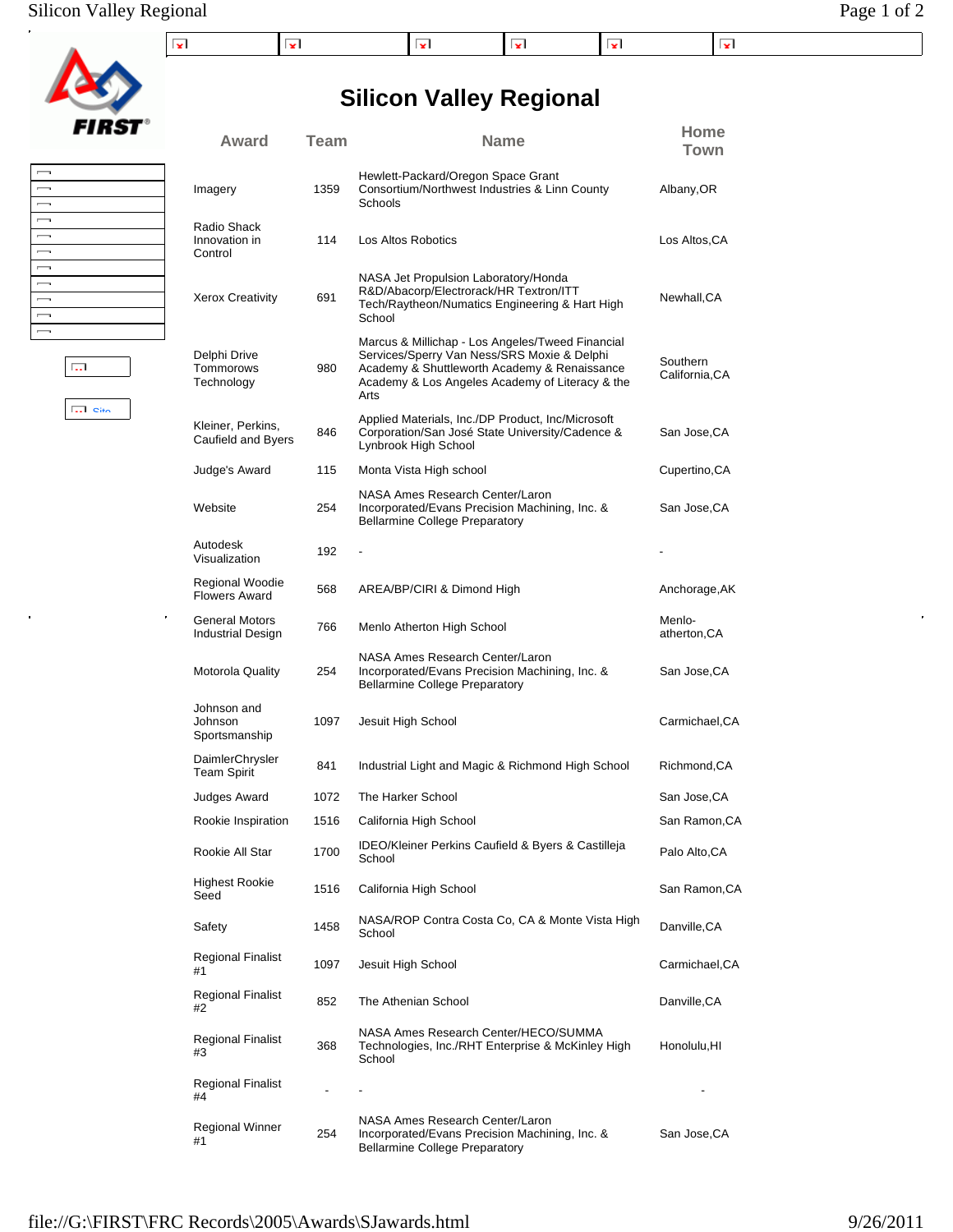$\ddot{\phantom{a}}$ 

| age.<br>ΩT |
|------------|
|------------|

| <b>Regional Winner</b><br>#2        | 980  | Marcus & Millichap - Los Angeles/Tweed Financial<br>Services/Sperry Van Ness/SRS Moxie & Delphi<br>Academy & Shuttleworth Academy & Renaissance<br>Academy & Los Angeles Academy of Literacy & the<br>Arts | Southern<br>California, CA                   |
|-------------------------------------|------|------------------------------------------------------------------------------------------------------------------------------------------------------------------------------------------------------------|----------------------------------------------|
| <b>Regional Winner</b><br>#3        | 22   | Boeing-Rocketdyne/FADAL Engineering/Roberts Tool<br>Company/NASA JPL/Haas Automation &<br>HighTechHigh-LA & Chatsworth High School                                                                         | San Fernando<br>Valley, CA                   |
| <b>Regional Winner</b><br>#4        |      |                                                                                                                                                                                                            |                                              |
| Engineering<br>Inspiration          | 1359 | Hewlett-Packard/Oregon Space Grant<br>Consortium/Northwest Industries & Linn County<br>Schools                                                                                                             | Albany, OR                                   |
| Regional<br><b>Chairmans Winner</b> | 368  | NASA Ames Research Center/HECO/SUMMA<br>Technologies, Inc./RHT Enterprise & McKinley High<br>School                                                                                                        | Honolulu, HI                                 |
|                                     |      |                                                                                                                                                                                                            | Data provided by:<br>www.hatchtechnology.com |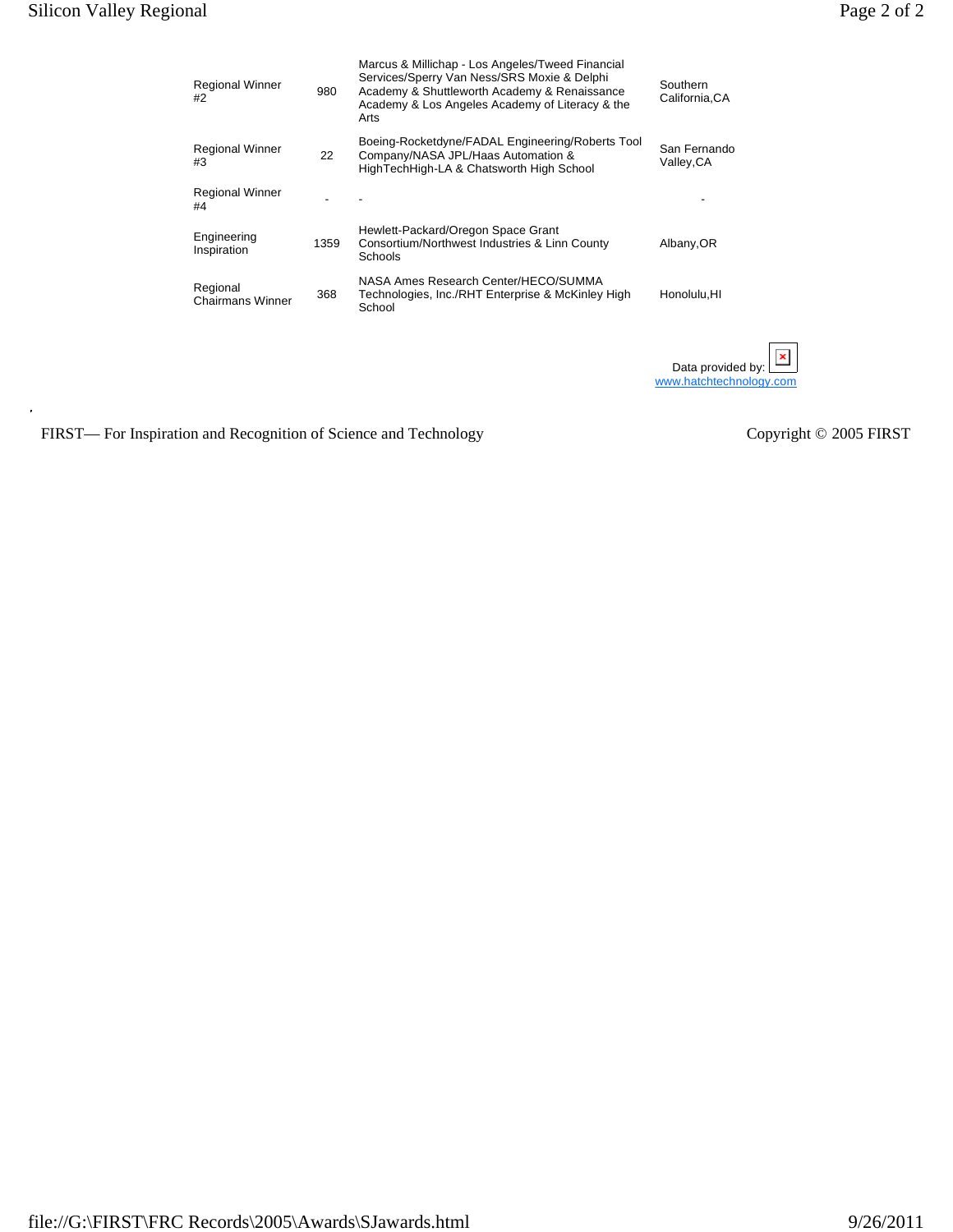|  |  | . . | -- | . |
|--|--|-----|----|---|

**Lone Star Regional**

**Award Team Name Home**

| $\overline{\phantom{0}}$ |  |
|--------------------------|--|
| $\overline{\phantom{0}}$ |  |
| $\overline{\phantom{a}}$ |  |
| $\overline{\phantom{a}}$ |  |
| $\overline{\phantom{a}}$ |  |
| $\overline{\phantom{a}}$ |  |
| $\overline{\phantom{a}}$ |  |
| $\overline{\phantom{0}}$ |  |
| $\overline{\phantom{a}}$ |  |
| $\overline{\phantom{0}}$ |  |
| $\overline{\phantom{a}}$ |  |
|                          |  |

|--|--|--|--|

**Site** 

| Imagery                                 | 647  | <b>Test and Experimentation Services Company</b><br>(TESCO)/US Army Operational Test Command (OTC) &<br>Shoemaker High School & Killeen Independent School<br>District & Robert M. Shoemaker   | Killeen, TX         |
|-----------------------------------------|------|------------------------------------------------------------------------------------------------------------------------------------------------------------------------------------------------|---------------------|
| Radio Shack<br>Innovation in<br>Control | 1083 | Siemens Westinghouse/Walt Disney World/Devry<br>University/Metal Essence, Inc. & Winter Park High<br>School & University High School                                                           | Orlando, FL         |
| <b>Xerox Creativity</b>                 | 456  | ERDC & Vicksburg Warren Schools                                                                                                                                                                | Vicksburg, MS       |
| Delphi Drive<br>Tommorows<br>Technology | 57   | Powell Electrical Manufacturing/Hydraquip/Walter P.<br>Moore/ExxonMobil/Halliburton & Booker T. Washington<br>and HighSchool for Engineering Professions                                       | Houston, TX         |
| Kleiner, Perkins,<br>Caufield and Byers | 364  | DuPont/Seemann Composites/NASA Stennis Space<br>Center/S.A.I.C. & Gulfport School District                                                                                                     | Gulfport, MS        |
| Judge's Award                           | 476  | ConocoPhillips/Cookshack/Stolhand Heat &<br>Air/Oklahoma State University--College of<br>Engineering/Precision Tool & Die/Houston<br>Robotics/Advanced Web Systems & Ponca City High<br>School | Ponca<br>City, OK   |
| Website                                 | 148  | L-3 Communications /L-3 Communications & Greenville<br><b>High School</b>                                                                                                                      | Greenville, TX      |
| Autodesk<br>Visualization               | 364  | DuPont/Seemann Composites/NASA Stennis Space<br>Center/S.A.I.C. & Gulfport School District                                                                                                     | Gulfport, MS        |
| Regional Woodie<br><b>Flowers Award</b> |      | Lucien Junkin 118                                                                                                                                                                              |                     |
| General Motors<br>Industrial Design     | 118  | NASA/NASA & CCISD                                                                                                                                                                              | League<br>City, TX  |
| <b>Motorola Quality</b>                 | 231  | United Space Alliance/Oceaneering Space Systems &<br>Pasadena HS & Dobie HS                                                                                                                    | Pasadena,TX         |
| Johnson and<br>Johnson<br>Sportsmanship | 1429 | ITT Tech Institute & Galena Park High School                                                                                                                                                   | Galena<br>Park,TX   |
| DaimlerChrysler<br><b>Team Spirit</b>   | 1296 | UFT/Dallas Optical Systems, Inc./The Odee Company &<br>Rockwall and JJ Pierce High Schools                                                                                                     | Rockwall, TX        |
| Judges Award                            | 418  | National Instruments/LBJ-LASA Robotics Assoc. &<br>Machinest-mentor & LASA                                                                                                                     | Austin, TX          |
| Rookie Inspiration                      | 1642 | Lockheed Martin Corp/GS Machine Shop & Dunbar High<br>School                                                                                                                                   | Ft. Worth, TX       |
| Rookie All Star                         | 1628 | SENAI-RS & Centro TecnolÂ <sup>3</sup> gico de Mecatr nica<br>Senai                                                                                                                            | Caxias Do<br>Sul,RS |
| <b>Highest Rookie</b><br>Seed           | 1628 | SENAI-RS & Centro TecnolÂ <sup>3</sup> gico de Mecatrà nica<br>Senai                                                                                                                           | Caxias Do<br>Sul,RS |
| Safety                                  | 57   | Powell Electrical Manufacturing/Hydraquip/Walter P.<br>Moore/ExxonMobil/Halliburton & Booker T. Washington<br>and HighSchool for Engineering Professions                                       | Houston, TX         |
| Regional Finalist<br>#1                 | 418  | National Instruments/LBJ-LASA Robotics Assoc. &<br>Machinest-mentor & LASA                                                                                                                     | Austin, TX          |
| <b>Regional Finalist</b><br>#2          | 456  | <b>ERDC &amp; Vicksburg Warren Schools</b>                                                                                                                                                     | Vicksburg, MS       |
| Regional Finalist<br>#3                 | 1621 | <b>ENIAC &amp; ENIAC HS</b>                                                                                                                                                                    | Guarulhos, SP       |
| Regional Finalist<br>#4                 |      |                                                                                                                                                                                                |                     |
| Regional Winner<br>#1                   | 118  | NASA/NASA & CCISD                                                                                                                                                                              | League<br>City, TX  |



**Town**

Regional Winner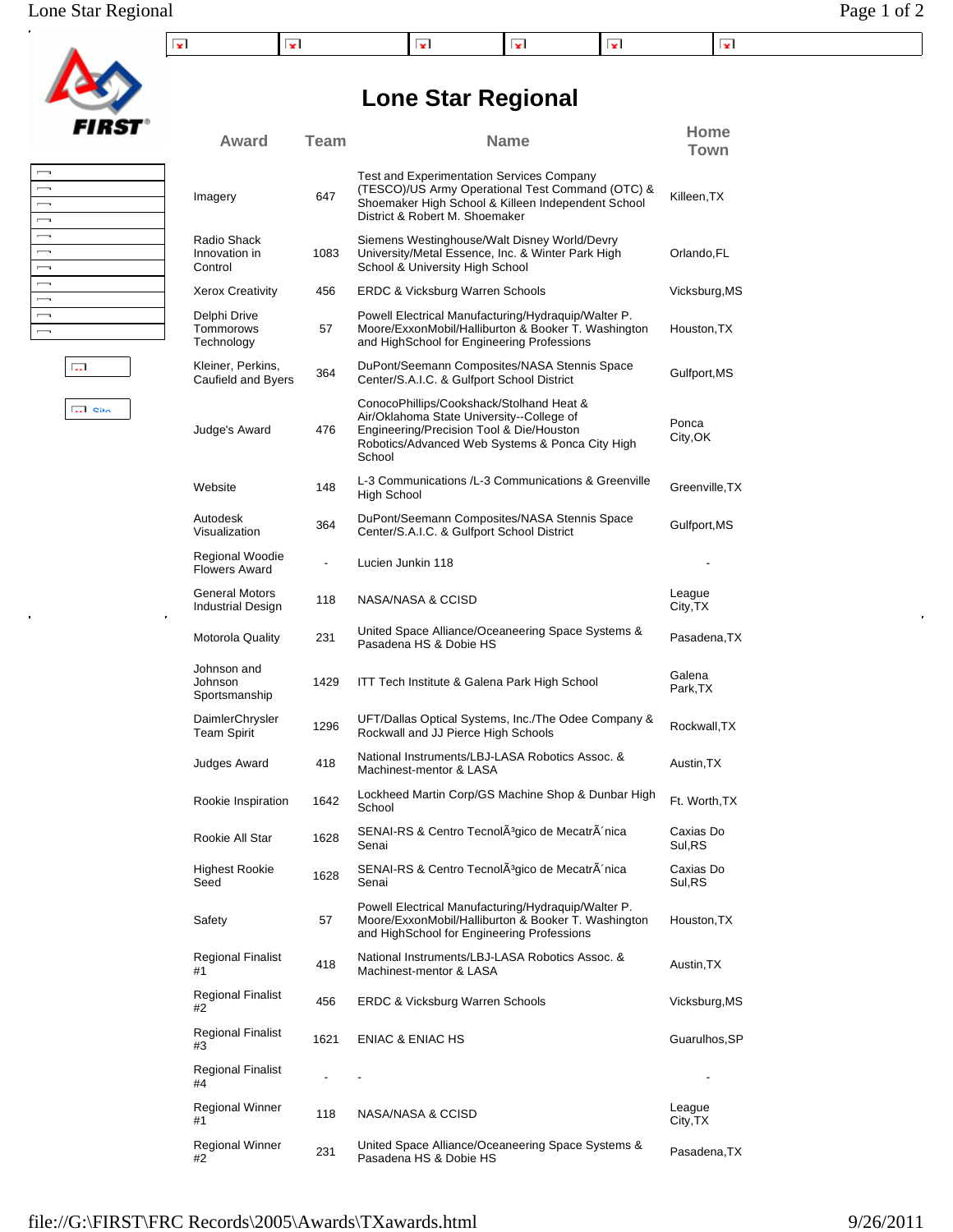| <b>Regional Winner</b><br>#3        | 499 | ASME PD/Lockheed Martin/ITT Tech/UTSA College of<br>Engineering/On-Board Software & John F. Kennedy &<br>Memorial HS & Edgewood Academy      | San<br>Antonio, TX                           |
|-------------------------------------|-----|----------------------------------------------------------------------------------------------------------------------------------------------|----------------------------------------------|
| <b>Regional Winner</b><br>#4        |     |                                                                                                                                              |                                              |
| Engineering<br>Inspiration          | 922 | Lamar Bruni Vergara Trust/AEP / SONY Corp./Instituto<br>Tecnologico De Nuevo Laredo, MX & United High<br>Engineering and Tech. Magnet School | Laredo, TX                                   |
| Regional<br><b>Chairmans Winner</b> | 118 | NASA/NASA & CCISD                                                                                                                            | League<br>City, TX                           |
|                                     |     |                                                                                                                                              | Data provided by:<br>www.hatchtechnology.com |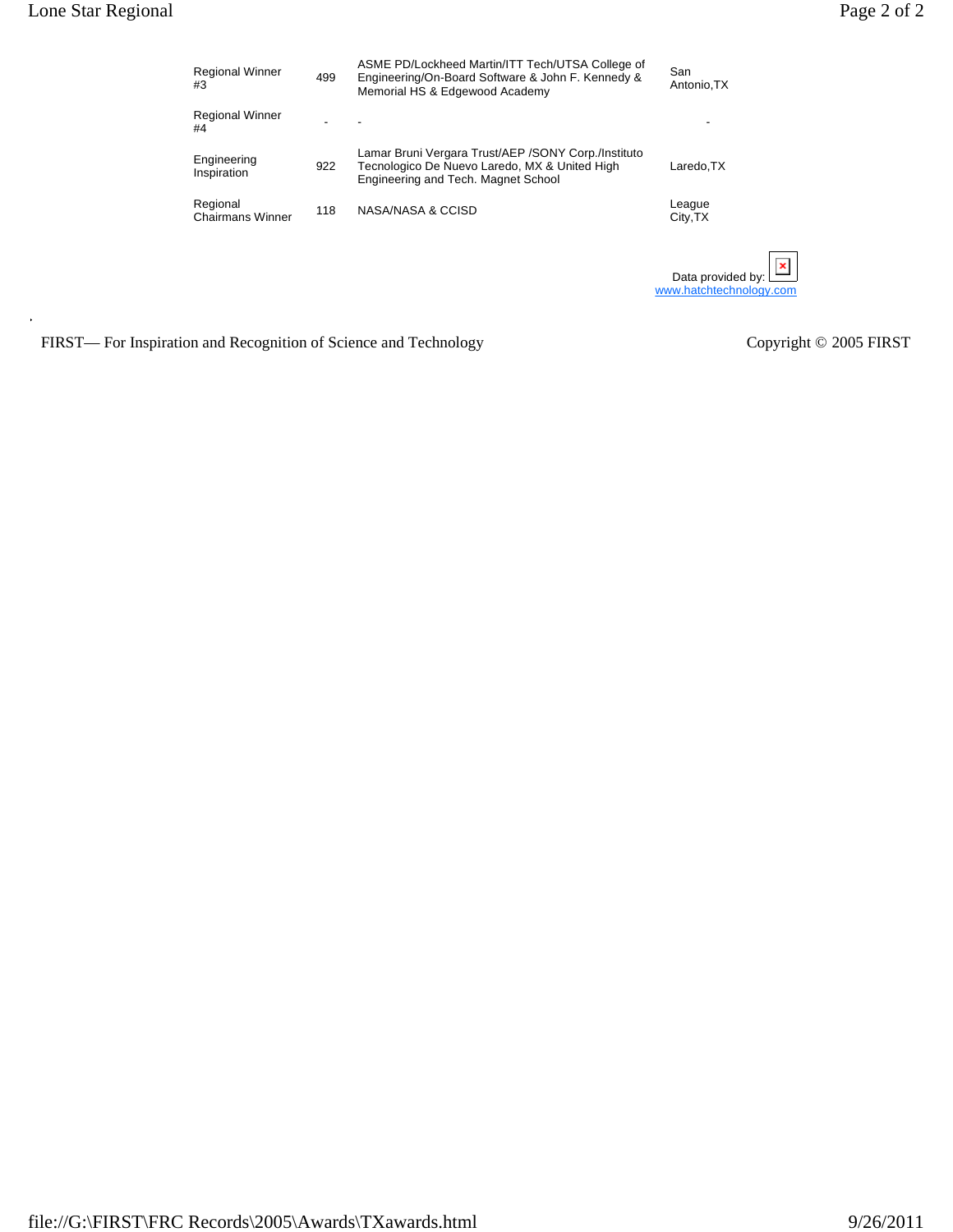| <b>FIRST Robotics Competition - NASA/VCU Regional</b><br><b>Award Winners</b> |               |                                |                                     |
|-------------------------------------------------------------------------------|---------------|--------------------------------|-------------------------------------|
| <u>Award</u>                                                                  | <u>Team</u>   | <b>Team Name</b>               | City, State,                        |
|                                                                               | <b>Number</b> |                                | Country                             |
| Regional<br><b>Chairman's Award</b>                                           | 384           | <b>INF/SBFC/SON/JRT</b>        | Richmond, VA,<br><b>USA</b>         |
| <b>Autodesk</b><br><b>Visualization</b>                                       | 435           | <b>NCSU/SE Raleigh</b>         | Raleigh, NC, USA                    |
| DaimlerChrysler-<br><b>Team Spirit</b>                                        | 1086          | <b>Deep Run</b>                | Glen Allen, VA,<br><b>USA</b>       |
| Delphi - "Driving<br>Tomorrow's<br>Technology"                                | 384           | <b>INF/SBFC/SON/JRT</b>        | Richmond, VA,<br><b>USA</b>         |
| <b>Engineering</b><br><b>Inspiration Award</b>                                | 388           | <b>Grundy HS</b>               | Grundy, VA, USA                     |
| <b>General Motors-</b><br><b>Industrial Design</b>                            | 384           | <b>INF/SBFC/SON/JRT</b>        | Richmond, VA,<br><b>USA</b>         |
| <b>Highest Rookie</b><br><b>Seed</b>                                          | 1610          | Herc/Eastman/IP & FHS          | Franklin, VA, USA                   |
| <b>Imagery Award</b>                                                          | 510           | <b>IFX &amp; HSTC</b>          | <b>Highland Springs,</b><br>VA, USA |
| Johnson &<br>Johnson-<br>Sportsmanship                                        | 122           | <b>NASA &amp; New Horizons</b> | Hampton, VA,<br><b>USA</b>          |
| <b>Judges's Awards</b>                                                        | 1033          | <b>The Cadets</b>              | Richmond, VA,<br><b>USA</b>         |
|                                                                               | 435           | <b>NCSU/SE Raleigh</b>         | Raleigh, NC, USA                    |